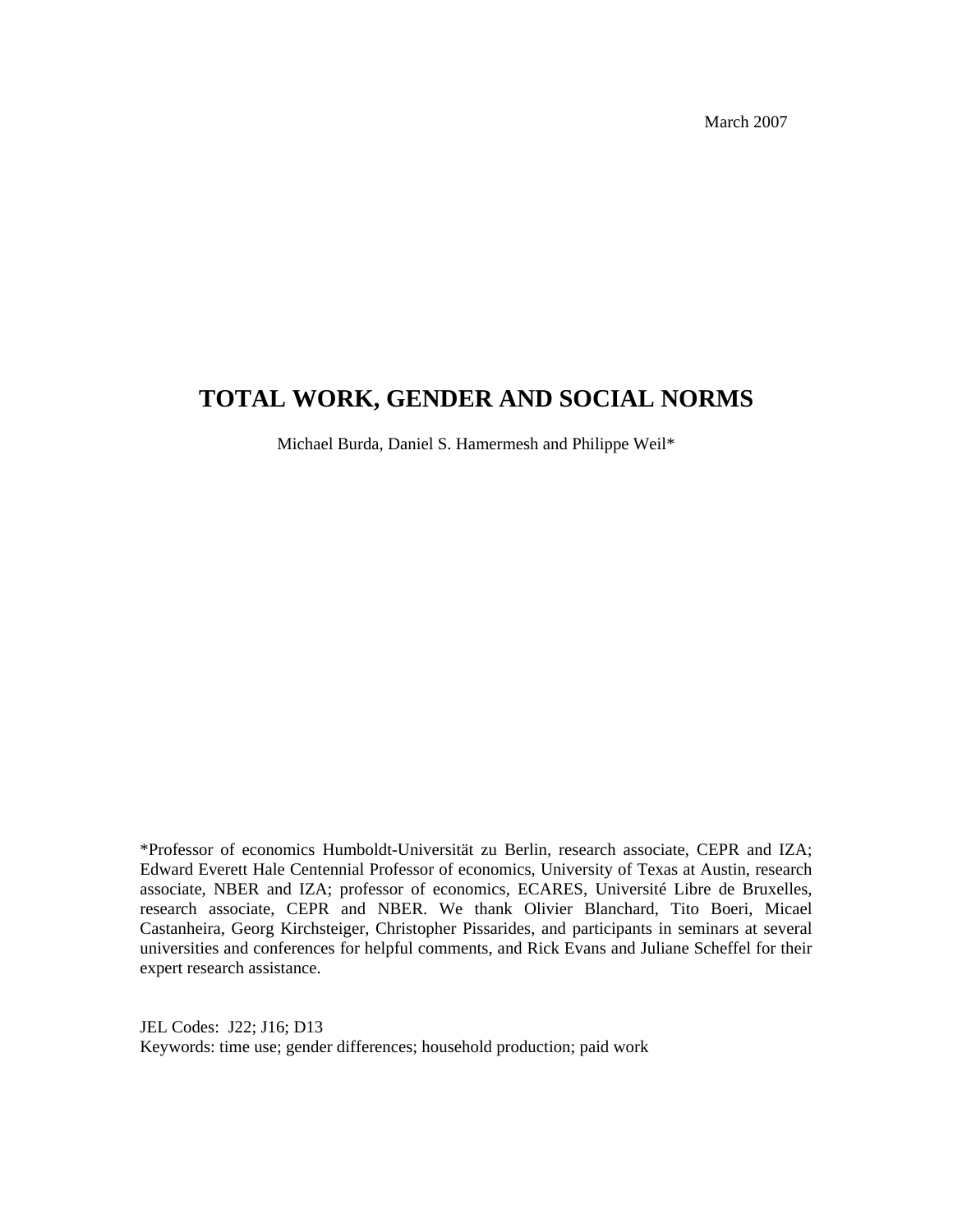#### **ABSTRACT**

Using time-diary data from 25 countries, we demonstrate that there is a negative relationship between real GDP per capita and the female-male difference in total work time per day—the sum of work for pay and work at home. In rich northern countries on four continents there is no difference—men and women do the same amount of total work. This latter fact has been presented before by several sociologists for a few rich countries; but our survey results show that labor economists, macroeconomists, the general public and sociologists are unaware of it and instead believe that women perform more total work. The facts do not arise from gender differences in the price of time (as measured by market wages), as women's total work is further below men's where their relative wages are lower. Additional tests using U.S. and German data show that they do not arise from differences in marital bargaining, as gender equality is not associated with marital status; nor do they stem from family norms, since most of the variance in the gender total work difference is due to within-couple differences. We offer a theory of social norms to explain the facts. The social-norm explanation is better able to account for withineducation group and within-region gender differences in total work being smaller than inter-group differences. It is consistent with evidence using the World Values Surveys that female total work is relatively greater than men's where both men and women believe that scarce jobs should be offered to men first.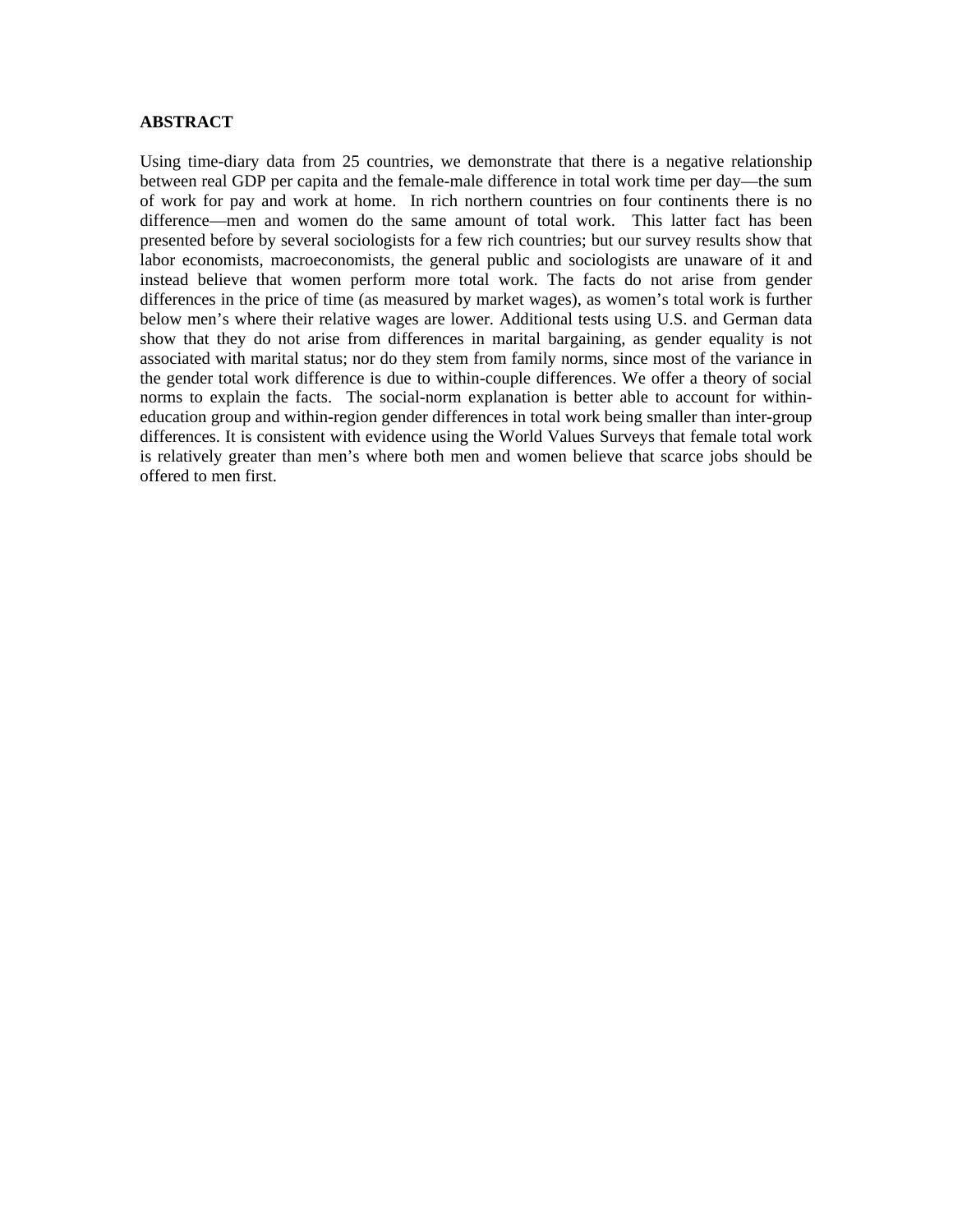## **1 Introduction**

It is well-known that men engage in more market work—have higher participation rates and longer workweeks conditional on participation—than women. What has not been thoroughly examined, and what has been untouched by economists, is the issue of gender differences in the total amount of work—in the market and at home. Despite the obvious importance of looking more closely at how people spend their non-work time, relatively little attention has been paid to describing its patterns and examining its determinants. A few studies have considered how the price of time affects the distribution of non-work time (Kooreman and Kapteyn, 1987; Biddle and Hamermesh, 1990); and Aguiar and Hurst (2007) have charted secular changes in the distribution of non-market time in the United States. Generally, however, this line of inquiry has been limited by the relative paucity of available data sets. Until recently no country provided data on a continuing basis on how its citizens spend their time, and many have never provided such information. This absence of data has begun to change, and that change is what enables us to examine gender differences in the allocation of total work time.

We believe that this issue is important. First, because the amount of work (and its obverse, the utility from leisure) is one of the crucial arguing points in the "gender wars," simply discovering new facts about it is important. Second, discovering the determinants of those facts will allow us to infer how patterns of work by gender change as economies develop. Third, by developing a new theory of gender differences in the amount of total work, we may be able to provide an impetus for using similar theories to examine other differences in the allocation of time. Finally, the facts we adduce and the theory we present to explain them can impose restrictions on a variety of models that economists have developed, including some in macroeconomics/growth, and in household economics.

In the next section we describe what we mean by market and household work, outline data sets for four Western countries and present some facts using those data sets. We then expand the comparisons to a large number of other data sets, so that in the end we are using data on the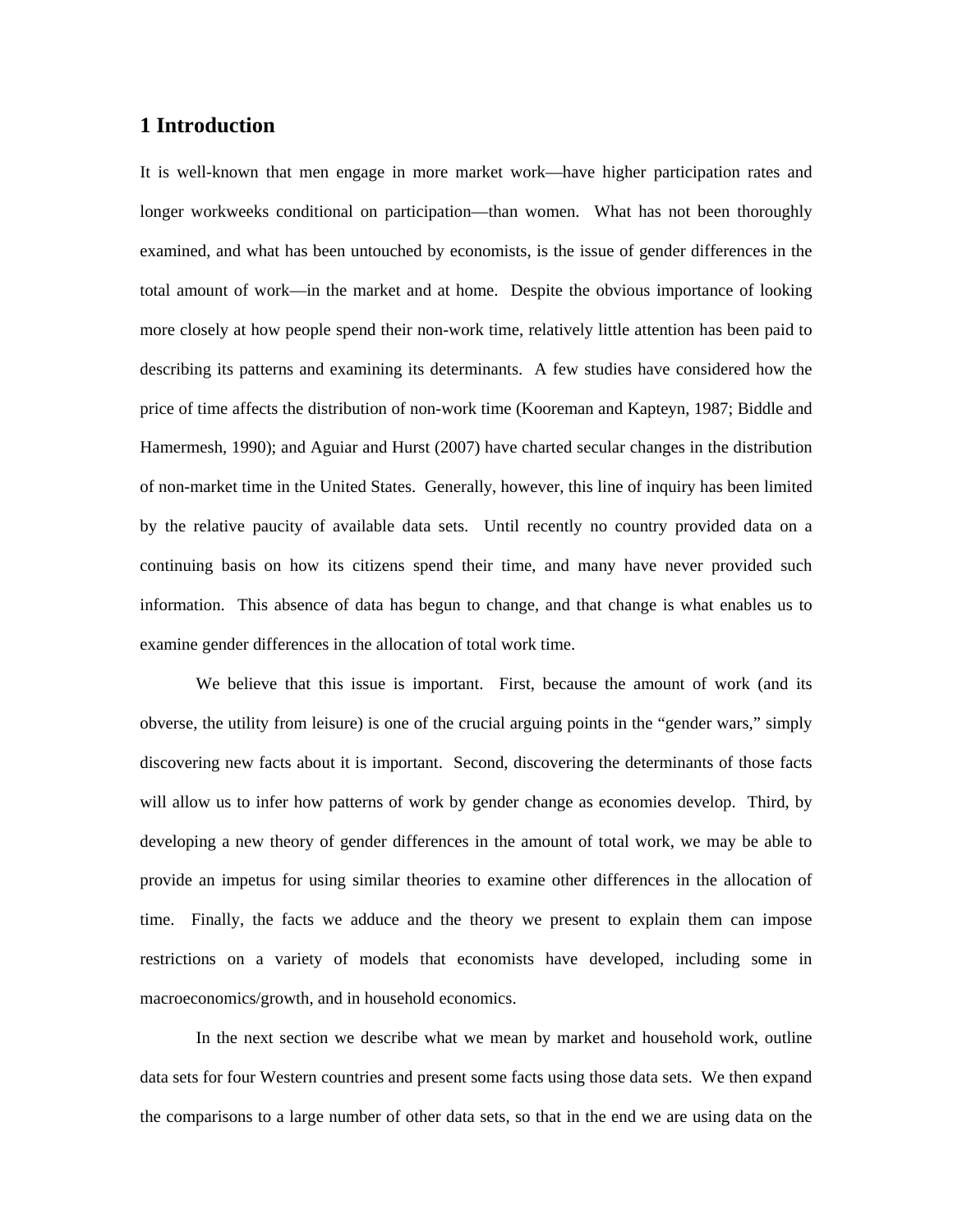gender breakdown of work at home and in the market in 25 countries. Whether the facts that we adduce in Section 2 are novel, and whether they are already widely known, are examined in Section 3. In Section 4 we consider some possible explanations of our findings and indicate which ones do not seem consistent with the results. This leads in Section 5 to the development of a theory based on social norms that is consistent with those results. Section 6 examines some additional evidence that appears consistent with the theory, while Section 7 outlines a number of areas where the facts and theory should be used to inform how we model behavior.

## **2 Market Work, Home Work and Their Differences by Gender**

In order to examine gender differences in work empirically, we need to devise general rules that allow activities to be classified as work. We first define work as the sum of time spent in production in the market and the household. We define market work as time spent for pay (or in unpaid household production for the market). We assume that people would not be working the marginal hour in the market if they were not paid, so that at the margin market work is not enjoyable (or at least is less enjoyable than any non-work activity at the margin). In the economics literature it has generally been treated as the obverse of the aggregate of all activities outside the market—all uses of non-market time are implicitly assumed to be aggregable.

 We count as household production those activities that satisfy the third-party rule (Reid, 1934) that substituting market goods and services for one's own time is possible. Such activities may be enjoyable (as may be work in the market), even at the margin; but they still have the common characteristic that we could pay somebody to perform them for us and we are not paid for performing them. We define total work as the sum of time spent in market work and household production. Note that we do not and cannot examine gender differences in the consumption value of the average or marginal minute of market or household production; all we do here is estimate, and then try to explain, differences in the total amount of time spent in productive activities.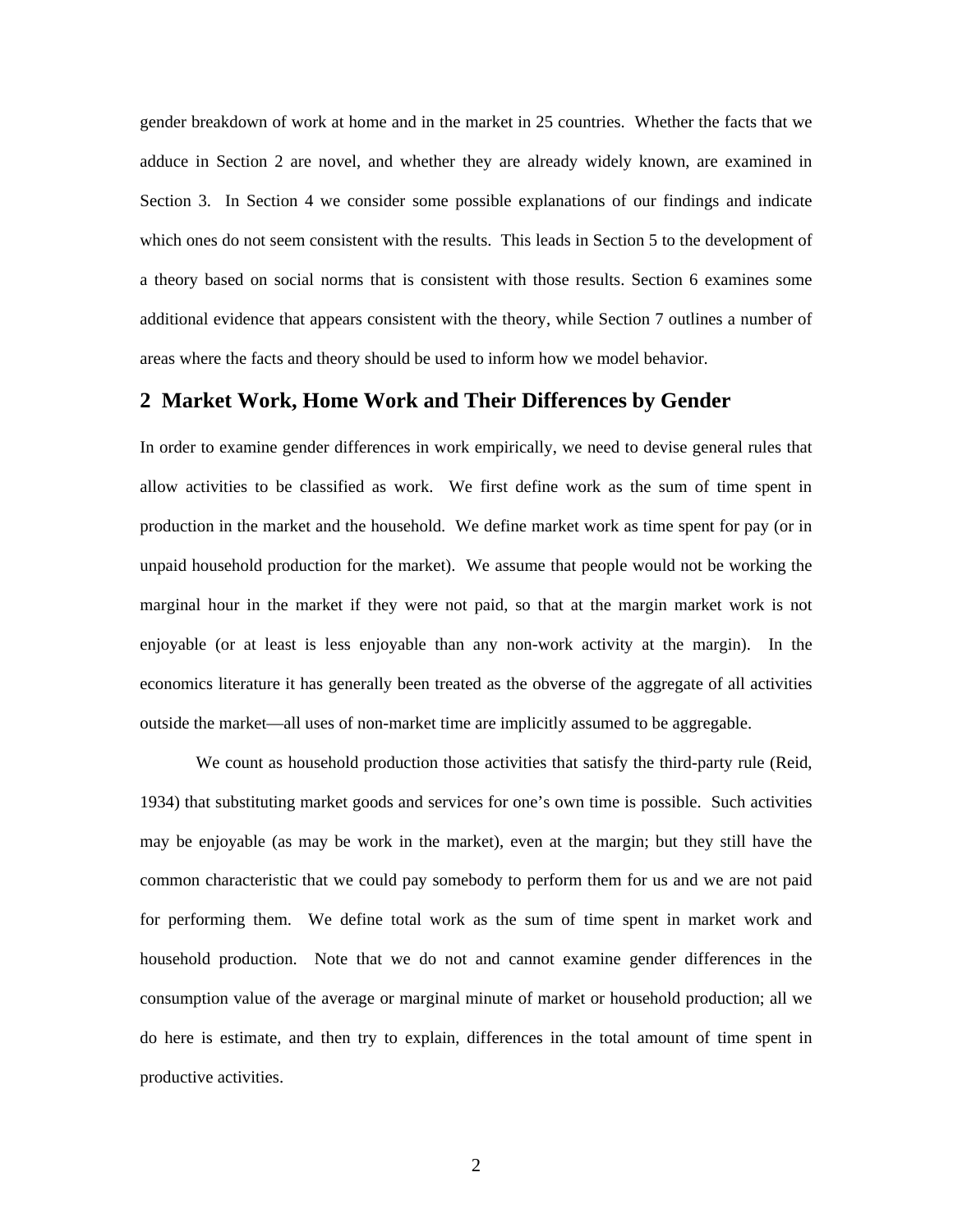One alternative to production is tertiary activities, those things that we cannot pay other people to do for us but that we must do at least some of. Included in this category are sleeping and eating, and other biological needs. It should be *prima facie* clear from this distinction between them and household production why it is important to disaggregate non-market time: A drop in non-market time because people are contracting out more activities has much different implications for their well-being than does a similar decline in tertiary activity. The two types of activities are imperfect substitutes, nor are they likely to be equally substitutable for market work and thus allow the aggregation of these non-market activities.

 The fourth and final aggregate is leisure, all activities that we cannot pay somebody else to do for us and that we do not really have to do at all if we do not wish to. We include in this category television-watching, attending religious services, reading a newspaper, chatting with friends, etc. What distinguish leisure from the other types of home activities are that it cannot be outsourced and that one can function perfectly well (albeit not happily) with no leisure whatsoever: None is necessary for survival.

Throughout this initial empirical section we try to define the aggregates of activities as similarly as possible across the countries we study. All of our national aggregates are based either on our own aggregations of micro data collected from time diaries or from published aggregates summarizing such data. An increasing number of national governments have fielded time-diary surveys. Wide-scale surveys have been conducted for nearly 70 years (Sorokin and Berger, 1939). The general idea in a time-diary study is to give each respondent a diary for one or more recent (typically the previous) days, ask him/her to start at the day's beginning with the activity then underway and then indicate the time each new activity was undertaken and what that activity was. The respondent either works from a set of codes indicating specific activities, or the survey team codes the descriptions into a pre-determined set of categories.

No matter how extensive a set of codes is, each survey will have a different way of coding and aggregating what might seem like the same activity to an observer. Time diaries have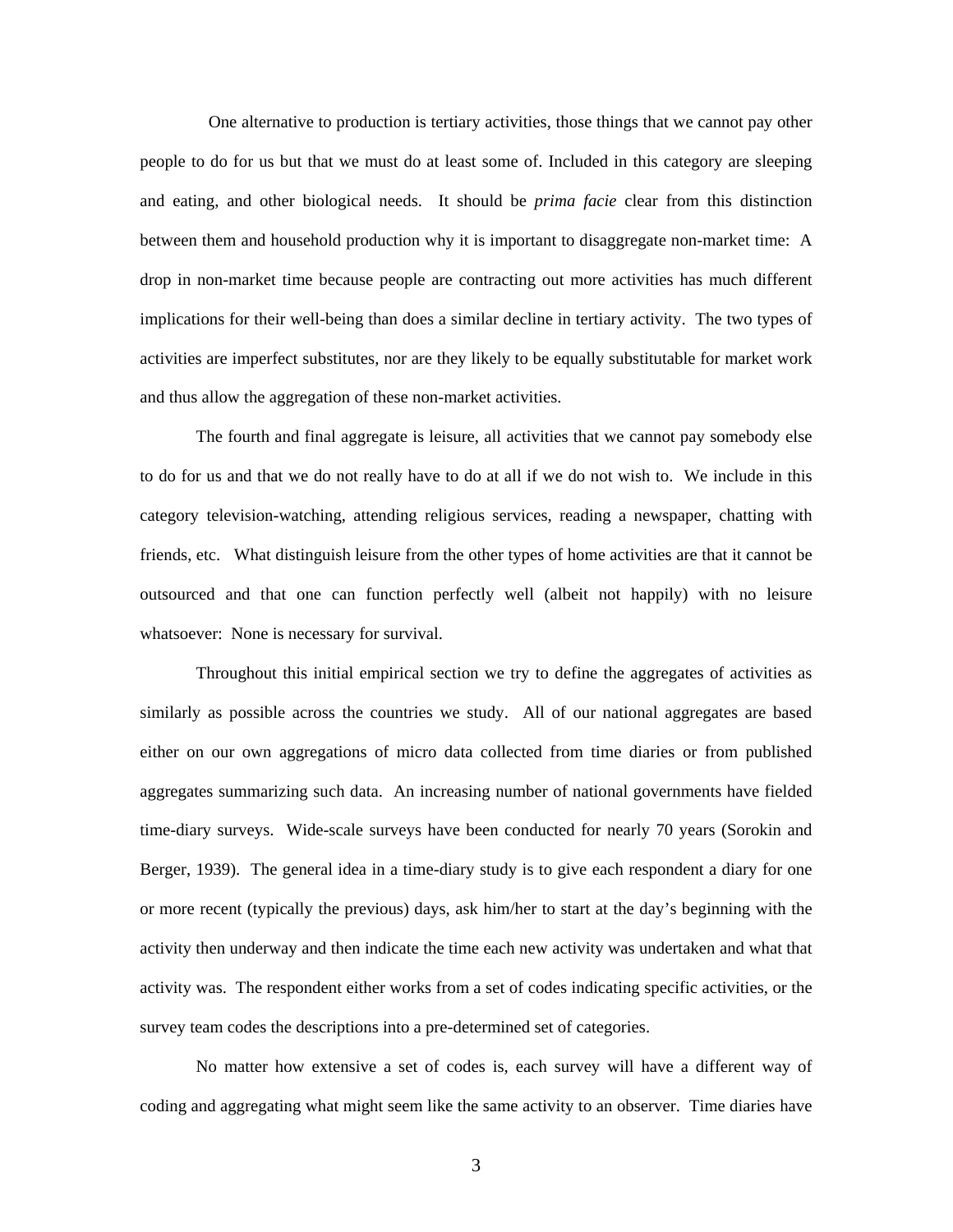the virtue of forcing respondents to provide a time allocation that adds to 24 hours in a day. Also, unlike retrospective data about last week's or even last year's time spent working, while the timediary information is necessarily based on recall, the recall period is only one day. The shorter recall period and the implicit time-budget constraint suggest that information on market work from time diaries is likely to be more reliable than the recall data on time use from standard household surveys; and, of course, time diaries provide information on non-market activities that is unavailable from labor-force surveys.

We concentrate initially on recent time-diary data for four countries: Germany, Italy, the Netherlands and the U.S. (Details on these four data sets are contained in Statistisches Bundesamt, 1999; ISTAT, 2005; NIWI, 1993; and Hamermesh *et al*, 2005.) The time diaries are collected for a single day in the U.S., two or three days in Germany and Italy, and an entire week in the Netherlands. Table 1 presents the aggregates of time spent in various activities (with basic activities numbering at least 200 in each set of diaries) by gender for each country on a representative day of the week. We concentrate on individuals aged 20-74, the largest possible age range that is included in all four data sets.

The crucial thing to note from this table is the near-equality of total work by gender within Germany, the Netherlands and the U.S. There are substantial differences in total work across these countries, perhaps real, perhaps due to inherently non-comparable classifications of activities among them; but within each country, among people from the same culture and whose activities are classified using the same basic activities and methods of aggregation, there is essentially no difference by gender in total work. Men work more in the market, women engage in more home production, but these balance out.<sup>[1](#page-5-0)</sup> The only exception is Italy, where men work substantially less in total than women, mainly because women engage in much more household

<span id="page-5-0"></span> $\frac{1}{1}$ <sup>1</sup>Aguiar and Hurst (2007) calculate what they call total market work plus non-market work using the same U.S. time-diary survey. When one accounts for childcare, the excess of male total work over female total work reduces to 1.1 hours per week (9 minutes per day) in 2003. Thus even though their combination of the basic categories could not be the same as ours, the inference from their study is essentially identical to what we have found in the various data sets used here.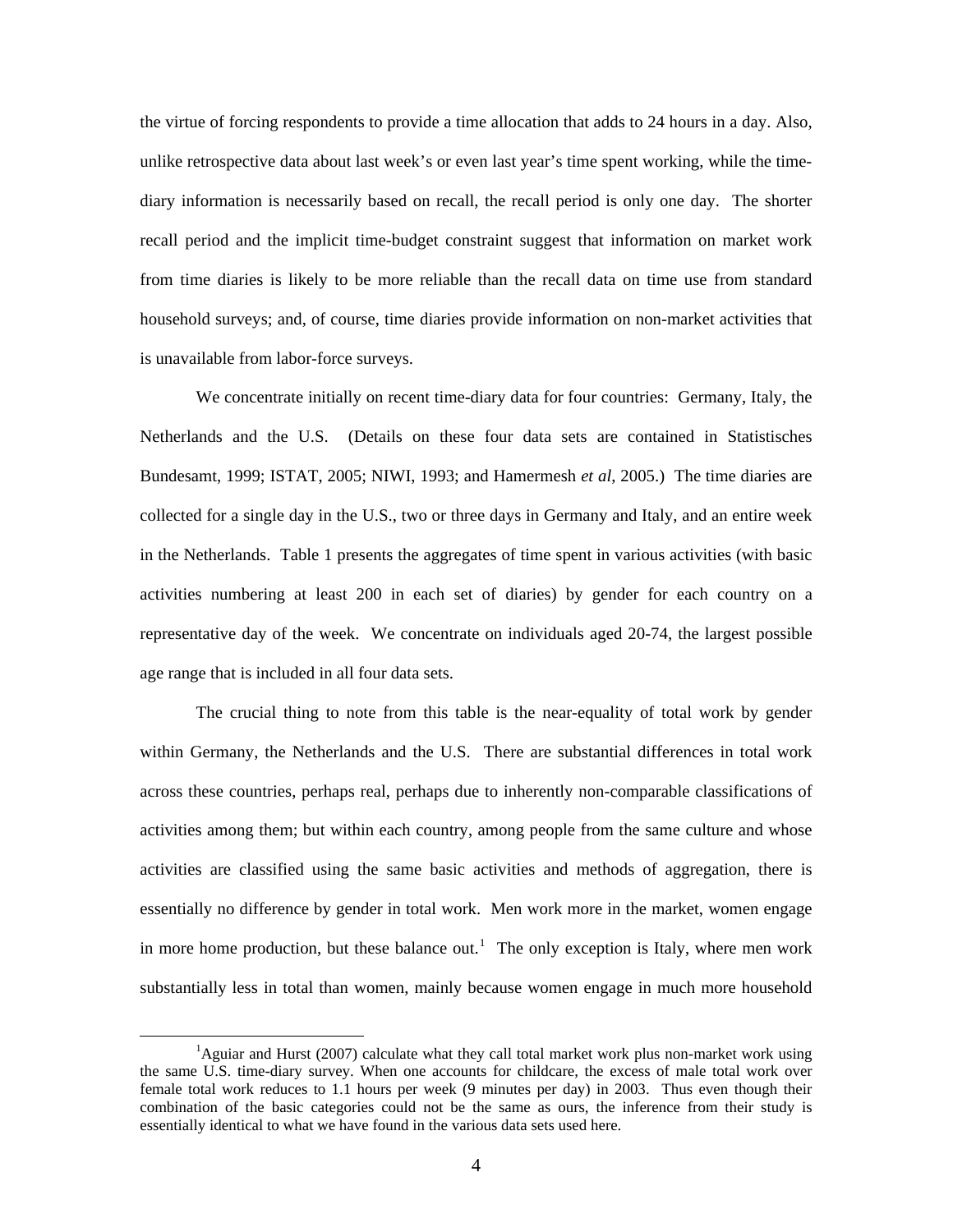production than women elsewhere, while men engage in less. Indeed, nearly two-thirds of the excess of women's total work over men's in Italy compared to the other three countries is accounted for by the time they spend cleaning house (Burda *et al*, [2](#page-6-0)006).<sup>2</sup>

 Beyond this striking *iso-work* fact, the other consistent difference is the gender difference in non-work activities: Men enjoy more leisure, women spend more time in tertiary activities (and, of course, in the countries other than Italy these sum to the same amount of time). Nearly all of men's excess leisure (again, except for Italy) is accounted for by their additional time in front of television screens.<sup>[3](#page-6-1)</sup>

Given evidence that even sleep responds to monetary incentives, and (Hamermesh, 2007) that time spent eating does too, nothing requires that the total amount of non-work time (and by construction the total amount of work) be nearly identical among men and women, as it is in three of the four countries. Whether this equality is more widespread can be inferred by comparing calculations using published aggregates from recent time-diary studies from seven wealthy EU countries, the results of which are presented in Table 2. With the exception of France, where women's total work exceeds men's by over seven percent, we again find near-equality of total work by gender. Again too, in these countries more of men's non-work time, which roughly equals women's, is spent more in leisure, less in tertiary activities.

<span id="page-6-0"></span> $\overline{\phantom{a}}$  $T^2$ This exceptional Italian behavior appears to be well-recognized in popular literature: "Italian" men… are *pueri aeterni*, who expect their wives to replace their mothers, and iron their shirts and fret about their underwear." McEwan (2006, p. 231).

<span id="page-6-1"></span> $T$ <sup>3</sup>To address one of the many necessary arbitrary aggregations using the different categories, consider our classification of volunteer work as leisure. For the U.S. in 2003 we recalculated the means to include both volunteer work and non-household care activities. Women performed 29 minutes of these activities, men 23, so that the 4-minute excess of men's all work would be changed to a 2-minute excess of women's total work over men's if we had included these two categories as household production. Making the same calculation for the German data for 2001/02, we find that men performed 11 minutes, women 8 minutes of volunteer work. If added to the totals in Table 1, this would have reduced the 8-minute excess of female total work to an excess of only 5 minutes. The same calculation for the Italian data from 2002 shows that women performed 14 minutes, men 9 minutes of volunteer work. Doing the same thing for the Dutch 2000 data shows that men performed 9 minutes, women 12 minutes of volunteer work, which if added to household production would have reduced the 7-minute excess of male total work to only 4 minutes. In all three recent Anglo-Saxon data sets this slight expansion of the definition of total work in fact equalizes still further the gender distributions of total work, while for Italy it exacerbates the excess of female over male work.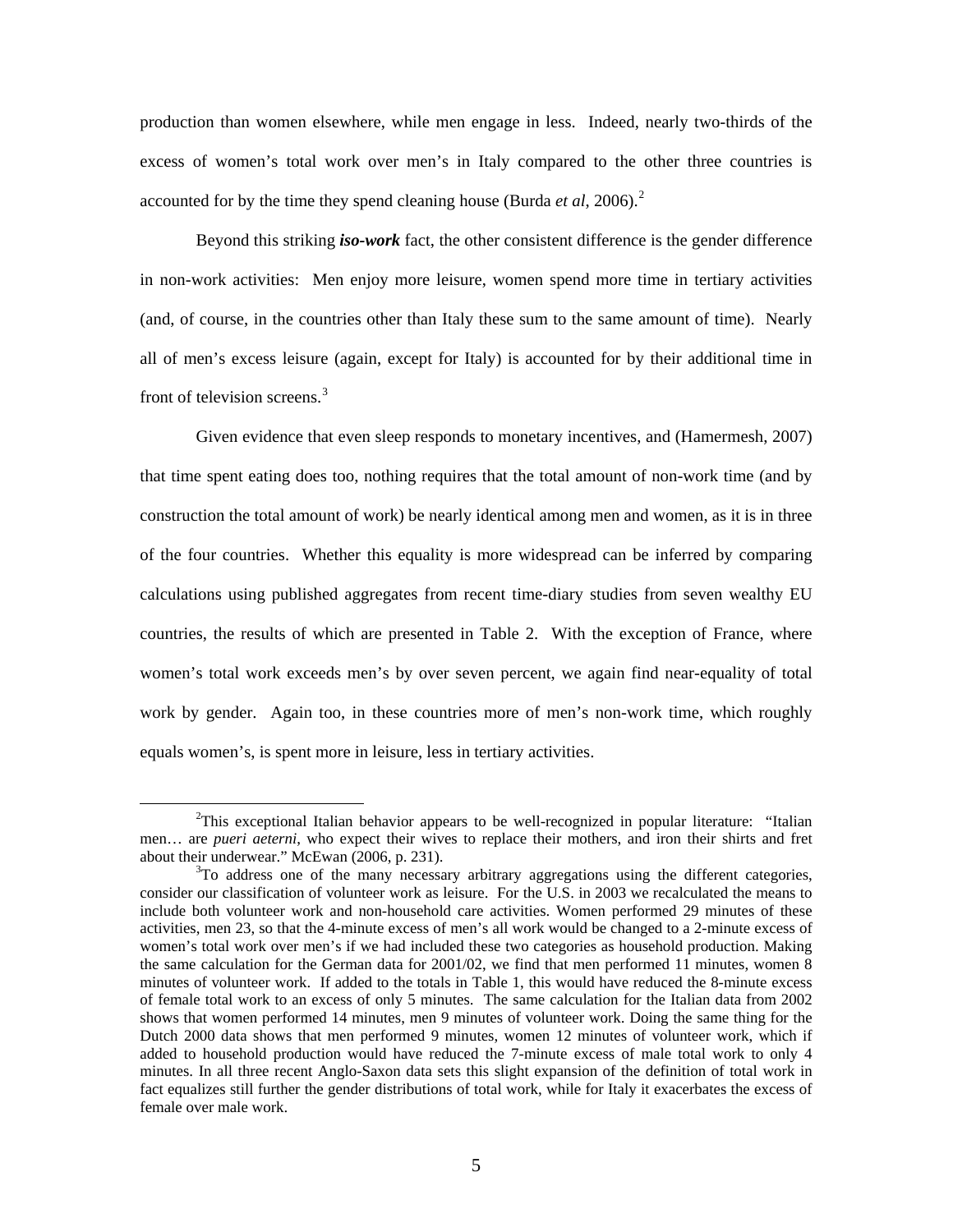To examine gender iso-work further, we obtained raw data sets from Spain and Australia and computed the same aggregates as presented in Table 1. Also, data for three transition countries, Estonia, Hungary and Slovenia, are available from Aliaga and Winqvist (2003), the same source that underlies Table 2, allowing us to make these calculations for them. Finally, using various published summaries describing the results of time-diary studies conducted since 1992, we calculated the same aggregates by gender for a set of wealthy countries, Canada, Israel, Japan, Mexico and New Zealand, and for a set of sub-Saharan countries, Benin, Madagascar, Mauritius and South Africa (from Blackden and Wooden, 2006).

The results of comparing men's and women's total work are summarized for the 25 countries by the scatter diagram in Figure 1. The steepest line shows what men's total work would be if it were identical to women's total work in a country. We then estimated a regression relating the amount of total work among men to that among women. Recognizing that men in the three Mediterranean samples (Spain, France and Italy) appear to work less in total than women, we included an indicator for the three Mediterranean and five middle-income countries. The regression results (coefficient estimates and standard errors) are:

$$
Male Work = 70.72 + 0.80FemaleWork - 21.53Med/Middle, N = 25, RBar2 = 0.605.
$$
  
(59.39) (0.13) (12.98)

(The regression line through the rich non-Mediterranean points is the upper of the two parallel lines in Figure 1; the line fitting the points describing Mediterranean and middle-income countries is the lower parallel line.) We cannot reject the hypothesis that the intercept is 0, nor can we reject the hypothesis that the slope on FemaleWork is 1, although the joint hypothesis that the intercept is 0 and the slope is 1 is rejected.<sup>[4](#page-7-0)</sup> This fact is visible from a comparison of the scatter in Figure 1 to the line of complete equality. Not only is total work time nearly equal by gender in each sample in the rich non-Mediterranean countries; the differences over this large part of the economically developed world are truly tiny. In the three Mediterranean and in four of the

<span id="page-7-0"></span> $\frac{1}{4}$ <sup>4</sup>The statistic testing the joint hypothesis is  $F(2,22) = 3.87$ , p=.03.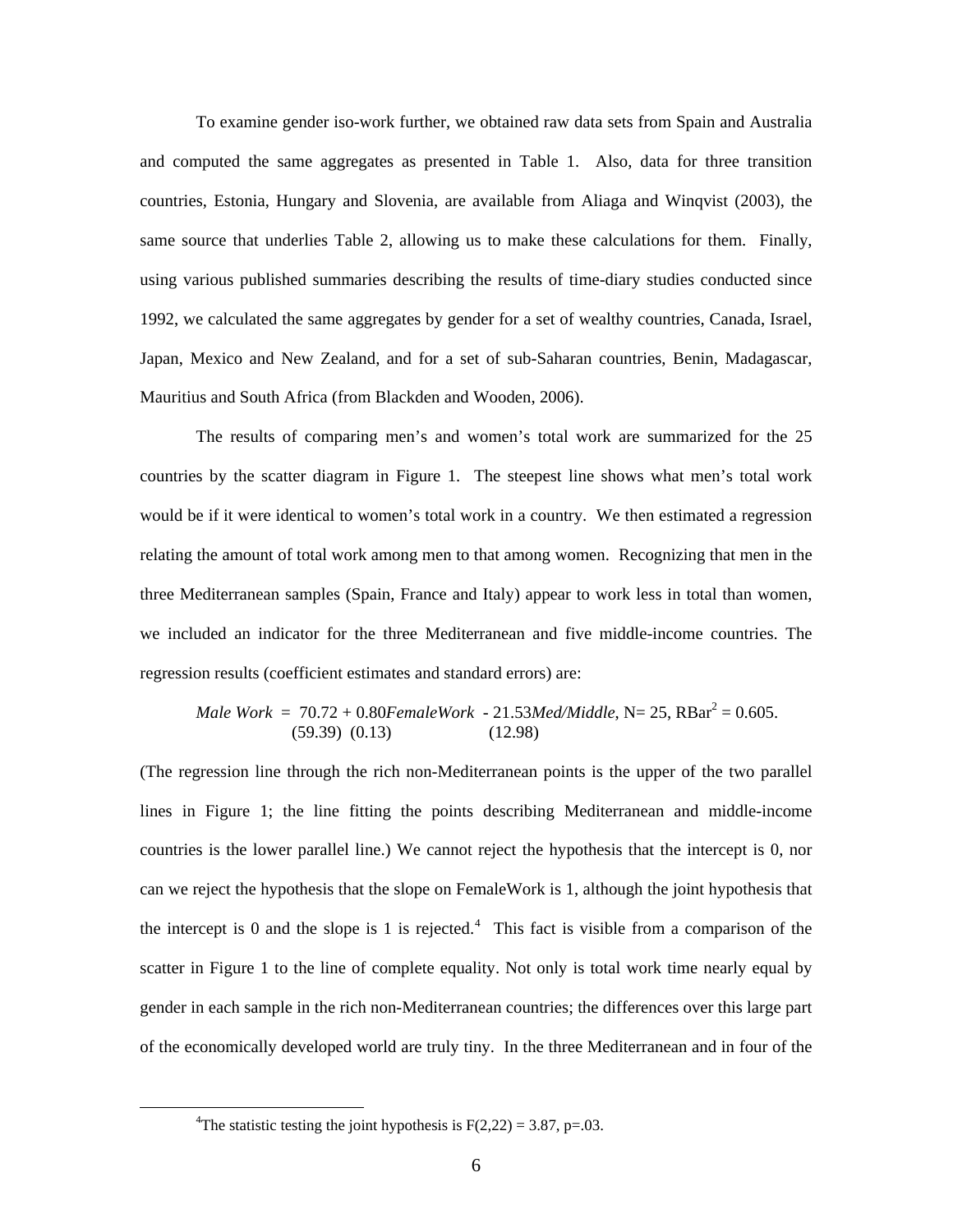five middle-income samples, however, the regression shows that women work significantly more in total than men.

In the simple regression above we included an indicator that in part proxied for income level. To examine the role of economic development as measured by income we obtained real GDP per capita in purchasing-power-parity terms for each of the 25 countries in our sample (from Heston *et al*, 2002). Figure 2 shows a scatter of the difference in average minutes per day of female over male total work time in comparison to this income measure, along with a line describing a fit to these points. The scatter and fit suggest either that economic development does bring equalization of total work time by gender, or that today's rich northern countries have always had a different culture along this dimension from today's poor countries and from Mediterranean countries.

 We do not claim that this remarkable gender equality in total work holds at all times and in all economies. It most decidedly does not hold even today in Italy, and it does not seem to characterize other southern European countries very well. Our results also show that it does not hold in middle- or lower-income countries; and Haddad *et al* (1995) suggest similar findings for other developing African economies, as do Goldschmidt-Clermont and Pagnossin-Aligisaks (1995) for Bulgaria in 1988. The evidence here makes it clear, however, that iso-work describes household behavior and labor markets in rich northern countries generally and is associated with higher real incomes.

## **3 Novelty and Knowledge**

The iso-work phenomenon has not been noticed by economists, but it has been shown by several sociologists. Robinson and Godbey (1999) use data from a UN report (Goldschmidt-Clermont and Pagnossin-Aligisakis, 1995) to show that this fact describes the average of (recall and timediary) data from 14 countries from the 1980s and early 1990s; and Gershuny (2000) shows that it approximates the averages across an even larger sample of data sets covering the 1960s through mid-1990s. No study has demonstrated it using data sets that were as well harmonized as those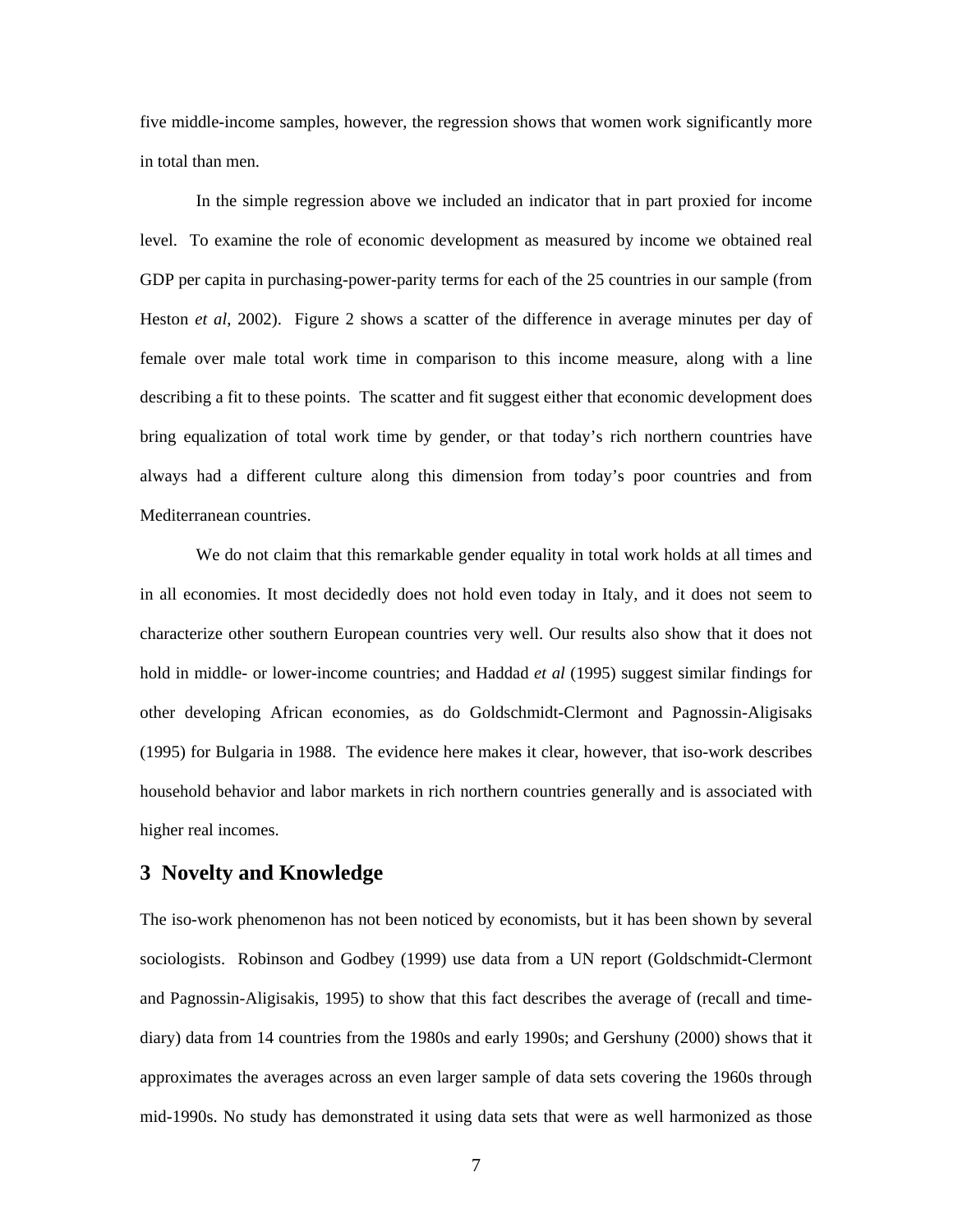that we have assembled here nor has shown how closely it describes outcomes in individual countries.

The fact is thus not new in the sociology literature, although it is new in the economics literature. The difficulty, however, is that it has been swamped by claims in widely circulated sociological studies (Hochschild, 1997, and earlier work) based on ethnographic research on a few non-randomly chosen households that women's total work significantly exceeds men's. Indeed, even sociologists who have demonstrated it (e.g., Mattingly and Bianchi, 2003, for the United States, and Bittman and Wajcman, 2000, for several countries), quickly move beyond it to focus on showing that women's work is more onerous than men's, and why women's leisure provides less pleasure.

 With other evidence demonstrating gender iso-work, one wonders whether the fact that we have demonstrated is well known among economists, other social scientists and the general public. To examine this issue we designed a survey that asked only one question:

"We know that American men (ages 20-75) on average work more in the market than do American women. But what is the difference between men's TOTAL WORK (in the market and on anything that you might view as work at home) and that of women? Without consulting any books, articles or raw data, PLEASE PUT AN X NEXT TO THE LINE BELOW THAT YOU BELIEVE TO BE THE CLOSEST APPROXIMATION TO THE CURRENT SITUATION IN THE US."

Respondents were allowed nine possible responses, ranging from a 25 percent excess of female total work, to symmetry around equality, to a 25 percent excess of male total work.

Early in August 2006 we emailed this survey to three groups: 1) 663 labor economists affiliated with a worldwide network of such researchers. The web-based survey allowed us to distinguish respondents who had spent at least six months in the U.S. from those who had not; 2) 255 elite macro and public finance economists, members of a mostly American network of such researchers; and 3) 210 faculty members and graduate students in a leading sociology department in the U.S. The first and third groups received follow-up emails three weeks after the initial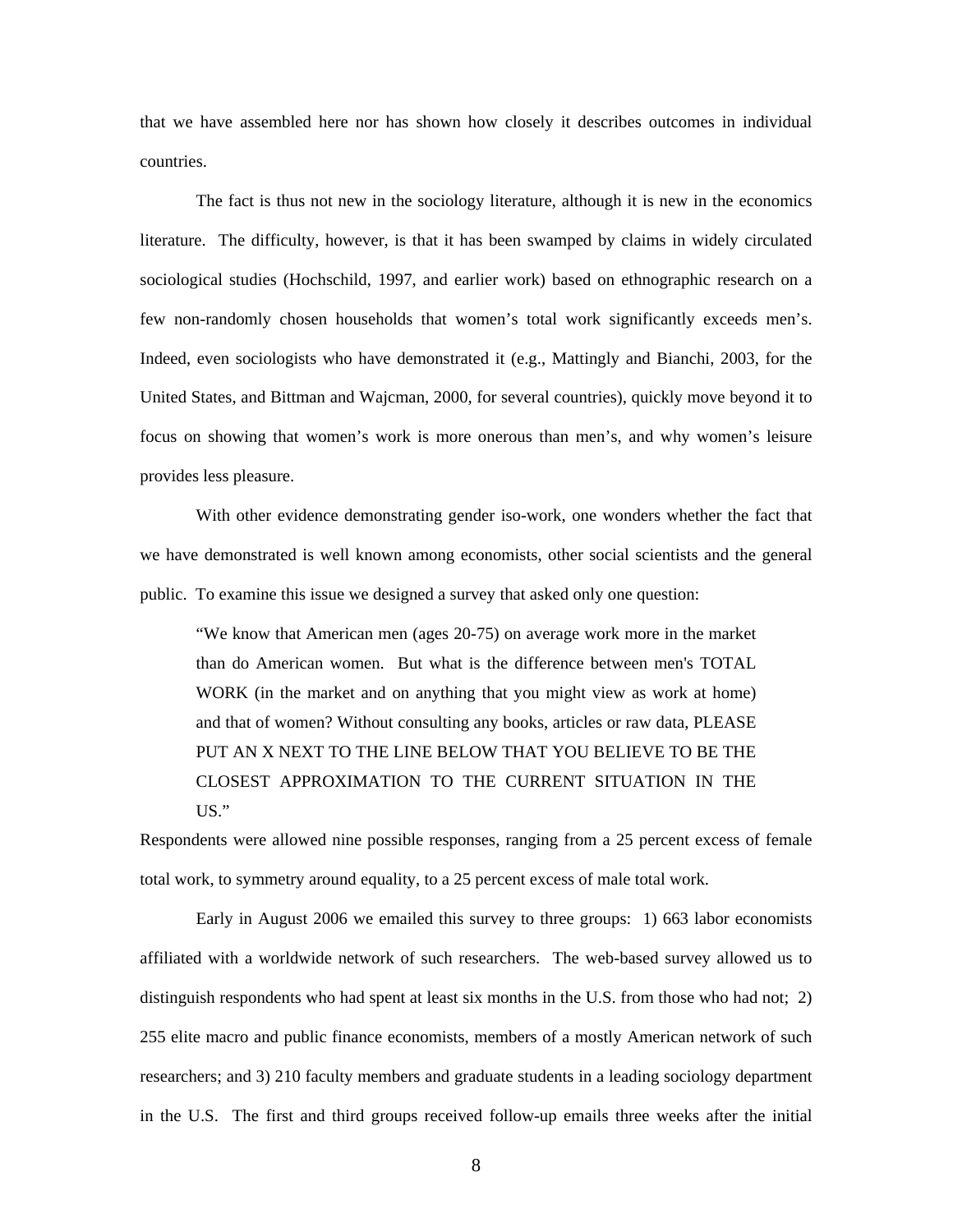survey. Also, early in September 2006 we asked the same question of 533 students in an introductory microeconomics class. Using the information on location in the first group, we thus have five separate sets of responses. The response rates varied, but there is no reason to believe that non-respondents were less well-informed about the facts than respondents.

 The results of these surveys are shown in Table 3. The majority of respondents in each of the five groups believe that American women perform at least five percent more total work than men. Assigning half the respondents who state that there is equality to this category, we convincingly reject the null hypothesis that the proportions stating that men work less or women work less are equal. Indeed, even if we assign all those stating that there is equality to the "men work more" group, this null hypothesis is rejected in some of the samples. Finally, for each sample we strongly reject the hypothesis that members of the underlying populations are equally likely to state the men work less, the same or more than women in total.

 These surveys show that sociologists, experts in labor economics, leading economists and a non-random sample of the public believe that women work more in total than do men. Indeed, the results from the survey the economists look very similar to those from the sample of intelligent college freshmen. Perhaps the only consolation is that the distance between opinion and fact is less among these groups of economists than it is among sociologists. Despite our demonstration of gender equality of total work in the U.S. and most rich countries using current time-diary data, and despite demonstrations using time-diary and recall data of this general fact by several sociologists, the groups considered here appear ignorant of the reality.

## **4 What Fails to Explain the Facts?**

Economic theory predicts that a rise in men's relative wage (the gender wage gap) will lead to relatively less work in the market by women than by men (assuming substitution dominate income effects). The impact of this increase on the relative amount of home work will be in the opposite direction, so that the effect of a change in the gender gap on the relative amounts of total work should be ambiguous. Unless, however, additional market work is offset one-for-one by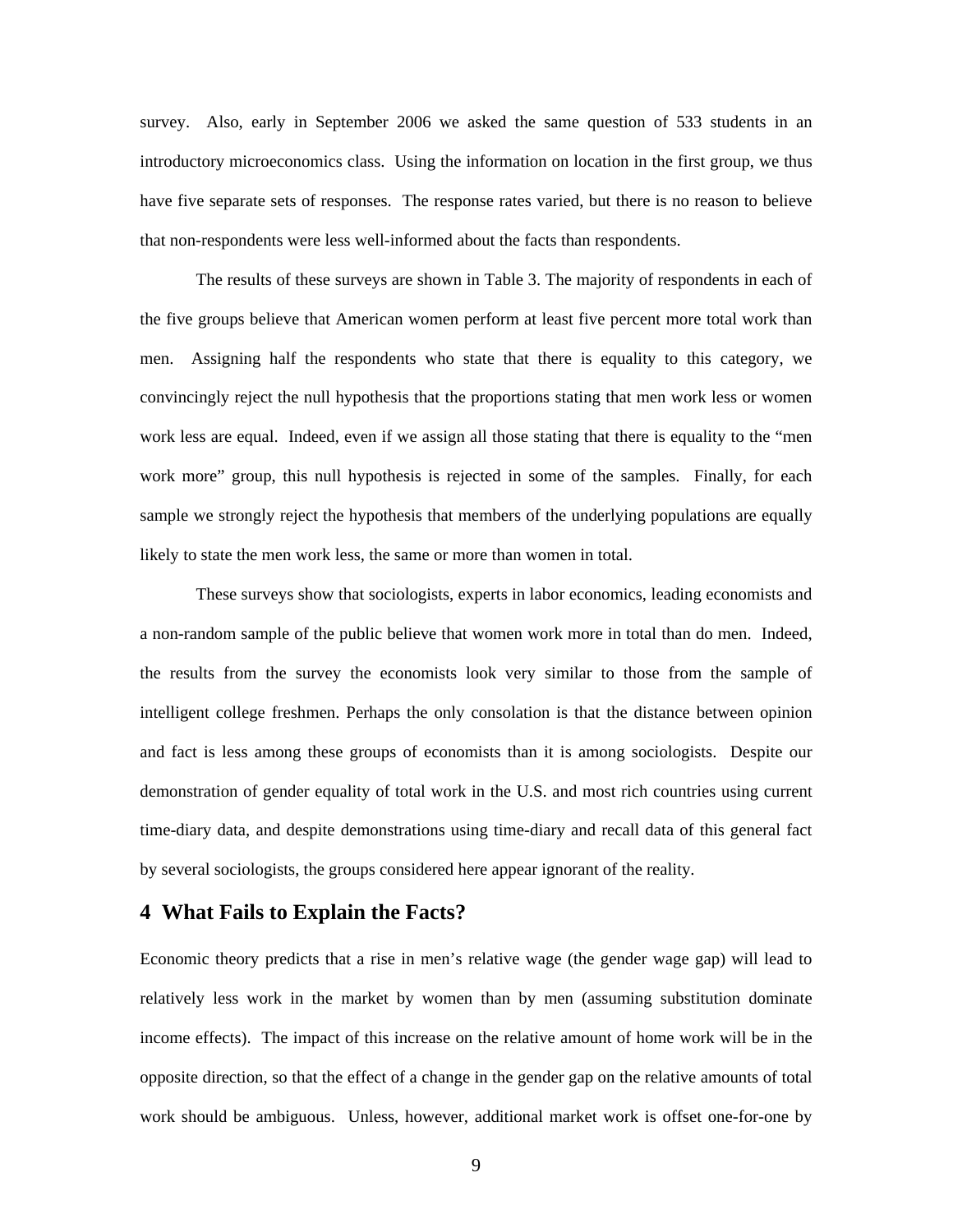reduced household production (i.e., unless additional earnings are not used at all to take additional leisure or spend additional tertiary time), a rise in the gender wage gap should reduce women's total work relative to men's.

 To examine this possibility we use Polachek and Xiang's (2006) estimates of the gender wage gap. In particular, for 18 of the 25 countries on which we have recent time-diary data they produced estimates of the difference between the logarithms of the medians of the distributions of males' and females' wages. Using these data, in the first two columns in Table 4 we present least-squares estimates of equations describing female-male differences in market and total work as affected by the gender pay gap. The results on market work are consistent with an upwardsloping relative supply curve of labor to the market. The market work effect, however, swamps the household work effect, so that we find that the female-male gap in total work is also negatively related to the male-female wage difference.

These findings are not affected by the inclusion of real GDP per capita, as the estimates in Columns (3) and (4) show, nor are they affected by the additional inclusion of the indicator variable for Mediterranean and middle-income countries. Higher relative wages among men lead them to work relatively more in the market, less at home, and more in total. Despite the quality of the estimates, the equation in Column (6) describes well below half of the variance in the gender difference in total work. The difficulty is that, as implied by Tables 1 and 2, three-fourths of the gender differences in total work are clustered within four percent of equality, while the gender wage gaps range from 0.13 to 0.59. Something, not equality in relative wages or percapita income, is causing the pervasive absence of gender differences in total work.

Taking a different view of these results, one might follow the literature on household behavior (see, e.g., Lundberg and Pollak, 1996) and view the gender relative wage as measuring gender differences in power in the household. By this criterion we should expect that where the male-female pay gap is higher we would observe men enjoying relatively more leisure. The estimates in Table 4 imply exactly the contrary results. Where one might infer that men have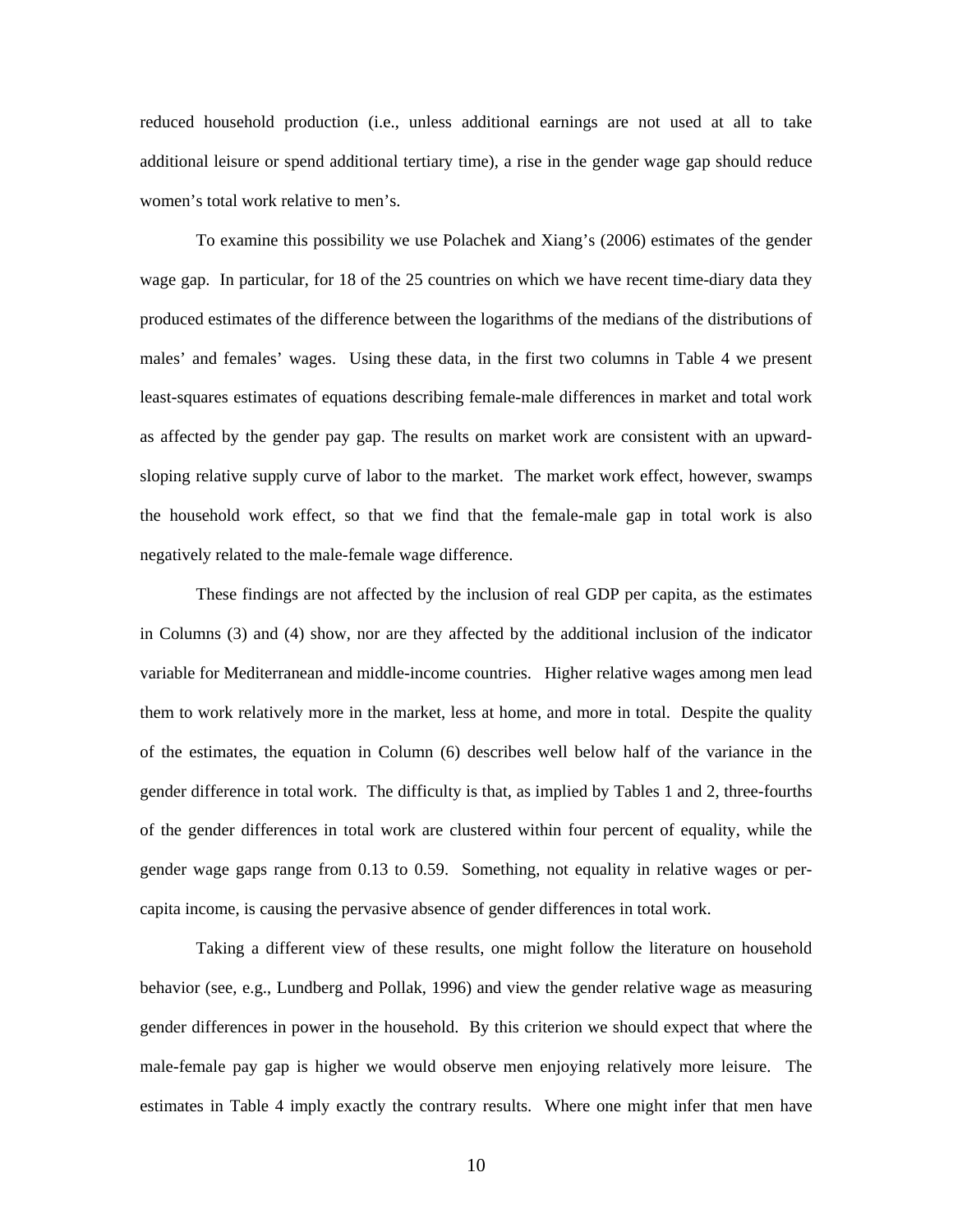more power, as measured by relative wages, they also work relatively more in total compared to women.

A second possible explanation for some of these facts is that husbands and wives pay attention to each other's labor and leisure, so that we observe gender equality at the means in rich countries because most adult men and women are married. To examine this possibility in the aggregate, in Table 5 we present means of market work and home work by gender and marital status for the United States in 2003 and Germany in 2001/02. While the female-male gap in total work is higher among unmarried adults, in the United States it varies across marital status within 5 percent of equality. In Germany the gap is larger among unmarried adults, but still not huge.

An explicit test of the notion that gender iso-work is generated by husbands and wives focusing on each other's work effort as part of marriage can be conducted by examining interhousehold dispersion in the within-household gender total work gap. For the 2001/02 German data this is easy, as diaries were collected from both spouses. This examination is not possible for the U.S. in 2003, so instead we use the much smaller 1985 U.S. Time Use Survey, which collected data on both spouses. As an additional comparison we examine the 1992 Australian time use data (summaries from which were included in Figure 1), in which time diaries were also obtained from each spouse.

Figures 3a-3c show the frequency distributions of the differences within households between female and male total work in Australia, Germany and the U.S. While the distributions are symmetric around means of 0, the implied dispersion is huge in each case. Indeed, regressions within each country of husband's total work time on his wife's explain only 25 percent of the variation in the former in Australia, 11 percent in Germany and 9 percent in the U.S. While husbands do work more in total when their wives work more, the covariation describes only a small part of the variance in spouses' total work time.<sup>[5](#page-12-0)</sup>

<span id="page-12-0"></span> $\frac{1}{5}$  ${}^{5}$ In these Australian, German and American data sets the coefficients on wife's total work time are 0.65, 0.37 and 0.41, with t-statistics of 37.55, 30.46 and 17.27 respectively. These slopes are far below unity and far below the slope in the cross-country regression on national averages presented in the text.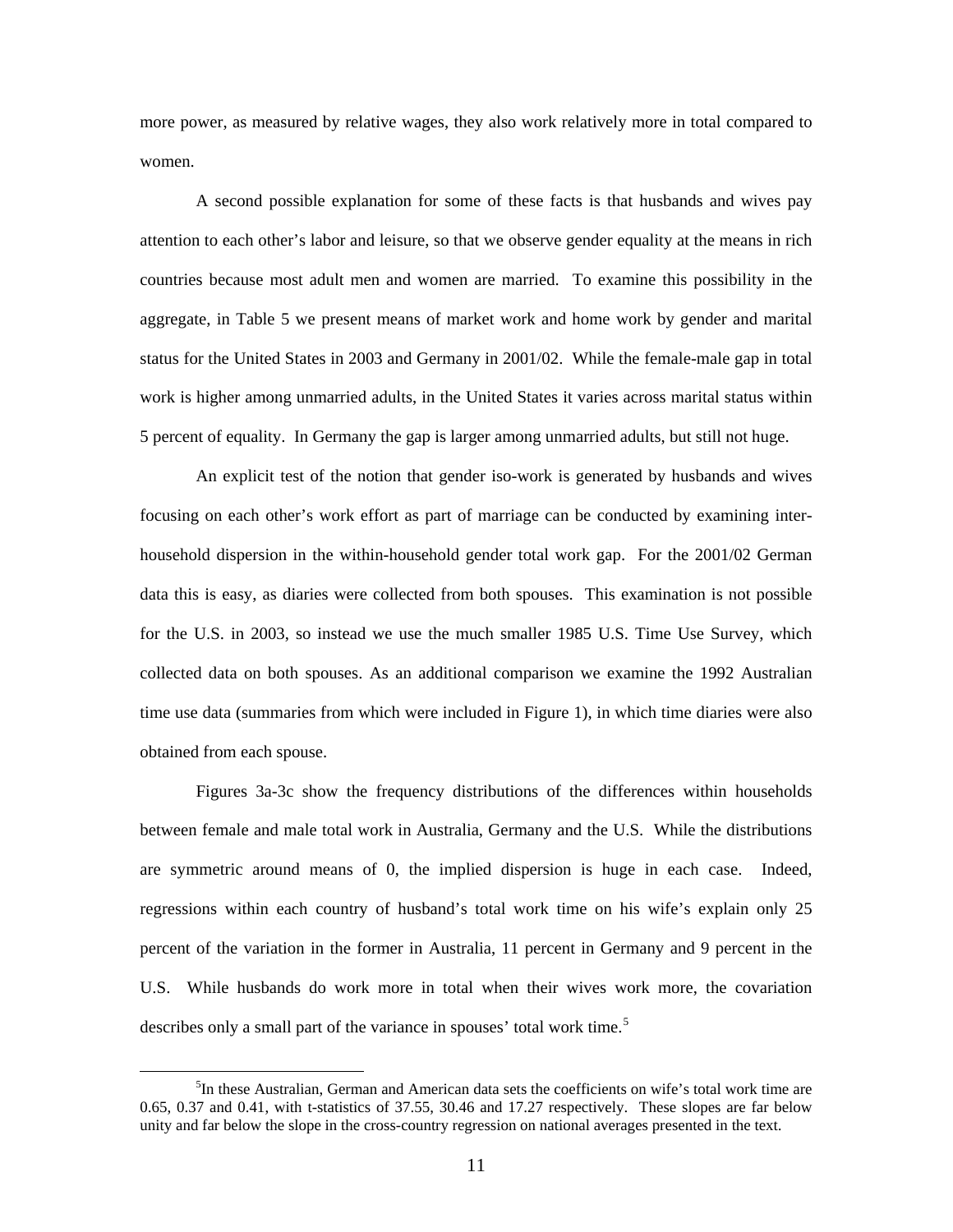#### **5 Social Norms in the Theory of Total Work**

Our findings suggest that there must be a mechanism that coordinates the total time spent on market work and secondary activities across males and females, whether they are married or unmarried.

The simplest coordination device that equalizes total work across agents is a *social norm for leisure* that serves as focal point for the determination of total work. Peer pressure or a strong desire to conform to a common social norm for time allocation mute market incentives and weaken the impact of individual tastes. As a result, time use becomes more similar across individuals.<sup>6</sup> If the social norm is strong enough to drive the agent to conform fully, we obtain the iso-work result we observe in the data.<sup>7</sup> Alternative explanations of the iso-work fact are, of course, possible; but all must involve, in one way or another, an interplay between social interactions and individual tastes.

#### **5.1 One Norm for All, No Within-Gender Heterogeneity**

Imagine that, *in the absence of a social norm*, consumers maximize the linear-quadratic utility function

$$
C - (1/2\epsilon)(1 - L)^2
$$
 (1)

subject to constraints

$$
C = \Omega + wH,\tag{2}
$$

$$
H + L = 1,\t\t(3)
$$

where C and L denote consumption and leisure, w is the wage rate,  $\Omega$  represents non-labor income, the parameter  $\epsilon > 0$  is an (inverse) index of the disutility of work, and without loss of generality the amount of available time is normalized to  $1<sup>8</sup>$  Optimal leisure is then

$$
L=1-\epsilon w.
$$

<sup>&</sup>lt;sup>6</sup>For a survey of social norms and economic theory, see [Elster \(1989](#page--1-0)). Social norms have been studied, among others, by [Akerlof \(1980\)](#page--1-1), [Jones](#page--1-2) [\(1984\)](#page--1-2), [Cole et al. \(1992](#page--1-3)), [Kandori \(1992](#page--1-4)), [Young \(1996\)](#page--1-5), [Lindbeck](#page--1-6) [\(1997](#page--1-6)), and [Lindbeck et al.](#page--1-7) [\(1999](#page--1-7)).

 $<sup>7</sup>$  In this simple story, total conformity only occurs if the desire to conform is infinitely strong. The literature [\(Bernheim,](#page--1-8)</sup> [1994](#page--1-8)) has sought ways to obtain full conformity without assuming an infinite cost of deviation.

<sup>&</sup>lt;sup>8</sup>Here, and in what follows, we ignore non-negativity constraints for simplicity.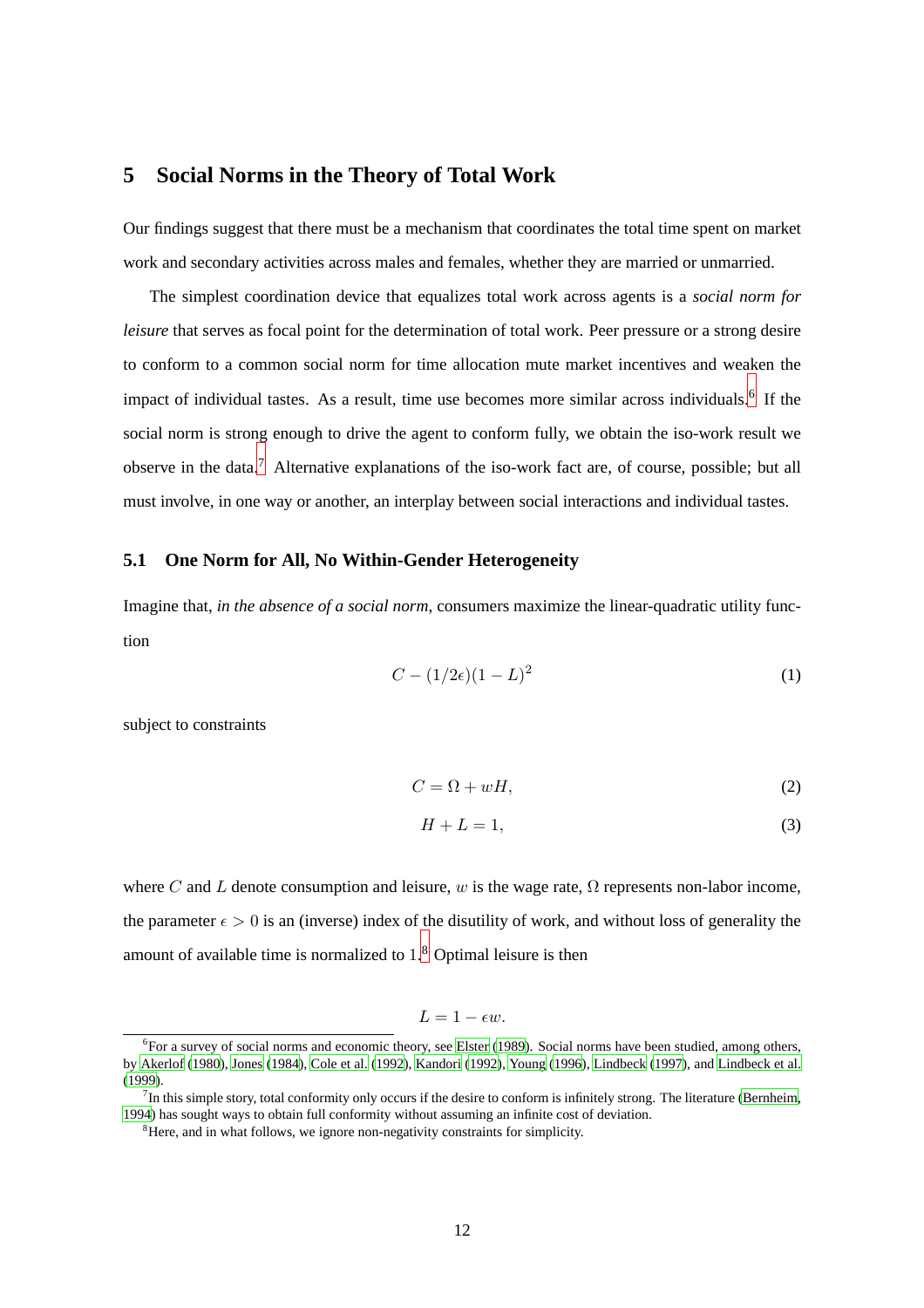We call this the agent's *intrinsic* leisure optimum.<sup>9</sup> It is determined by private incentives, prices and budget constraints.

Now suppose that there is a social norm that influences, but does not mandate, individual leisure. We mean by this that agents can choose the extent to which they stick to the norm, and balance optimally the marginal costs and benefits of deviating from it. The cost of deviating may stem from guilt (an internal psychological process) or shame (an external peer pressure or a reputational mechanism). The benefit of deviating results from the joy of following one's own unbridled inclinations that in general differ from the norm.

Formally, assume that there is a quadratic cost of deviating from the leisure norm  $L^*$ , and parameterize the strength of the social norm by the coefficient  $\phi \geq 0$ ,  $^{10}$  so that the utility function becomes

$$
C - (1/2\epsilon)(1 - L)^2 - (\phi/2)(L - L^*)^2.
$$

<span id="page-14-0"></span>Optimal leisure is

$$
L = \alpha(1 - \epsilon w) + (1 - \alpha)L^* \equiv L(w),\tag{4}
$$

with the weight  $\alpha$ , between 0 and 1, given by

$$
\alpha = \frac{1}{1 + \phi \epsilon}.
$$

Intuitively, the social norm pulls optimal leisure choice away from the intrinsic optimum  $1 - \epsilon w$ and towards  $L^*$ . The coefficient  $\alpha$  is small, and optimal leisure is close to the norm, if the social norm is strong ( $\phi$  large) or leisure is not too wage inelastic ( $\epsilon$  large). Higher wages, holding  $\alpha$ constant, increase the distance between  $L$  and  $L^*$  by making it more costly to deviate from the intrinsic optimum.

<sup>&</sup>lt;sup>9</sup>By assuming  $\epsilon > 0$ , we exclude cases in which the labor-supply curve is backward-bending. We assume the wage rate is always below  $1/\epsilon$  to avoid corner solutions at  $L = 0$ .

 $10$ The strength of the norm for an individual may depend on the number of people who have adopted it. We examine this possibility below.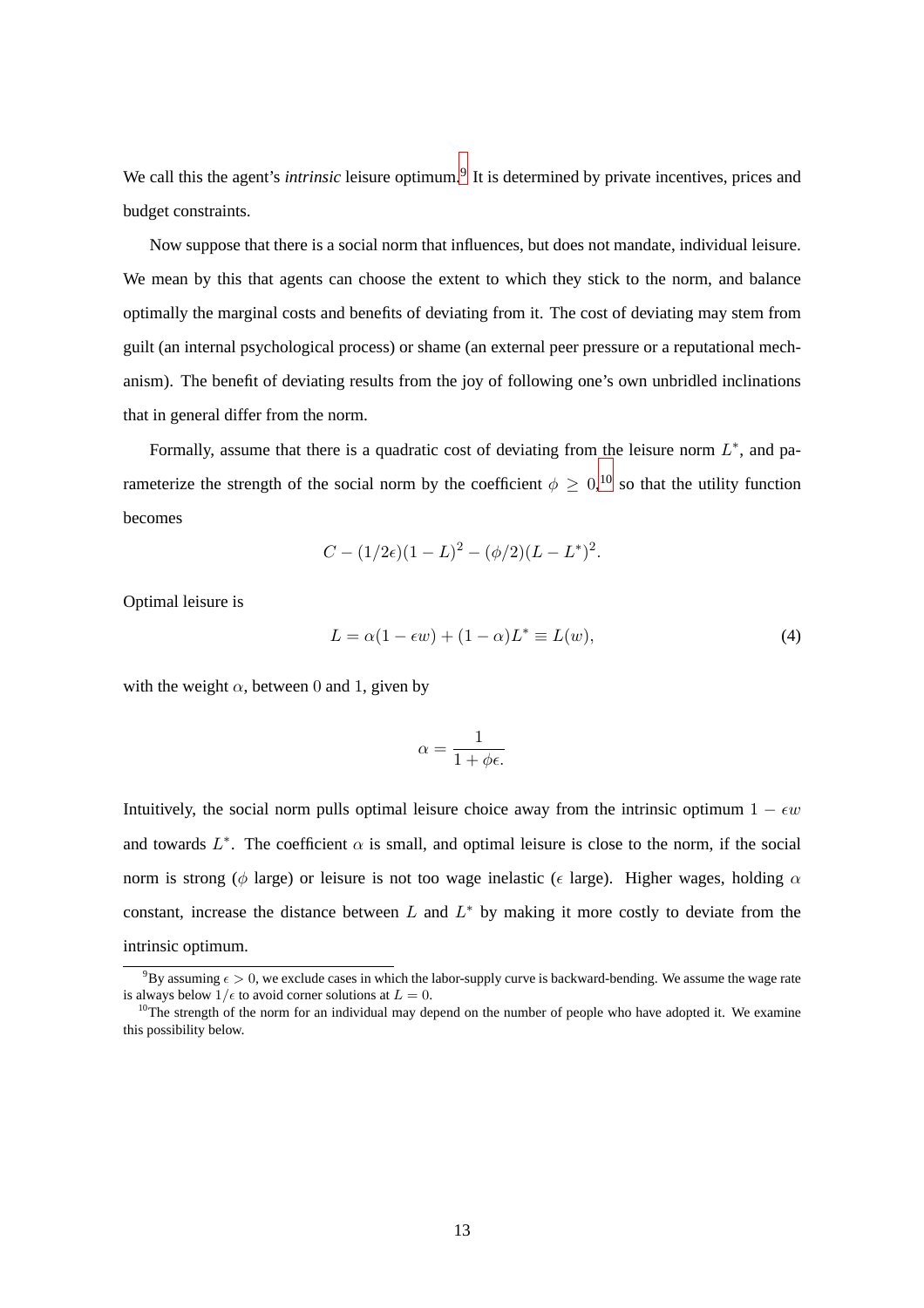#### **5.1.1 Wage Gender Gap**

Now assume that male  $(M)$  and female  $(F)$  wages differ, but that the wage sensitivity of leisure  $(\alpha)$ is identical by gender.<sup>11</sup> The resulting *leisure gap* between man and women is

$$
Lm - Lf = L(wm) - L(wf)
$$

$$
= -\alpha \epsilon (wm - wf).
$$

Explaining the iso-work fact requires examining under which circumstances the leisure gap  $L^m - L^f$ may be close to zero. Since  $\alpha$  is decreasing in  $\phi$ , this requires that norm be very strong. In the limit,  $\lim_{\phi \to \infty} (L^m - L^f) = 0$ . In words, a very strong norm mutes the effect of wages on leisure, and equalizes male and female leisure and thereby leads to iso-work.

While this result may appear trivial, its derivation reveals what is perhaps the most crucial ingredient of a norm-based explanation of the total work fact: the assumption that men and women share a *gender-neutral norm*. It is because the leisure norm of males and females is gender-neutral that a larger  $\phi$  eliminates the differences between male and female leisure. Were the norm dependent on gender, we would, *ceteris paribus*, observe different male and female leisure even when  $\phi = +\infty$ . Hence the fact that total work is essentially invariant to gender in high-income countries (but less so in poorer economies) suggests, if the social norm story is correct, that a fundamental change of norms takes place in the process of economic development: gender-neutral, or gender-blind norms replace gender-specific references for leisure (and more generally for consumption).<sup>12</sup> We return below to the theme of gender-neutral norms later.

#### **5.2 One Norm for All, Within-Gender Heterogeneity**

Although it provides us with an important insight, the small model we have just outlined is not sufficient to rationalize all the facts in our possession. The empirical difficulty we face is that the isowork fact coexists with significant within-gender (and more generally within-group) heterogeneity of leisure. This is inconsistent with the simple story told above, because as  $\phi \to +\infty$  the labor supply of each individual, whether male or female, converges to the common, gender-neutral norm

 $11$ This last assumption, which is of course at odds with estimates of labor supply elasticities for males and females, can easily be relaxed.

 $12$ Note that no causal statement is being made here. One can easily write models in which gender-specific norms cause economic backwardness, and models in which competition and development cause gender equality.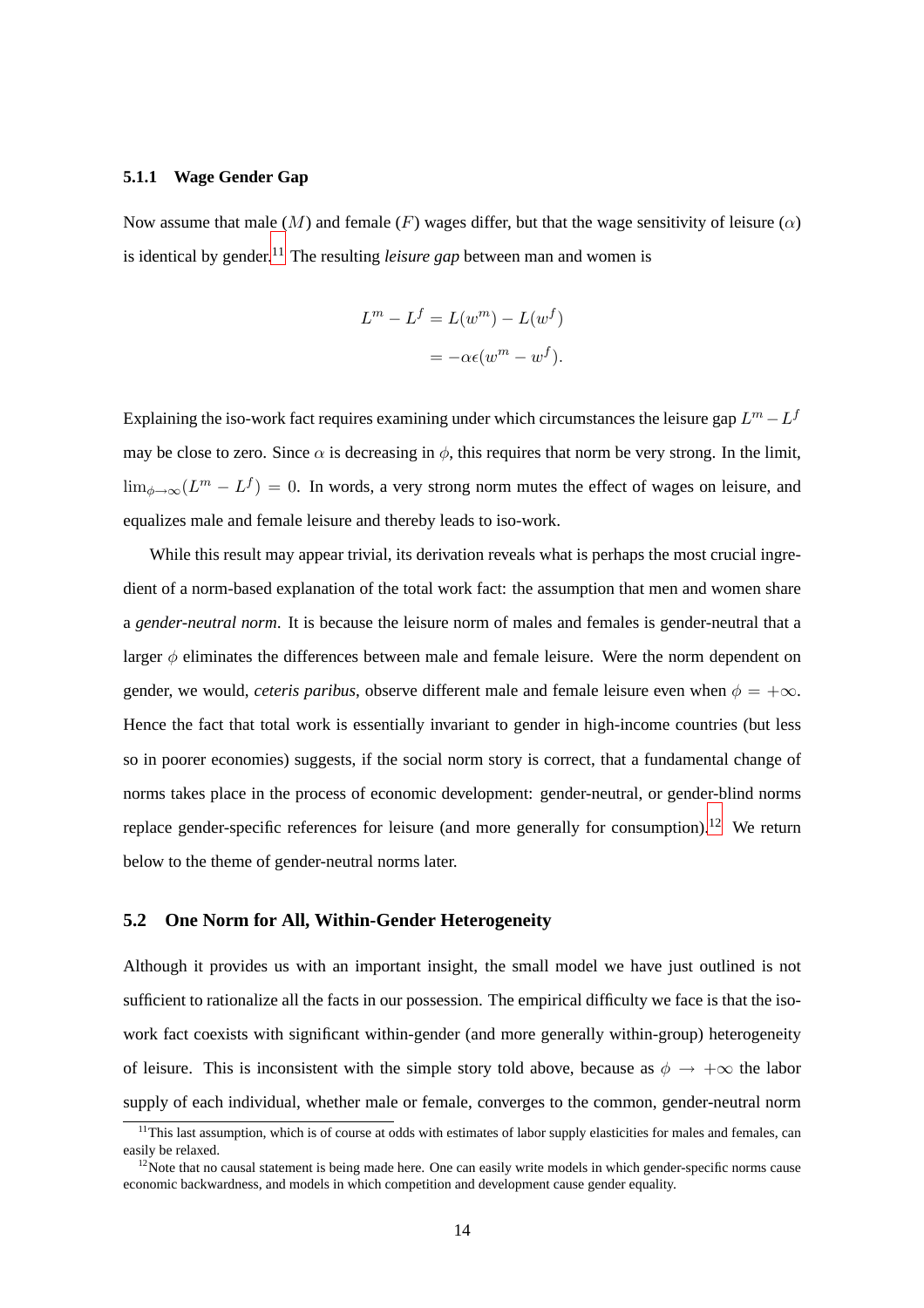$L^*$  regardless of the wage.<sup>13</sup> As a result, while a strong norm bridges the gap between male and female leisure, it also eliminates any within-gender heterogeneity of leisure.

## **5.3 Social Clusters**

This unpleasant feature of our model can be avoided by introducing non-gender based *social clusters*, or multiple social norms.

Imagine that *each* gender is stratified into social clusters that are defined by the relative position in the wage distribution (e.g., above or below the median female or male wage). We could just as well split agents according to the color of their eyes, the month in which they are born, or the neighborhood in which they live. The crucial ingredient is that these social clusters be based on gender-neutral characteristics: the fractions of men or women above the median wage of their gender is identical, and so are (presumably) the proportions of men and women who have blue eyes, are born in December, or live in Austin, TX.<sup>14</sup>

Call  $q$ ,  $0 < q < 1$ , the watershed between what we call high and low wages. An individual of gender i will be in the high-wage category if her/his wage is above some minimum level  $w<sup>i</sup>$  defined by

$$
1 - F^i(\mathbf{w}^i) = q,
$$

where  $F^i(\cdot)$ ,  $i = m, f$ , is the cumulative distribution of wages for gender *i*. Let  $L_i^*$  $j^*$ ,  $j = h, l$ , be the leisure norm for high (h) and low (l) wage earners. Assume that the strength  $\phi$  of the social norm is the same for all individuals. Leisure of an agent of wage type  $j$  is simply

$$
L_j(w) = \alpha(1 - \epsilon w) + (1 - \alpha)L_j^*,
$$

so that the average leisure of agents of gender  $i$  is

$$
\bar{L}^i = \int_{w < \mathbf{w}^i} L_l(w) \, dF^i(w) + \int_{w > \mathbf{w}^i} L_h(w) \, dF^i(w)
$$
\n
$$
= \alpha (1 - \epsilon \bar{w}^i) + (1 - \alpha)[(1 - q)L_l^* + qL_h^*].
$$

<sup>&</sup>lt;sup>13</sup>This is also true if  $\epsilon$ , the sensitivity of leisure to the wage, differs across sexes.

<sup>14</sup>A high/low wage social norm defined in terms of position relative to the *mean* wage would, for asymmetric wage distributions, deliver norms whose adoption is correlated with gender as long as the means are different. Any model based on such a specification will not be able to replicate the iso-work fact.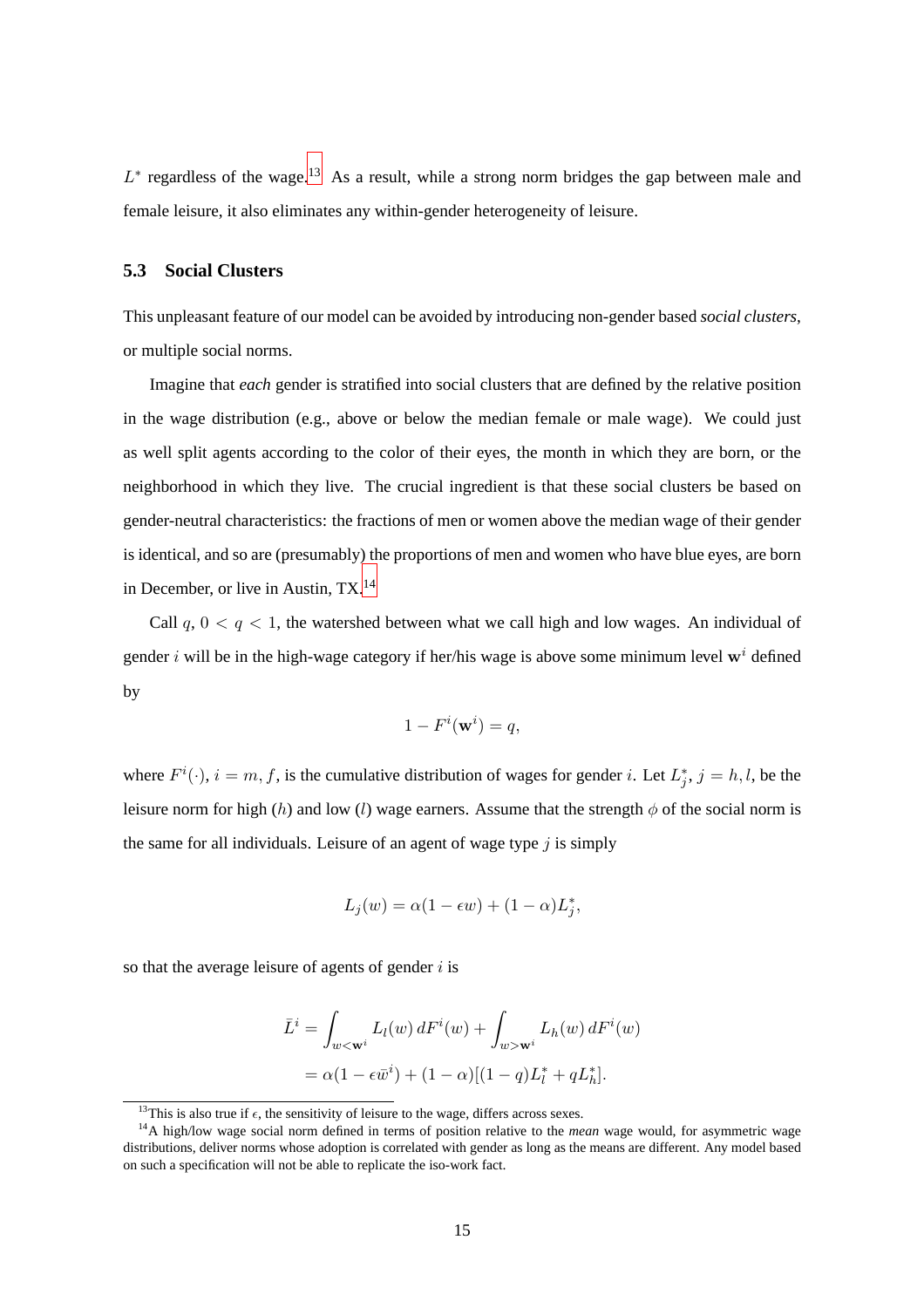We immediately conclude that the leisure gap between men and women is

$$
\bar{L}^m - \bar{L}^f = -\alpha \epsilon (\bar{w}^m - \bar{w}^f).
$$

This is the same formula as when there is a single social norm. As before, the leisure gap goes to zero and the iso-work fact holds asymptotically when the social norm becomes more compelling  $(\phi \to \infty)$ , so that  $\alpha \to 0$ ). However, the existence of many social clusters (delineated by categories that are orthogonal to gender) ensures that *within-gender* heterogeneity of leisure is not shrunk to zero as  $\phi$  becomes very large.

#### **5.4 Even More Heterogeneity**

Although the previous model of social clusters maintains within-gender heterogeneity across clusters, one might be worried that it does not permit *within-cluster* variance: within each (high, low) wage category, leisure indeed becomes identical for agents of the two sexes as the corresponding leisure norm becomes infinitely compelling ( $\phi \rightarrow \infty$ ).

One way to avoid this problem is to define yet more dimensions of clustering based on other characteristics of agents, and to repeat the reasoning of this section for this finer partitioning of the population. By doing so — provided of course the resulting categories are uncorrelated with sex — we could again replicate the iso-work fact yet generate as much within-gender heterogeneity as desired by making each social norm increasingly compelling. Of course, we would still find that within-category heterogeneity would go to zero, but this would not be much of a problem anymore as the categories would be arbitrarily fine.

Another way to maintain within-category heterogeneity as norms become more and more binding would be to introduce a dimension of idiosyncratic heterogeneity in the population. This heterogeneity could stem from different tastes, or from a noisy individual observation of the societal leisure norm.<sup>15</sup> To illustrate how this line of reasoning would play out in our setup, let us go back to the first of our models with one norm  $L^*$  for all, identical wages for all members of a given sex, and a different wage for male and female workers. Imagine that individual  $k$  observes the norm with some

 $15$ As we do not wish to transform the quest for a theoretical explanation of the iso-work fact into a futile data-fitting exercise, we prefer the second interpretation, which is potentially falsifiable, to the first, which multiplies unobservable parameters.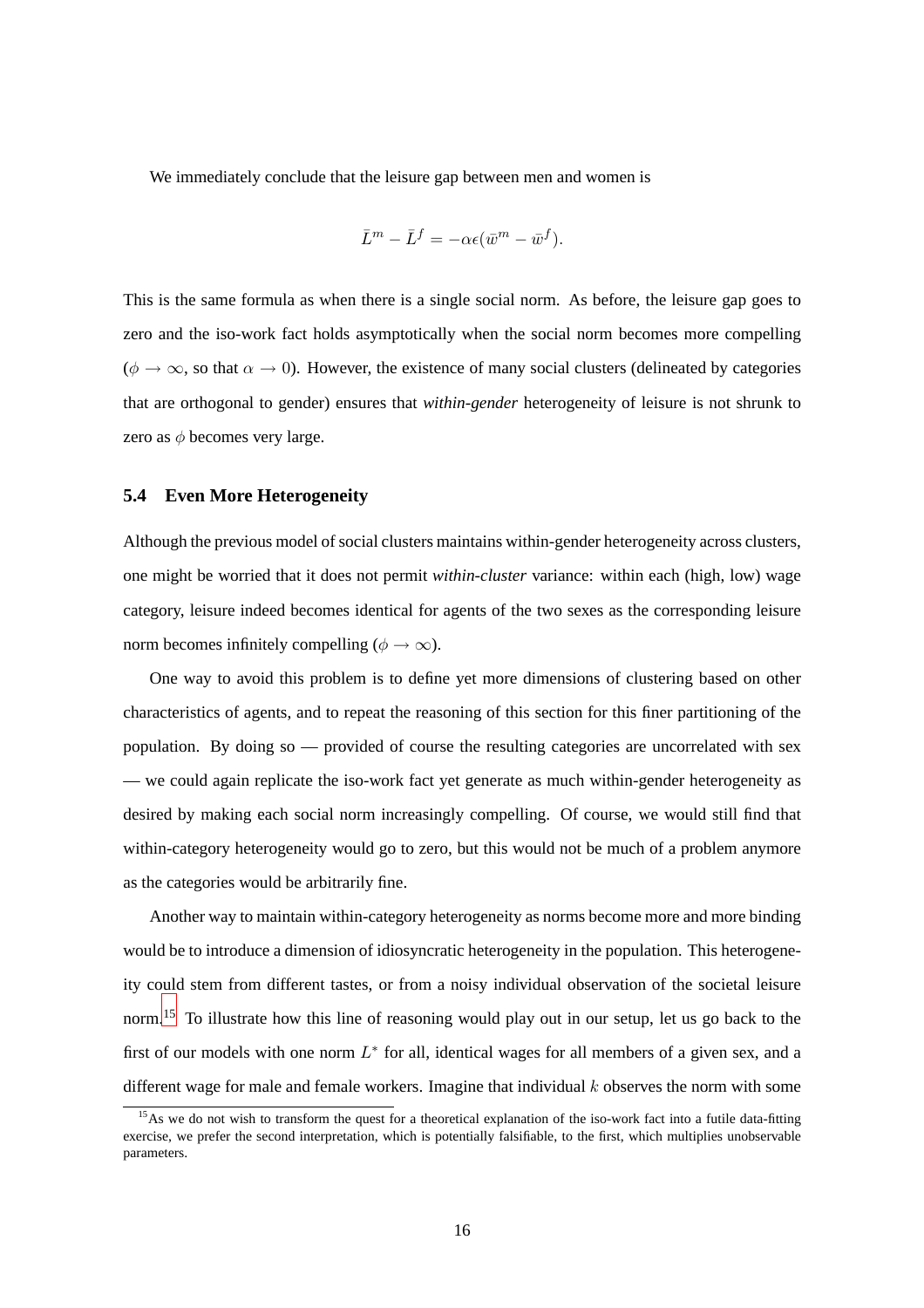measurement error  $\lambda_k$ , in the sense that he thinks the desirable norm is  $L^* + \lambda_k$  instead of  $L^*$ .<sup>16</sup> As a result, optimal leisure for that individual becomes

$$
L_k = \alpha(1 - \epsilon w) + (1 - \alpha)(L^* + \lambda_k),
$$

with  $\alpha$  defined exactly as above. Hence  $L_k \to L^* + \lambda_k$  as  $\phi \to \infty$  (and  $\alpha \to 0$ ) regardless of the wage, i.e. regardless of whether one is male or female. Now suppose measurement errors are idiosyncratic in the sense that the  $\lambda$ ' average to zero for each sex.<sup>17</sup> Then it is straightforward to show the leisure gap is zero, and the iso-work fact holds exactly when  $\phi \to \infty$ —in spite of the fact that each agent ends up taking a different amount of leisure due to an idiosyncratic perception of the norm.

#### **5.5 Accounting for Variations in Total Work**

The data presented in Section 2 make it clear that, although total work is strikingly equal across men and women, it does vary, sometimes substantially, across countries, region and over time. Since we have attempted in the previous section to rationalize the iso-work fact by social norms by arguing that they serve as a coordination device between male and female total work, we must also explain how norms can vary.

Let us return yet again to our simplest model of social norms: men and women have the same preferences but face a different, unique, wage, there are no within-gender wage differences, and men and women adopt a common leisure norm  $L^*$ . Remember that in that model male and female leisure are given by

$$
Lm = \alpha(1 - \epsilon wm) + (1 - \alpha)L*,
$$
  

$$
Lf = \alpha(1 - \epsilon wf) + (1 - \alpha)L*.
$$

Now close the model by assuming that that the gender-neutral norm  $L^*$  reflects *average leisure* across males and females in society. Since there are equal proportions of men and women, in equilibrium

<sup>&</sup>lt;sup>16</sup>For example, an individual of type k has utility function  $C - (1/2\epsilon)(1-L)^2 - (\phi/2)[L - (L^* + \lambda_k)]^2$ .

<sup>&</sup>lt;sup>17</sup>This leaves open the possibility that females and males perceive the social norm with different precision.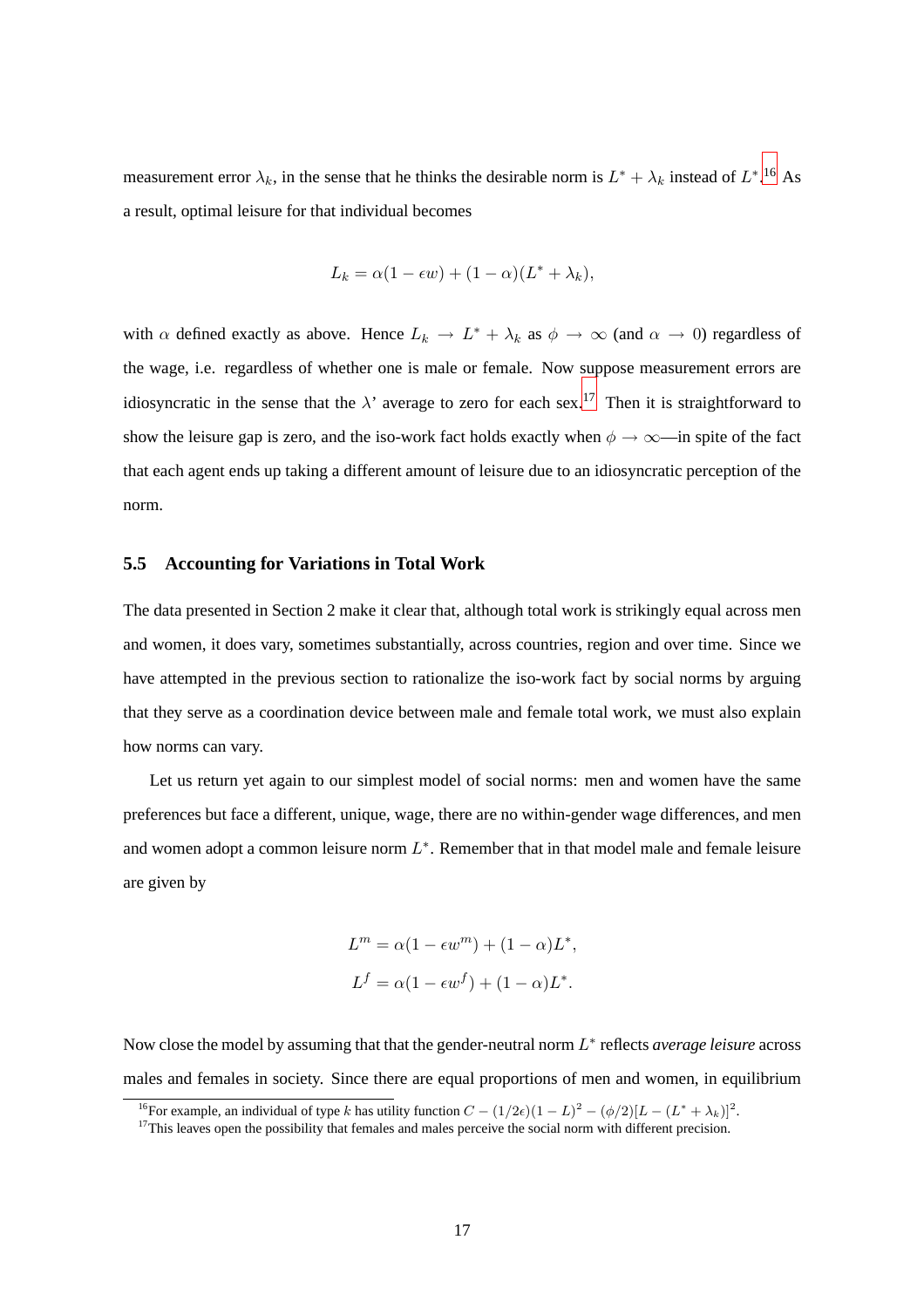we have,

$$
\frac{1}{2}(L^m + L^f) = L^*.
$$

Combining the last three equations and solving for L ∗ , we conclude that the *equilibrium social norm for leisure* is simply

$$
L^* = 1 - \epsilon \bar{w},
$$

where

$$
\bar{w}=\frac{w^m+w^f}{2}
$$

is the average wage in the whole (male *and* female) population.

The story is very simple: the equilibrium social norm for leisure is independent of the strength of the norm, but it is negatively affected by the average wage rate  $\bar{w}$ , with a response coefficient that depends on the sensitivity  $\epsilon$  of individual leisure to the wage. Whenever these magnitudes change, across countries or over time, the social norm for leisure varies. There is no reason to expect it to remain to be constant over space or over time.

# **5.6 Accounting for the Relationship between GDP Per Capita and the Female-Male Total Work Difference**

We have argued above that female-male differences in total work are negatively related to GDP per capita. There are two ways we can account for this fact in a theory of social norms. The first relies on the link between economic development and the increased gender-neutrality of social reference groups. The second, which is slightly more *ad hoc*, assumes that the cost of deviating from a social norm is positively related to the wage.

The model of social clusters we have outlined above is able to account for the reduction in the female-male total work difference as GDP per capita grows provided economic growth is positively correlated with the adoption of gender-neutral reference groups. Suppose for instance that at low income levels there are two leisure reference groups: one for men, and one for women, each with a different (gender-specific) leisure norm. Then, trivially, iso-work does not hold at low income levels. If gender-defined social clusters are replaced by gender-neutral reference groups as income rises (e.g., at quantiles of income distributions), then development will be associated with a convergence of the total work difference across genders to zero.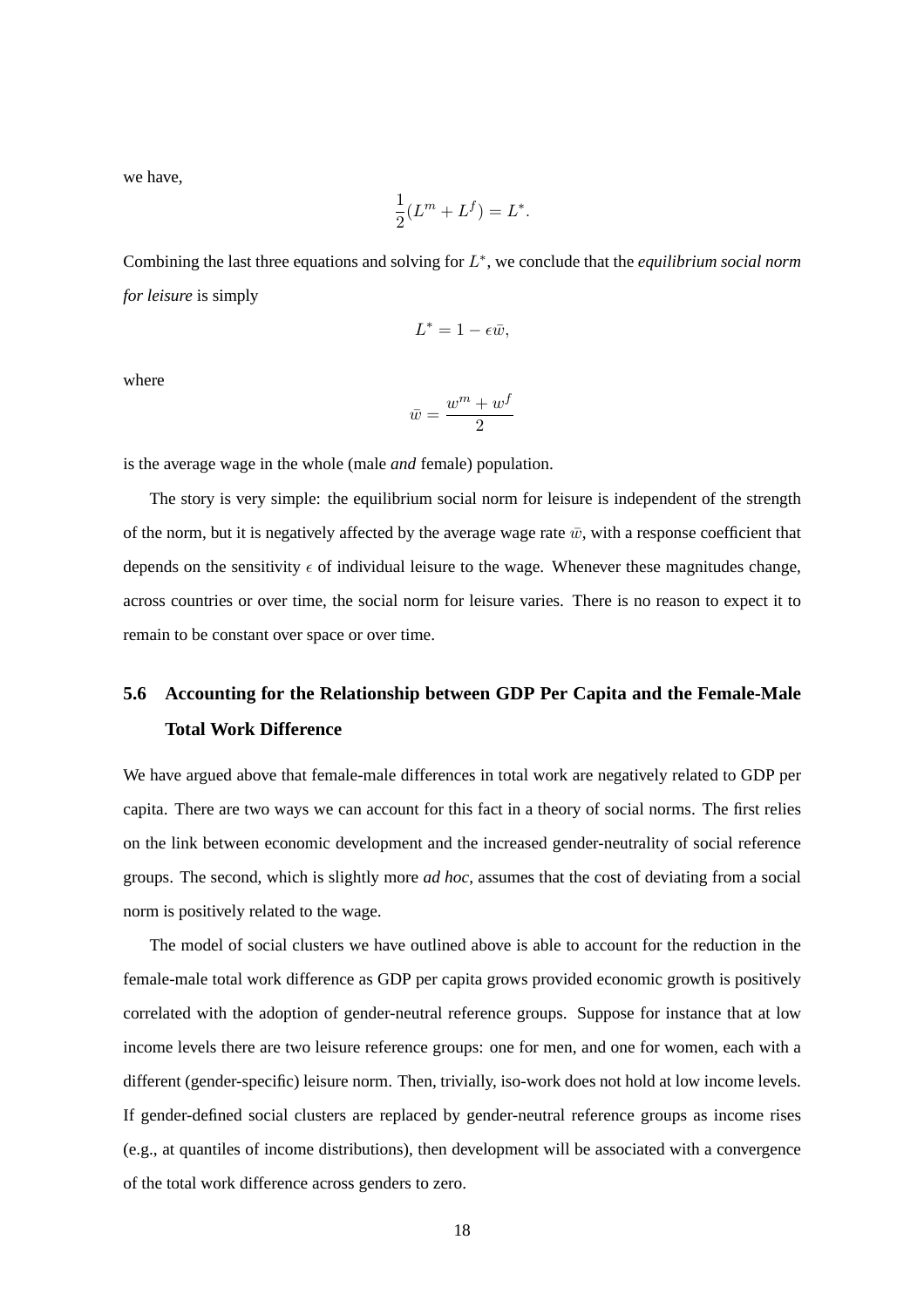An alternative, possibly complementary explanation relaxes the assumption that deviating from the norm entails a utility cost that is independent of the level of the individual's wage. Let us consider (in the one-norm model) what happens if people get are harassed when they deviate from the norm. That is, imagine that, instead of suffering a direct utility loss as envisaged above, deviants lose time fending off their critics, mending their reputation, or battling inner guilt feelings at the cost of time available for work or leisure. Namely, they solve:

$$
C - (1/2\epsilon)(1 - L)^2 \tag{5}
$$

subject to constraints

$$
C = \Omega + wH,\tag{6}
$$

$$
L + H + \frac{\phi}{2}(L - L^*)^2 = 1.
$$
\n(7)

It is straightforward to show that the solution to this problem is formally equivalent to that of the utility-loss model provided we replace the parameter  $\phi$  in the latter model by  $\phi w$ . In other words, the "harassment" model is just the utility loss model with a cost of deviation proportional to the wage. Therefore, adapting equation [\(4\)](#page-14-0), we conclude that optimal leisure in this model is

$$
L = \alpha(w)(1 - \epsilon w) + [1 - \alpha(w)]L^*,\tag{8}
$$

with the weight  $\alpha(w)$  now defined as

$$
\alpha = \frac{1}{1 + \phi \epsilon w}.
$$

At low wage or development levels (w close to zero), the weight  $\alpha(w)$  is close to 1 so that the intrinsic optimum  $1 - w$  is the main determinant of leisure. At high wage or development levels (w high), and given the parameter  $\phi$ , the weight  $\alpha(w)$  approaches zero and the social norm becomes the sole determinant of optimal leisure. As the value of time increases, so does the cost of deviating from the norm, resulting in a smaller deviation from the norm.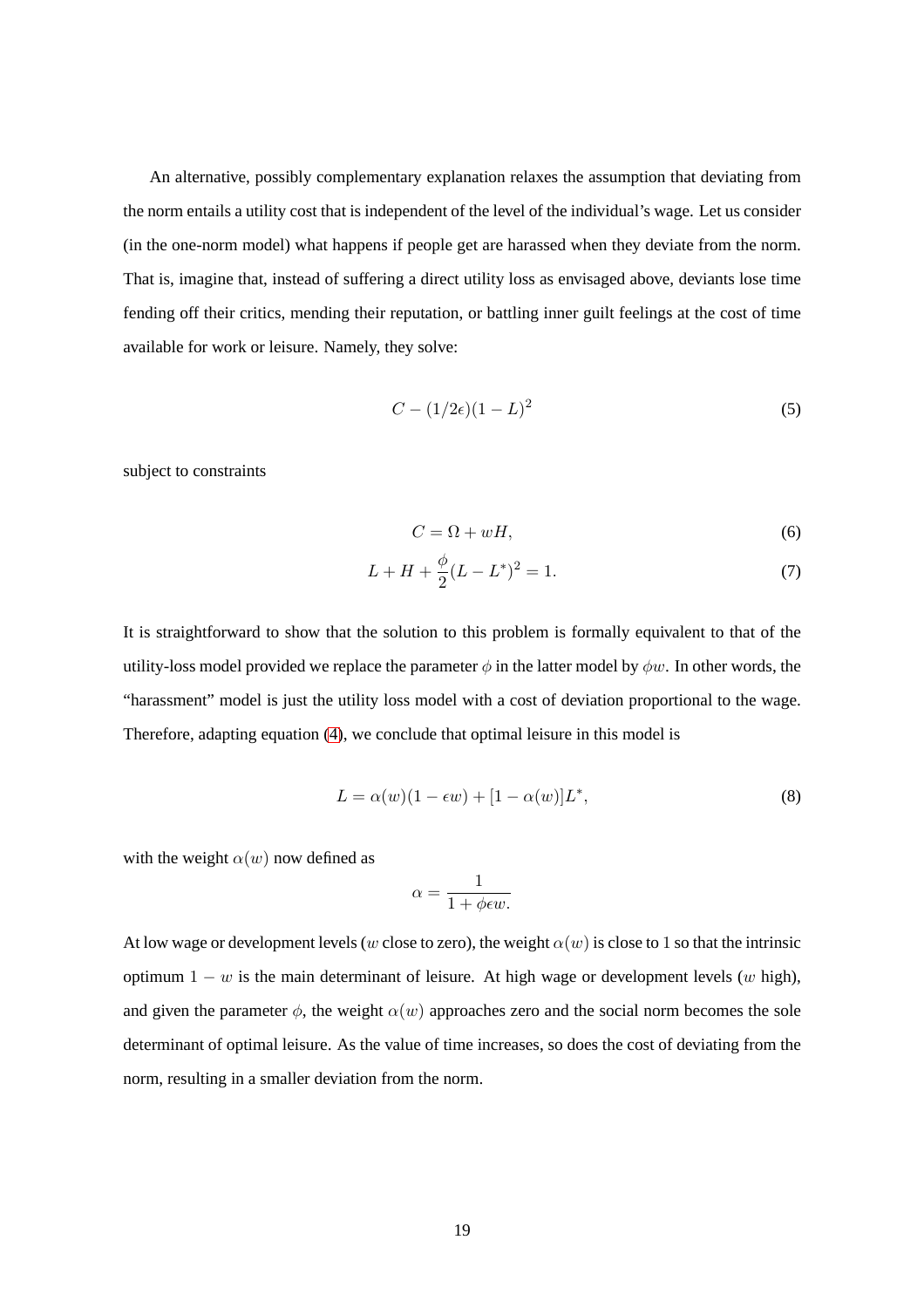## **6 Some Evidence on the Role of Social Norms in Iso-Work**

The theory developed in the last section is not easy to test directly. We can, however, perform several additional examinations that can allow us to infer whether the role of social norms is consistent with observed behavior in our two main data sets. If the notion of social clusters is correct, we should expect that differences in total work across various cuts of the data will be large compared to gender differences within a cluster. Consider first cutting the data by educational category. In the 2003 U.S. data we divide the adult population into those with fewer than 12 years of school, 12 years of school, some college, and college or more. In the German data we create the four categories *volksschule/hauptschule* (basic), *mittlere reife/realschule* (high school), *fachoberschule/fachabitur* (vocationally qualified), and *abitur* (university).

Table 6 shows the average minutes of market and total work by gender for each of the four education categories in the U.S. and Germany. In both countries gender differences in total work within education categories are quite small, with the highest being the 5 percent excess of female over male total work among the most educated Germans and the least educated Americans. Differences across categories in total work independent of gender are, however, huge: In the United States the percentage difference between the highest and lowest education categories in the average amount of total work is 39 percent, while in Germany it is 13 percent.<sup>18</sup> Clearly, gender differences are tiny compared to those resulting from differences in educational attainment.

Similarly, the data could be cut by region. To the extent that there are inter-regional cultural differences ,we might expect different norms about total work across regions, even though gender differences within region are small. Possibilities for examining this notion are limited in both data sets by sample size. Also, confidentiality restrictions on the German data prevent us from obtaining a finer geographic breakdown than West and East. Within these

<span id="page-21-0"></span><sup>&</sup>lt;sup>18</sup>That the spread across education categories is so much greater in the U.S. may be due to the fact (Devroye and Freeman, 2001) that differences in educational attainment imply much greater differences in literacy in the U.S. than in Germany.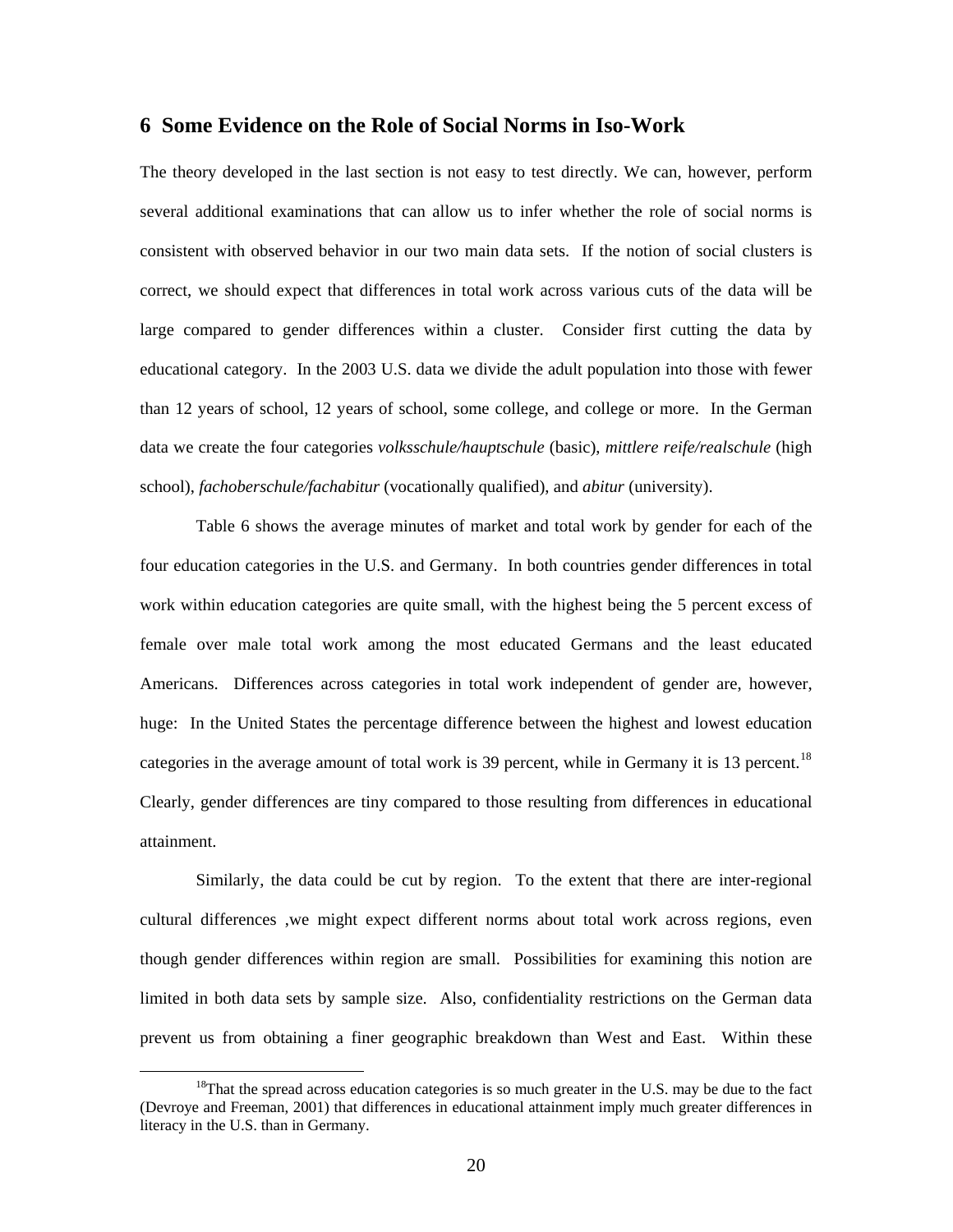limitations we divide the U.S. sample into the four main Census regions, and the German data into West and East.

Averages of market and total work by gender within geographic area are shown in Table 7. Notice first that within-region differences in total work by gender are not large. While those in the South and within each German region are statistically significant, none exceeds 3 percent. For the U.S. let us focus on differences between the South and the rest of the country. Among Southern women total work is nearly 6 percent below that in the rest of the nation, while among Southern men it is 3 percent below. The former difference is over three times bigger than the largest within-region gender difference in total work. For Germany we observe a qualitatively similar outcome: West-East differences in total work are 4 percent among women and 3 percent among men. The contrast between inter-regional differences in average total work and withinregion differences by gender is consistent with the notion of clustering on norms, although the contrast is not as great as that observed when we cut the data by educational attainment.

A final bit of evidence asks, without any claims of causation, whether attitudes about gender roles are related to gender differences in total work. To examine this relationship we use data collected at various times in the 1990s by the World Values Surveys. Respondents in various countries were asked whether they agreed with the statement, "When jobs are scarce, men should have more right to a job than women." Taking averages of these data (from Fortin, 2005, Appendix Table 1), we graph them in relation to the female-male difference in total work for the 16 countries (of the 25 used in Figure 1) for which they are available.

The scatter diagrams relating the total work difference to the fraction of respondents who agree with the statement that scarce jobs should go to men are presented in Figures 4a for women's attitudes on this issue and in Figure 4b for men's attitudes. The scatters look very similar: In both cases what we might interpret as beliefs in male dominance are positively related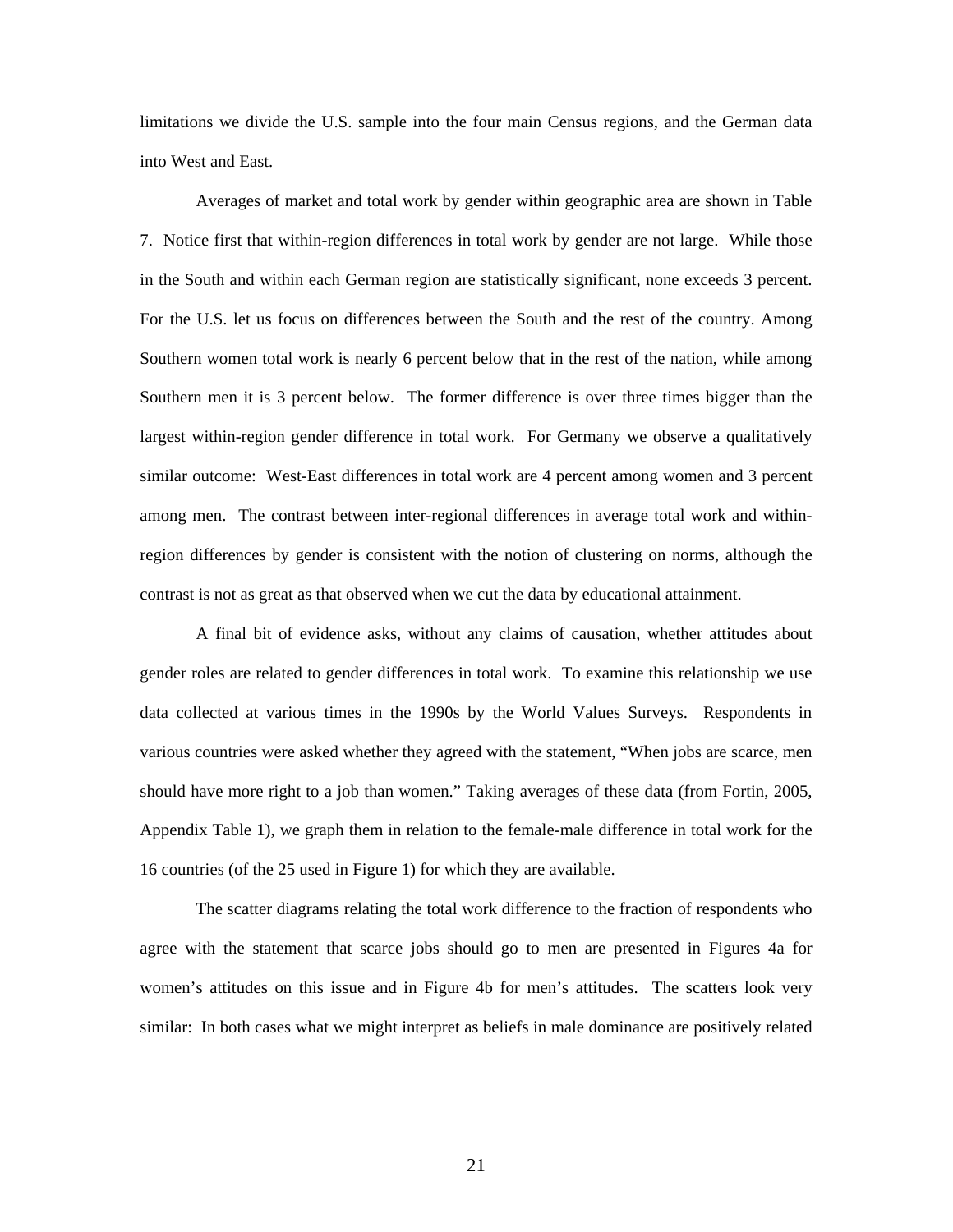to the female-male gap in total work.<sup>[19](#page-23-0)</sup> Implicitly, in countries where the expressed norm favors men, women perform a greater share of the total amount of market and household work.

# **7 Conclusion: The Importance of the Iso-Work Phenomenon for Economic Models**

In Section 5 we showed that the iso-work fact and the approach to it across phases of economic development place tight constraints on the modeling of labor supply behavior across gender. Any nontrivial gender-neutral model of labor supply must rely on the existence of strong cluster norms to coordinate behavior, or rely on implausible mean-preserving transformations of underlying distributions which are in turn unlikely to be common across gender. Consequently, iso-work gives rise to a number of conundrums for economic models which rely on work-leisure choices to characterize economic behavior in both the short and long run.

 Consider first the implications for business-cycle theories and macroeconomics. Although we have not emphasized it, the evidence supports the iso-work phenomenon over the business cycle.<sup>[20](#page-23-1)</sup> Business cycle fluctuations are typically characterized by movements of market employment of 2-3 percent around a secular trend. It is thus unavoidable that the business cycle spills over into the home, shifting gender differences in the mix of household and market activities for the "representative agent." Because it is very unlikely (Greenwood *et al.*, 1995) that there is a stronger than one-for-one substitution of home for market production, a business cycle

$$
(11.06) (55.95)
$$

<span id="page-23-0"></span>where *ScarceF* is the fraction of women agreeing with the statement. That describing the scatter in Figure 4b is:

*Female Work – Male Work* =  $-17.85 + 168.4$ *ScarceM*,  $RBar^2 = 0.35$ . (11.79) (56.08)

<sup>&</sup>lt;sup>19</sup>The regression describing the scatter in Figure 4a is:

*Female Work – Male Work* =  $-20.11 + 191.9$ *ScarceF*,  $RBar^2 = 0.42$ .

where *ScarceM* is the fraction of men agreeing with the statement. Interestingly the relationship is steeper and tighter to women's attitudes on the allocation of scarce jobs than to men's.<br><sup>20</sup>The evidence adduced in Burda *et al* (2006) for Germany, the Netherlands and Italy observed in

<span id="page-23-1"></span>two different years with few changes in the structure of the time-diary surveys supports the conclusion that iso-work holds at different phases of the business cycle. Across the 16 richer countries for which data are presented in Figure 1 the correlation of the female-male difference in total work with the deviation of the OECD standardized unemployment rate from its country-specific average from 1986-2004 is +0.0004.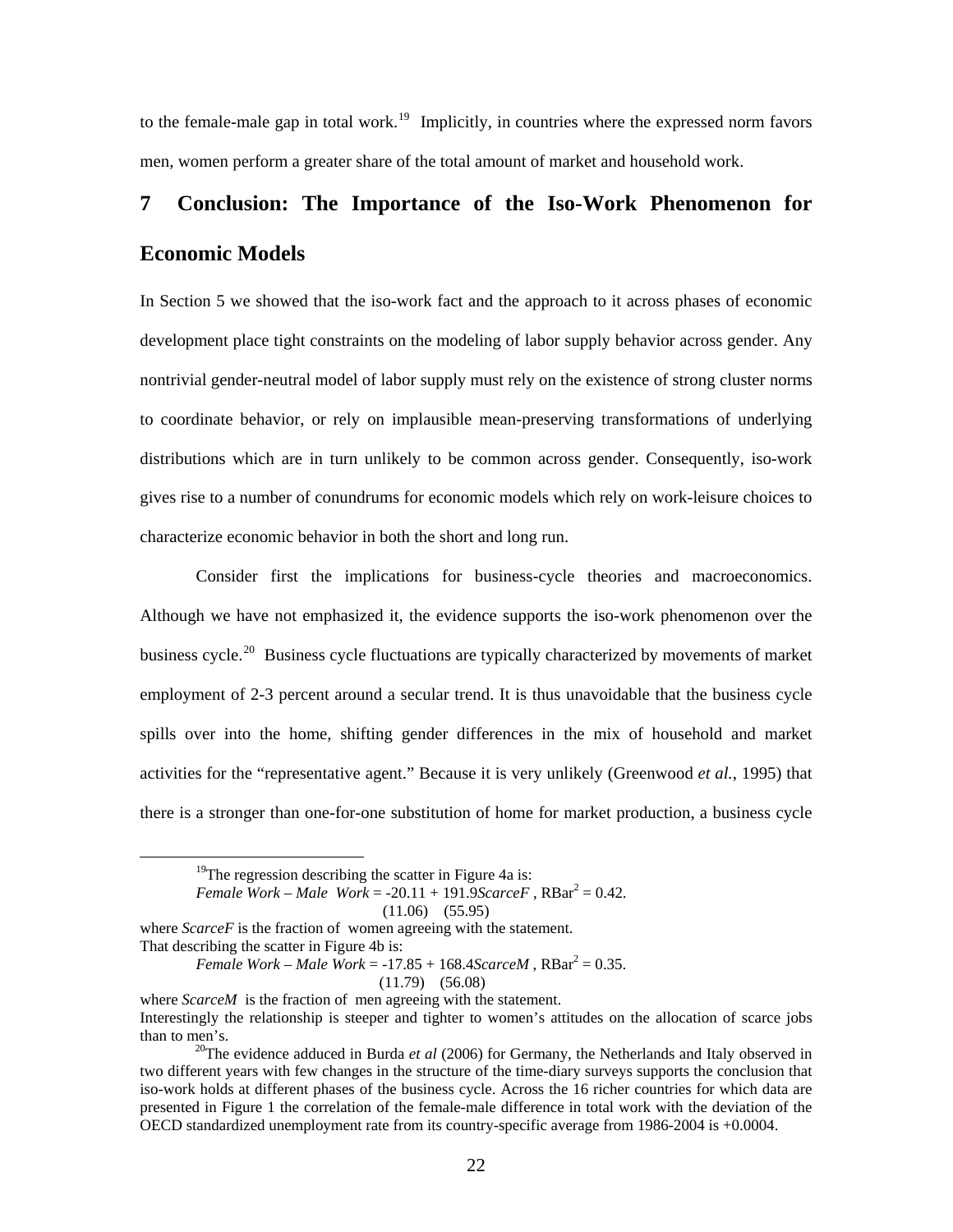downturn will reduce men's total work effort. This is inconsistent with earlier theoretical work on the macroeconomics of total labor supply. Average women's market hours are much more strongly procyclical than men's, so iso-work must tend to render women's home production time countercyclical, relative to men and possibly even absolutely. Iso-work will generally increase the elasticity of labor supply to the market as the marginal product of home production tapers off quickly.

 A second implication is linked to long-run economic development. Our evidence documents a convergence of total work across gender with economic development. We show in Section 5 that this convergence can derive either from increasingly gender-blind assignment to reference clusters with strong norms, or from a convergence of gender wage-offer distributions to a common one. The past half century has also seen secular, albeit slow convergence in gender wage differentials. These two phenomena are probably related, but what is their source? Has technical change augmented female market production relative to that of men? Is technical change in home production generally labor-saving? More likely, how have interactions of these two types of innovation combined to generate the convergence in total work and the returns to market work? Examining these interactions without considering gender roles (e.g., Ngai and Pissarides, 2006) is a useful first step; but given the huge differences in gender roles in less developed countries, it is likely that growth and development patterns can be understood better if we take account of the convergence of total work and changes in the relative amounts of market and household work accomplished by men and women. This is especially true if one considers the different roles played by physical and intellectual attributes over the agricultural, industrial and service-sector phases of economic development (Fourastié, 1949; Clark, 1940).

In household models we typically assume that a spouse's bargaining power is a function of her/his market earnings. Yet we have shown here, at least for most rich economies, that gender differences in the amounts of leisure consumed are tiny. How can this be true if, as is still the case, men have substantially higher wage rates and market earnings? Three logical possibilities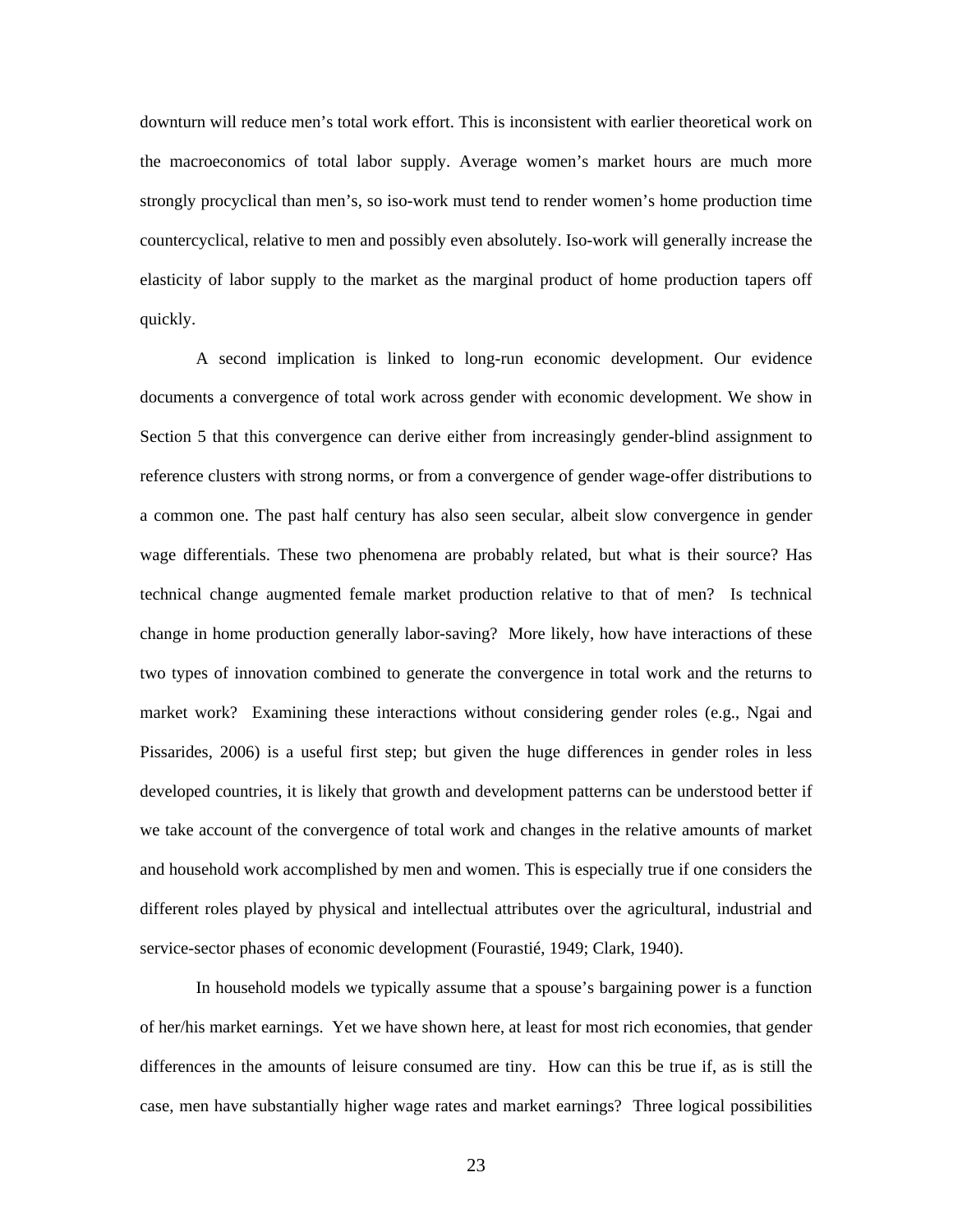present themselves: 1) Men have more power, but are altruistic toward their spouses and toward women generally, and do not take advantage of their relative power;  $2^{1/2}$  Economists' modeling of the household has been incorrect, and market earnings do not generate power in the household; or 3) Earnings do generate power, men are not altruistic, but the average man's utility from his market and home work exceeds that of the average woman's from the same total amount of work. In other words, iso-work may not imply iso-utility from the same amount of work. This last possibility implies a formal version of what is implicit in the writings of some sociologists who have confronted the iso-work phenomenon (e.g., Mattingly and Bianchi, 2003), but then shifts the discussion to why one type of work is more onerous than another. Why, e.g., is the average minute spent in an office dealing with recalcitrant colleagues and demanding supervisors more pleasurable than the average minute spent shopping, cooking or taking care of children?

 A social norm of iso-work imposes restrictions on older household bargaining models (e.g., McElroy and Horney, 1981). With gender equality in total work, the only room for changing prices and threat points to have any effect on choices is through gender differences in the valuation of marginal changes in time spent in market or home work. While these are possible, their implications are much harder to trace than in the absence of an iso-work norm. Consider too the choice of home versus market work, which is generally determined by equating the marginal value product of household time to the real wage measured in terms of comparable market output (e.g., Gronau, 1980). To the extent that social norms constrain agents to a value of labor supply that pays little attention to productivity in household production, one or more efficiency conditions in the standard model of household behavior would need to be modified.

<span id="page-25-0"></span><sup>&</sup>lt;sup>21</sup>Doepke and Tertilt (2007) present a model in which self-interest motivated by inter-generational concerns leads men to use their power to grant equal rights to women.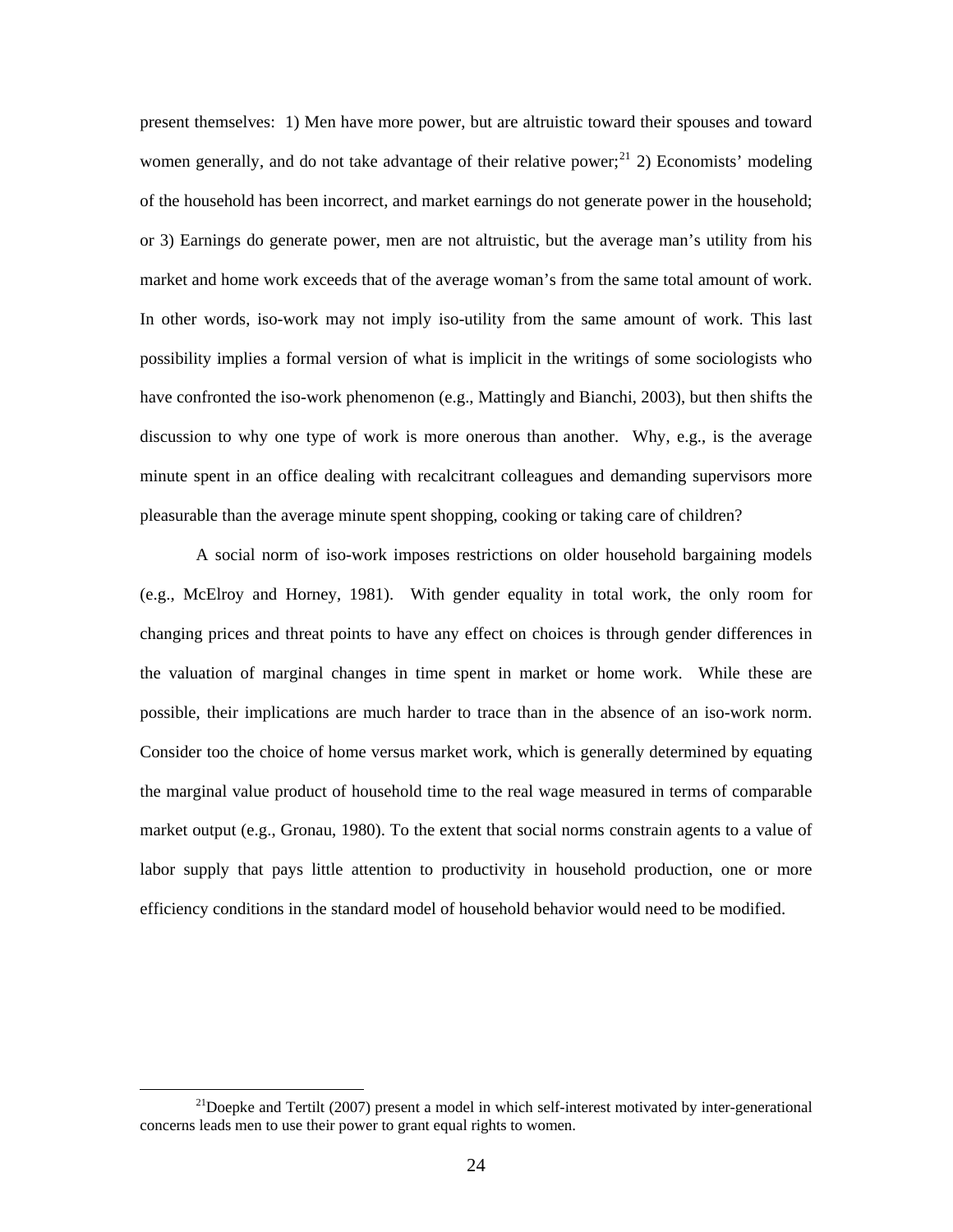## **REFERENCES**

- Mark Aguiar and Erik Hurst, "Measuring Trends in Leisure: The Allocation of Time over Five Decades," *Quarterly Journal of Economics*, 2007, forthcoming.
- George Akerlof, "A Theory of Social Custom, of Which Unemployment May Be One Consequence," *Quarterly Journal of Economics*, 94 (June 1980): 749-775.
- Christel Aliaga and Karin Winqvist, "How Women and Men Spend Their Time" *Statistics in Focus: Population and Social Conditions*. Eurostat, 2003.
- B. Douglas Bernheim, "The Economics of Conformity," *Journal of Political Economy*, 102 (October 1994): 841-877.
- Jeff Biddle and Daniel Hamermesh, "Sleep and the Allocation of Time," *Journal of Political Economy*, 98 (October 1990): 922-43.
- Michael Bittman and Judy Wacjman, "The Rush Hour: The Character of Leisure Time and Gender Equity," *Social Forces*, 79 (September 2000): 165-89.
- C. Mark Blackden and Quentin Wooden, eds., *Gender, Time Use, and Poverty in Sub-Saharann Africa*. Washington, DC: World Bank, 2006.
- Michael Burda and Philippe Weil, "Blue Laws," Unpublished Paper, Humboldt University, 2000.
- -----------------, Daniel Hamermesh and Philippe Weil, "The Distribution of Total Work in the EU and US," CEPR Discussion Paper No. 2270, August 2006.
- Colin Clark, *The Conditions of Economic Progress*. London: Macmillan, 1940.
- Harold Cole, George Mailath and Andrew Postlewaite, "Social Norms, Savings Behavior and Growth," *Journal of Political Economy*, 100 (December 1992): 1092-1125.
- Dan Devroye and Richard Freeman, "Does Inequality in Skills Explain Inequality of Earnings Across Advanced Countries," National Bureau of Economic Research, Working Paper No. 8140, February 2001.
- Matthias Doepke and Michèle Tertilt, "Women's Liberation: What's in It for Men?" Unpublished paper, Stanford University, February 2007.
- Jon Elster, "Social Norms and Economic Theory," *Journal of Economic Theory*, 3 (Fall 1989): 99-117.
- Nicole Fortin, "Gender Role Attitudes and Labour-Market Outcomes of Women across OECD Countries," *Oxford Review of Economic Policy*, 21 (2005): 416-438.
- Jean Fourastié, *Le Grand Espoir du XXe Siècle; Progrès Technique, Progrès Économique, Progrès Social*. Paris: Presses Universitaires de France, 1949.
- Jonathan Gershuny, *Changing Times: Work and Leisure in Postindustrial Society*. Oxford: Oxford University Press, 2000.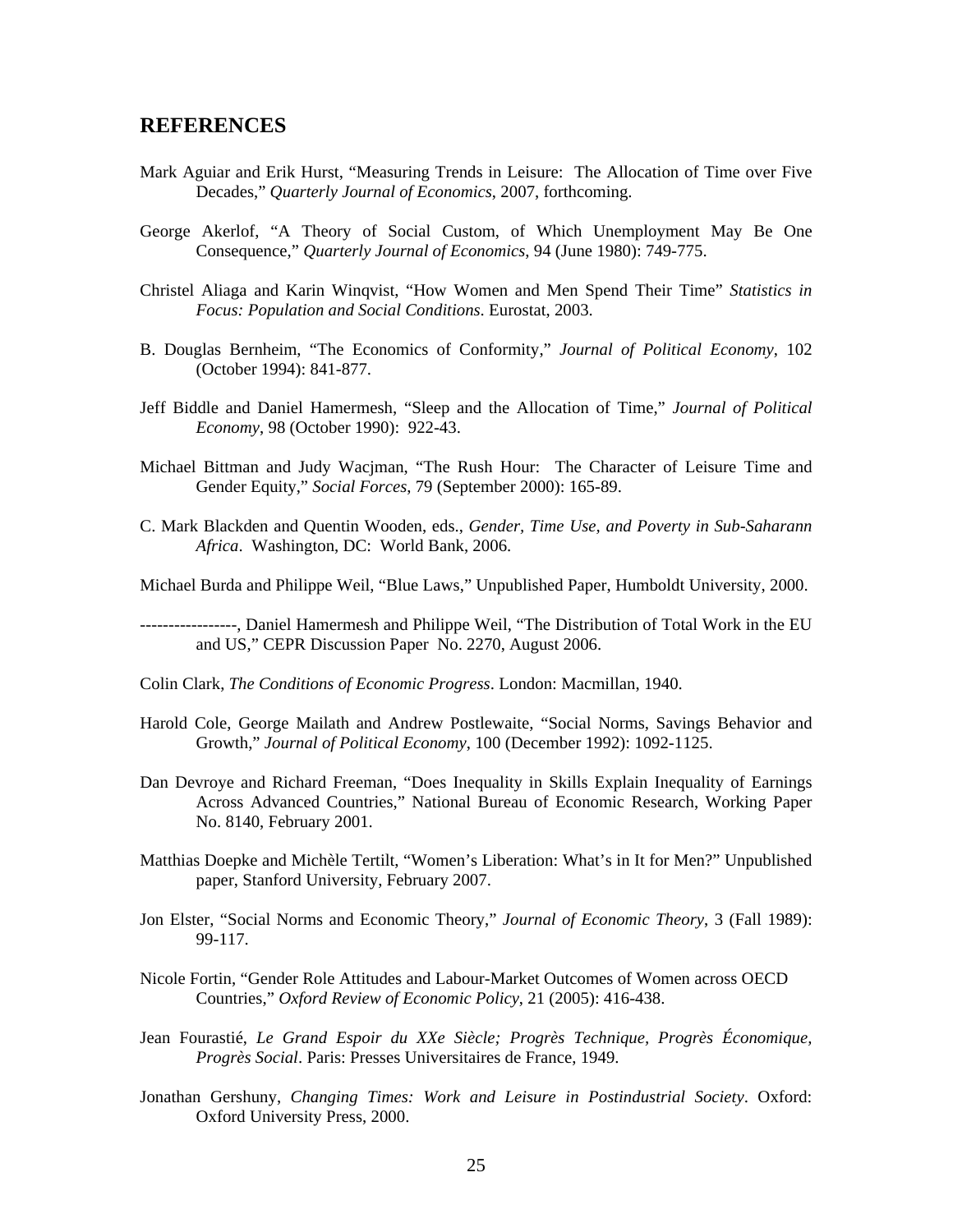- Luisella Goldschmidt-Clermont and Elisabetta Pagnossin-Aligisakis, "Measures of Unrecorded Economic Activities in Fourteen Countries," in *Occasional Paper* # 20. New York: UN Development Report Office, 1995.
- Jeremy Greenwood, Richard Rogerson and Randall Wright, "Household Production in Real Business Cycle Theory," in Thomas Cooley, ed., *Frontiers of Business Cycle Research*. Princeton, NJ: Princeton University Press, 1995, pp. 157-174.
- Reuben Gronau, "Home Production: A Forgotten Industry," *Review of Economics and Statistics*, 62 (August 1980): 408-416.
- Lawrence Haddad, Lynn Brown, Andrea Richter and Lisa Smith, "The Gender Dimensions of Economic Adjustment Policies: Potential Interactions and Evidence To Date," *World Development*, 23 (1995): 881-896.
- Daniel Hamermesh, "Time to Eat: Household Production Under Increasing Income Inequality," *American Journal of Agricultural Economics*, 2007, forthcoming.

-----------------------, Harley Frazis and Jay Stewart, "Data Watch: The American Time Use Survey," *Journal of Economic Perspectives*, 19 (Winter 2005): 221-232.

Alan Heston, Robert Summers and Bettina Aten, *Penn World Tables Version 6.1*. Philadelphia: Center for International Comparisons of the University of Pennsylvania (CICUP), 2002.

Arlie Russell Hochschild, *The Time Bind*. New York, Henry Holt, 1997.

- ISTAT, *Indagine Multiscopo sulle Familie Uso del Tempo 2002-2003*. Rome: ISTAT, 2005.
- Stephen R. G. Jones, *The Economics of Conformism*. Oxford: Blackwell, 1984.
- Michihiro Kandori, "Social Norms and Community Enforcement," *Review of Economic Studies*, 59 (January 1992): 62-80.
- Peter Kooreman and Arie Kapteyn, "A Disaggregated Analysis of the Allocation of Time within the Household," *Journal of Political Economy*, 95 (April 1987): 223-49.
- Assar Lindbeck, "Incentives and Social Norms in Household Behavior," American Economic Association, *Papers and Proceedings*, 87 (May 1997): 370-377.

-------------------, Sten Nyberg and Jörgen Weibull, "Social Norms and Economic Incentives in the Welfare State," *Quarterly Journal of Economics*, 114 (February 1999): 1-35.

- Shelly Lundberg and Robert Pollak, "Bargaining and Distribution in Marriage," *Journal of Economic Perspectives*, 10 (Fall 1996): 139-158.
- Marybeth Mattingly and Suzanne Bianchi, "Gender Differences in the Quantity and Quality of Free Time," *Social Forces*, 82 (March 2003): 999-1030.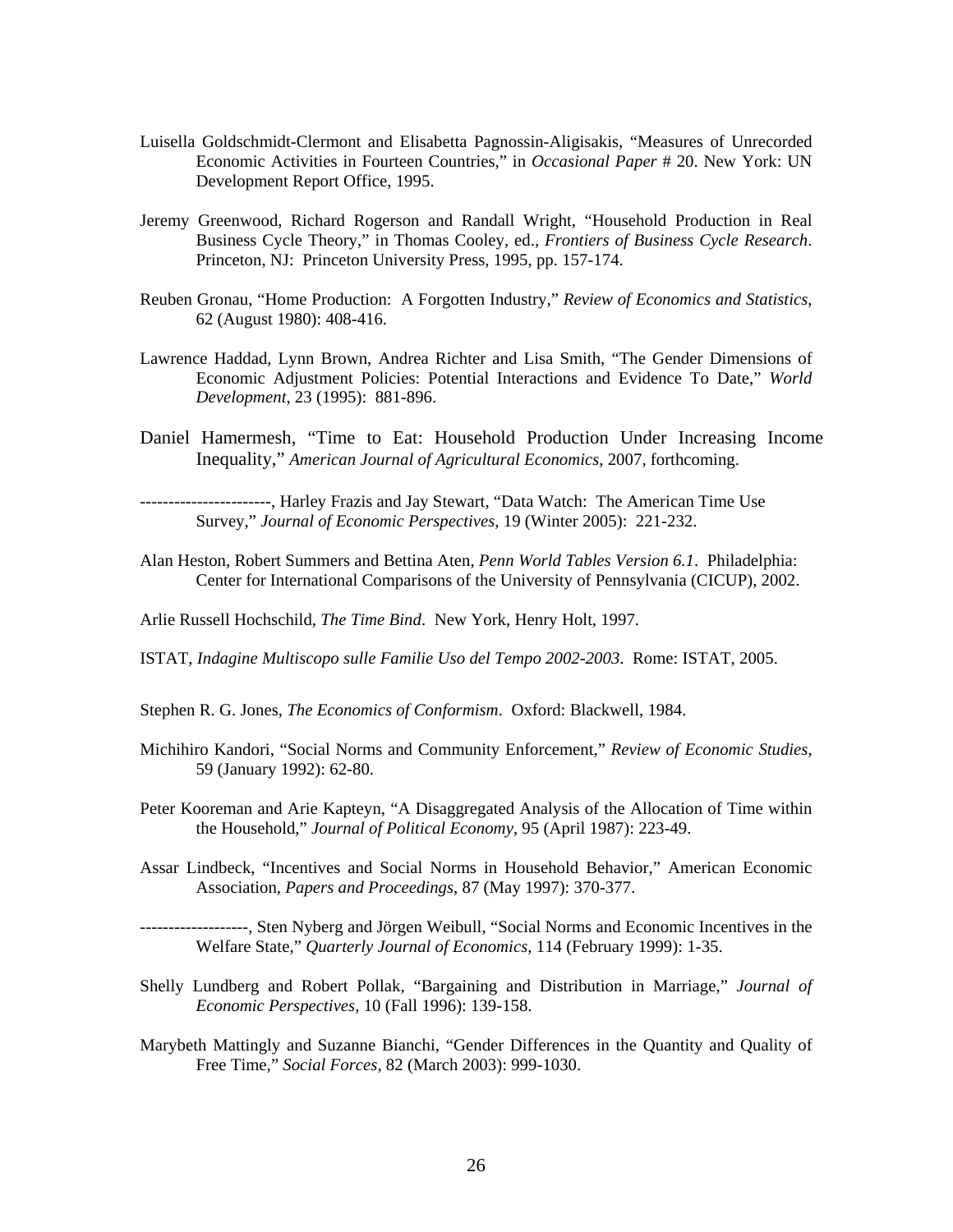Marjorie McElroy and Mary Horney, "Nash Bargained Household Decisions: Toward a Generalization of the Theory of Demand," *International Economic Review*, 22 (June 1981): 333-349.

Ian McEwan, *Saturday*. London: Vintage Books, 2006.

- Nederlands Instituut voor Wetenschappelijke Informatiediensten (NIWI), *Tijdbestedingsonderzoek 1990*. Amsterdam: Steinmetz Archive, 1993.
- L. Rachel Ngai and Christopher Pissarides, "Trends in Hours and Economic Growth," Unpublished paper, London School of Economics, August 2006.
- Solomon Polachek and Jun Xiang, "The Gender Pay Gap: A Cross-Country Analysis," Unpublished paper, SUNY-Binghamton, February 2006.
- Margaret Reid, *Economics of Household Production*. New York: Wiley, 1934.
- John Robinson and Geoffrey Godbey, *Time for Life: The Surprising Ways Americans Use Their Time,* 2nd ed. University Park, PA: Pennsylvania State University Press, 1999.
- Robert Solow, "A Contribution to the Theory of Economic Growth," *Quarterly Journal of Economics*, 70 (February 1956): 65-94.
- Pitirim Sorokin and Clarence Berger, *Time-Budgets of Human Behavior*. Cambridge: Harvard University Press, 1939.
- Statistiches Bundesamt, "Wo Bleibt die Zeit? Die Zeitverwendung der Bevölkerung in Deutschland." Wiesbaden, Germany: Statistiches Bundesamt, 1999.
- H. Peyton Young, "The Economics of Convention," *Journal of Economic Perspectives*, 10 (Spring 1996): 105-122.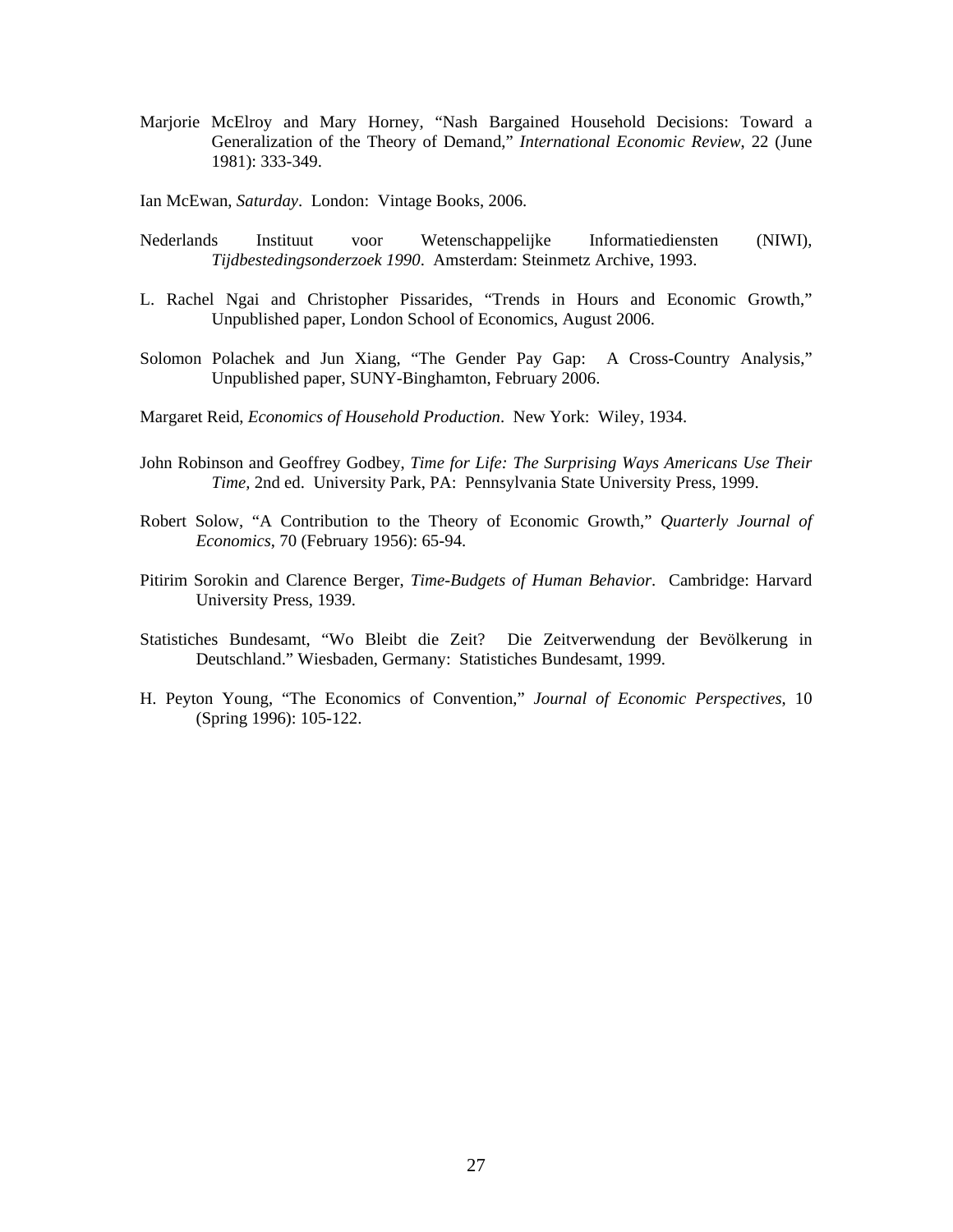|                 | <b>Germany</b> , 2001/02 |       | <b>Italy, 2002/03</b> |        | The Netherlands,<br>2000 |       | <b>U.S., 2003</b> |       |
|-----------------|--------------------------|-------|-----------------------|--------|--------------------------|-------|-------------------|-------|
|                 | F                        | M     | F                     | M      | F                        | M     | F                 | M     |
| Individuals in  | 3,862                    | 3,377 | 19,654                | 18,228 | 940                      | 646   | 9,918             | 7,750 |
| survey          |                          |       |                       |        |                          |       |                   |       |
| <b>Market</b>   | 133                      | 262   | 133                   | 290    | 124                      | 254   | 201               | 313   |
| work            | (1.9)                    | (2.8) | (1.6)                 | (2.2)  | (2.7)                    | (4.4) | (2.6)             | (3.4) |
| Home            | 312                      | 174   | 347                   | 115    | 268                      | 145   | 271               | 163   |
| work            | (1.7)                    | (1.6) | (1.5)                 | (1.0)  | (2.2)                    | (2.2) | (2.1)             | (2.0) |
| Family care     | 42                       | 18    | 39                    | 19     | 51                       | 17    | 60                | 28    |
|                 | (0.8)                    | (0.4) | (0.6)                 | (0.4)  | (1.2)                    | (0.8) | (1.5)             | (0.8) |
| Shopping        | 66                       | 49    | 53                    | 33     | 53                       | 36    | 59                | 43    |
|                 | (0.7)                    | (0.8) | (0.5)                 | (0.5)  | (0.9)                    | (0.9) | (0.9)             | (0.9) |
| <b>Total</b>    | 444                      | 436   | 480                   | 405    | 392                      | 399   | 472               | 476   |
| work            |                          |       |                       |        |                          |       |                   |       |
| <b>Tertiary</b> | 676                      | 654   | 593                   | 595    | 659                      | 634   | 641               | 616   |
| time            | (1.3)                    | (1.5) | (0.8)                 | (1.0)  | (1.6)                    | (2.1) | (1.5)             | (1.7) |
| Sleep           | 509                      | 499   | 499                   | 497    | 524                      | 504   | 511               | 496   |
|                 | (1.0)                    | (1.2) | (0.7)                 | (0.8)  | (1.4)                    | (1.7) | (1.3)             | (1.5) |
| Leisure         | 320                      | 349   | 367                   | 440    | 388                      | 407   | 327               | 348   |
|                 | (1.6)                    | (1.9) | (1.3)                 | (1.6)  | (2.4)                    | (3.4) | (2.1)             | (2.7) |
| Radio/TV        | 100                      | 135   | 89                    | 114    | 99                       | 119   | 134               | 160   |
|                 | (0.9)                    | (1.2) | (0.6)                 | (0.8)  | (1.2)                    | (1.7) | (1.5)             | (1.9) |

**Table 1. Time Allocations (minutes per representative day), Averages and Their Standard Errors, Women, Men Ages 20-74\*** 

\*Standard errors of means here and in Tables 5, 6 and 7.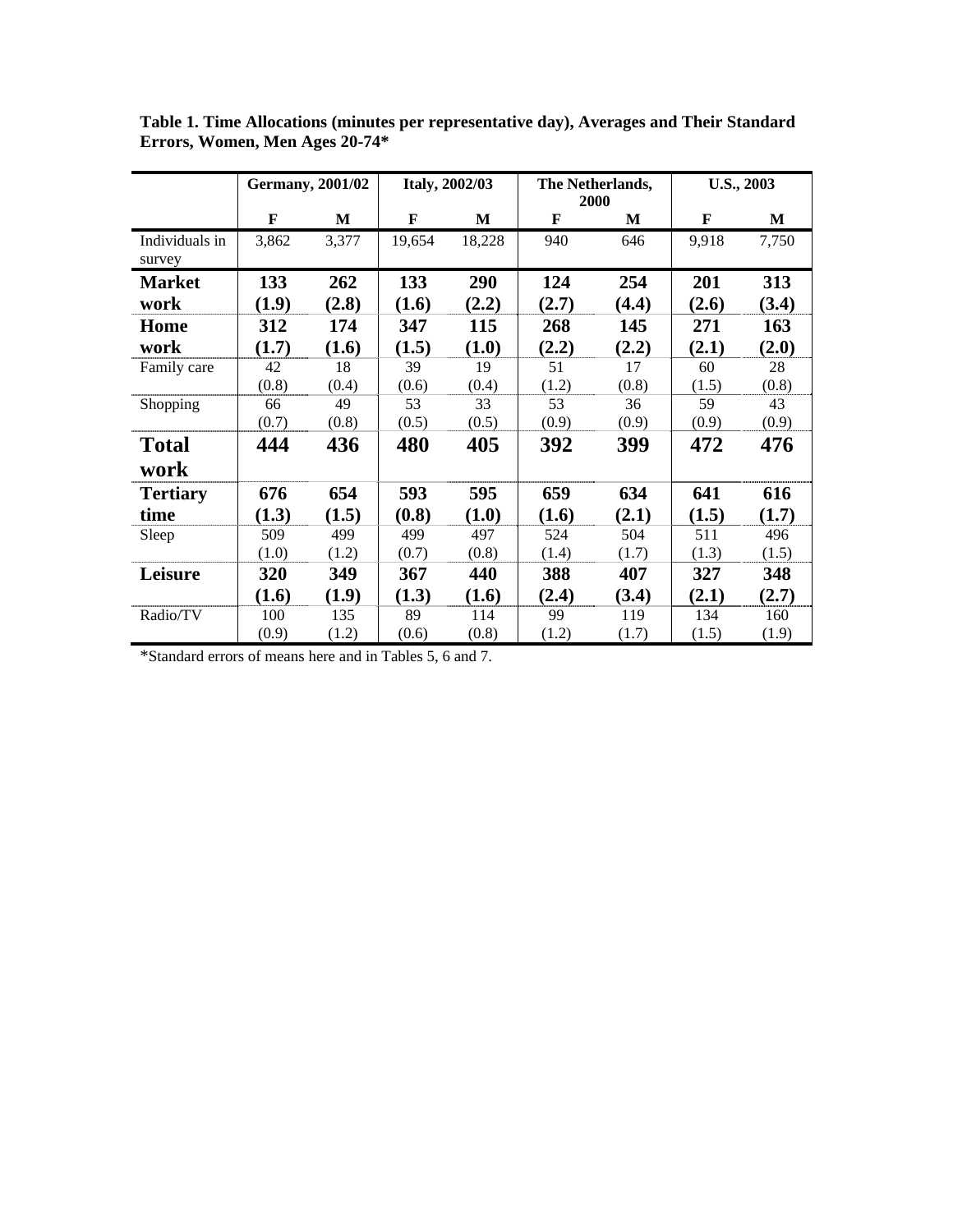|                   |              | <b>Belgium</b><br>1998/<br><b>2000</b> | <b>Denmark</b><br>2001 | <b>France</b><br>1998/<br>99 | <b>Finland</b><br>1999/<br>2000 | <b>Sweden</b><br>2000/<br>01 | U.K.<br>2000/<br>01 | <b>Norway</b><br>2000/<br>01 |
|-------------------|--------------|----------------------------------------|------------------------|------------------------------|---------------------------------|------------------------------|---------------------|------------------------------|
| <b>Market</b>     |              |                                        |                        |                              |                                 |                              |                     |                              |
| Work**            | F            | 144                                    | 243                    | 157                          | 177                             | 200                          | 177                 | 196                          |
|                   | M            | 232                                    | 302                    | 248                          | 252                             | 282                          | 278                 | 283                          |
| Home              |              |                                        |                        |                              |                                 |                              |                     |                              |
| Work              | $\mathbf{F}$ | 267                                    | 222                    | 273                          | 235                             | 251                          | 251                 | 216                          |
|                   | M            | 163                                    | 152                    | 149                          | 140                             | 172                          | 140                 | 144                          |
| <b>Total Work</b> | $\mathbf{F}$ | 411                                    | 465                    | 430                          | 413                             | 451                          | 428                 | 412                          |
|                   | M            | 395                                    | 454                    | 397                          | 392                             | 454                          | 418                 | 427                          |
| <b>Tertiary</b>   |              |                                        |                        |                              |                                 |                              |                     |                              |
| <b>Activities</b> | $\mathbf{F}$ | 683                                    | 650                    | 731                          | 648                             | 642                          | 659                 | 621                          |
|                   | M            | 664                                    | 629                    | 718                          | 632                             | 617                          | 641                 | 597                          |
| Leisure           |              |                                        |                        |                              |                                 |                              |                     |                              |
|                   | $\mathbf{F}$ | 346                                    | 325                    | 279                          | 379                             | 347                          | 353                 | 407                          |
|                   | M            | 381                                    | 357                    | 325                          | 416                             | 369                          | 381                 | 416                          |

**Table 2. Time Allocations (minutes per representative day), More Rich Countries\*** 

SOURCE: Computed from Aliaga and Winqvist (2003).

\*The age/demographic categories are: Belgium, 12-95; Denmark, 16-74; France, 15+; Finland, 10+; Sweden, 20-84; U.K., 8+; Norway, 10-79. Total travel time (plus a small amount of unspecified time) is prorated among market work, home work and leisure activities.

\*\*Market work includes time spent in study/education.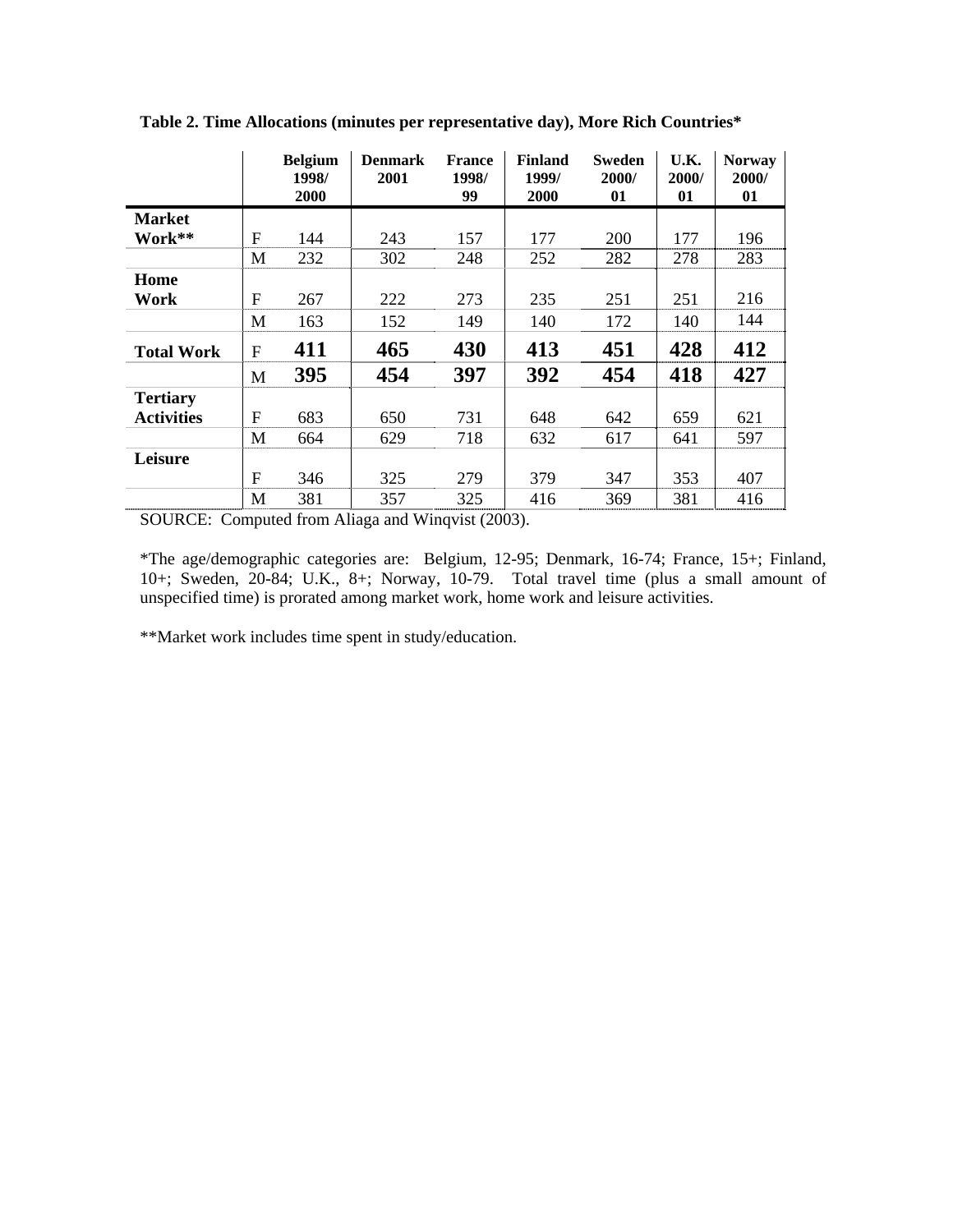

**Figure 1. Scatter and Linear Regression of Male Total Work Against Female Total Work Non-Mediterranean/Middle (Red Line), Mediterranean/Middle (Green Line), Equality of Total Work (Orange Line) 25 Countries**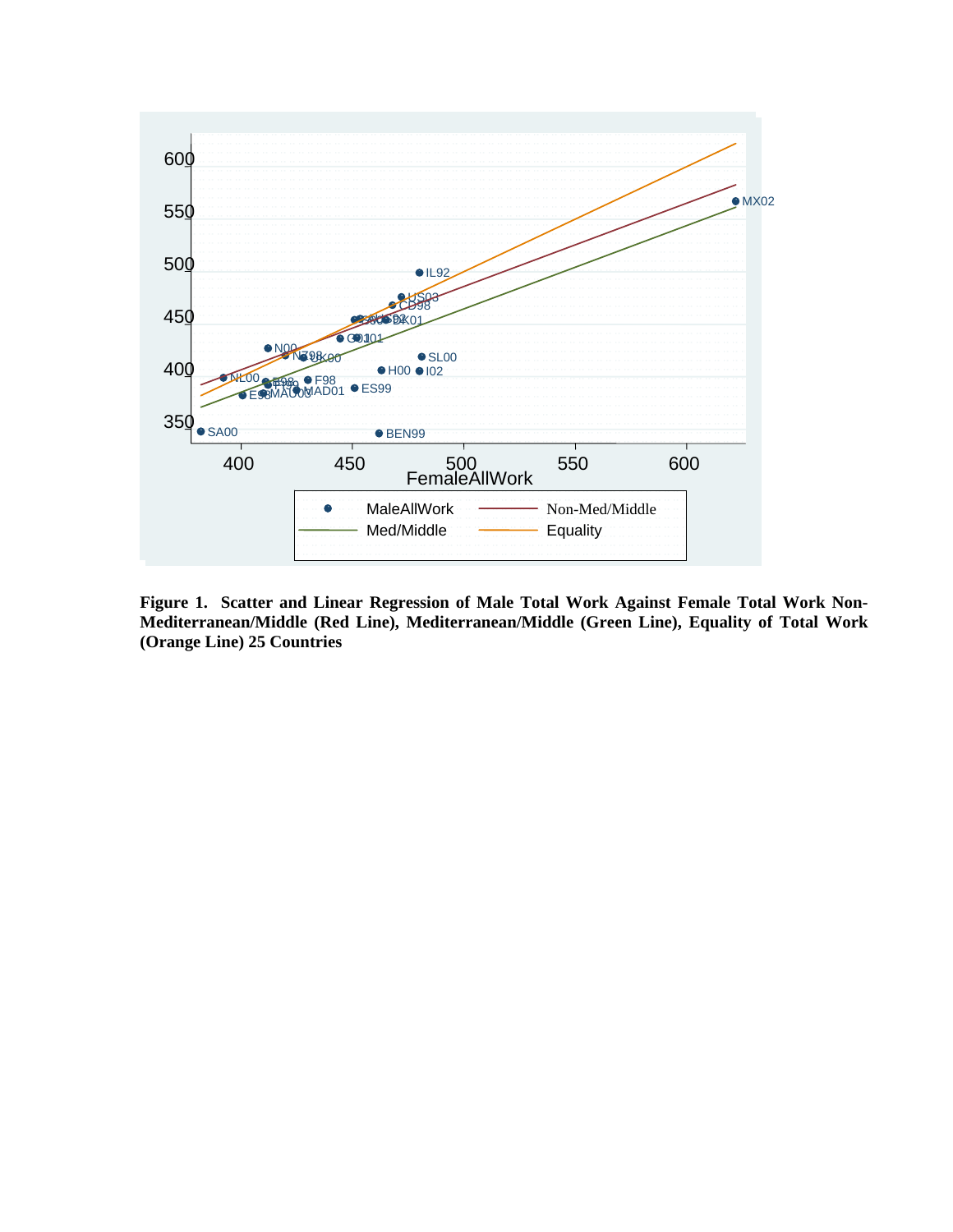| Men work:                                                                                                              | Labor<br>economists<br>familiar<br>with US | Labor<br>economists<br>unfamiliar<br>with US | <b>Elite</b><br>macro and<br>public<br>finance<br>economists | Sociology<br>faculty<br>and<br>graduate<br>students | <b>Economics</b><br>principles<br>students |
|------------------------------------------------------------------------------------------------------------------------|--------------------------------------------|----------------------------------------------|--------------------------------------------------------------|-----------------------------------------------------|--------------------------------------------|
|                                                                                                                        |                                            |                                              |                                                              |                                                     |                                            |
| 25% less                                                                                                               | 5.2                                        | 5.6                                          | 2.6                                                          | 20.0                                                | 6.1                                        |
| 15% less                                                                                                               | 18.8                                       | 20.4                                         | 23.7                                                         | 26.7                                                | 18.9                                       |
| 10% less                                                                                                               | 17.8                                       | 24.6                                         | 18.4                                                         | 13.3                                                | 18.7                                       |
| 5% less                                                                                                                | 11.7                                       | 11.3                                         | 10.5                                                         | 11.7                                                | 12.8                                       |
| Differ by less than<br>2.5%                                                                                            | 25.8                                       | 25.4                                         | 34.2                                                         | 20.0                                                | 23.1                                       |
| 5% more                                                                                                                | 6.1                                        | 4.9                                          | 3.9                                                          | 1.7                                                 | 9.2                                        |
| 10% more                                                                                                               | 8.5                                        | 4.2                                          | 5.3                                                          | 3.3                                                 | 7.0                                        |
| 15% more                                                                                                               | 5.2                                        | 2.1                                          | $\boldsymbol{0}$                                             | 3.3                                                 | 3.4                                        |
| 25% more                                                                                                               | 0.9                                        | 1.4                                          | 1.3                                                          | $\boldsymbol{0}$                                    | 0.9                                        |
| $N =$                                                                                                                  | 213                                        | 142                                          | 76                                                           | 60                                                  | 445                                        |
| Fraction with men <<br>women                                                                                           | 0.535                                      | 0.620                                        | 0.553                                                        | 0.717                                               | 0.564                                      |
| t-statistic on binomial<br>if "equal" answers are<br>split evenly<br>t-statistic on binomial<br>if "equal" answers are | 5.47                                       | 6.73                                         | 4.08                                                         | 6.08                                                | 8.98                                       |
| assumed men ><br>women<br>Trinary t-statistic<br>(equal probability of                                                 | 1.03                                       | 2.93                                         | 0.92                                                         | 3.69                                                | 2.72                                       |
| $\langle$ , = and $\rangle$                                                                                            | 6.01                                       | 8.25                                         | 5.73                                                         | 7.70                                                | 9.48                                       |
| <b>RESPONSE RATE</b>                                                                                                   | 0.535                                      |                                              | 0.298                                                        | 0.286                                               | 0.873                                      |

## **Table 3. Expert and Other Opinion About Men's and Women's Total Work, Percent Distributions and Statistical Tests**

Responses are to the question: "We know that American men (ages 20-75) on average work more in the market than do American women. But what is the difference between men's TOTAL WORK (in the market and on anything that you might view as work at home) and that of women? Without consulting any books, articles or raw data, PLEASE PUT AN X NEXT TO THE LINE BELOW THAT YOU BELIEVE TO BE THE CLOSEST APPROXIMATION TO THE CURRENT SITUATION IN THE US."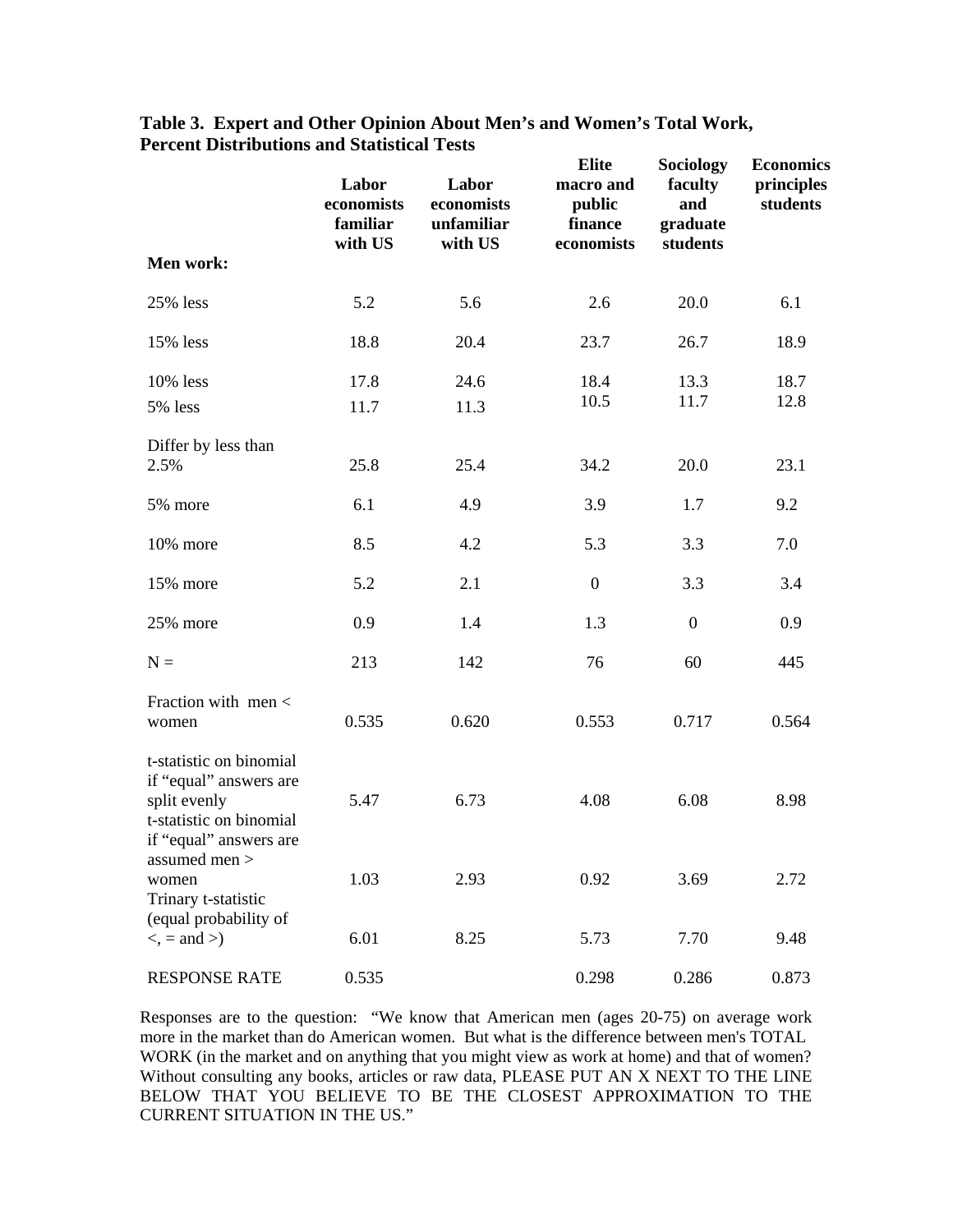

**Figure 2. Difference between Female and Male Total Work Compared to Real GDP per Capita, 25 Countries**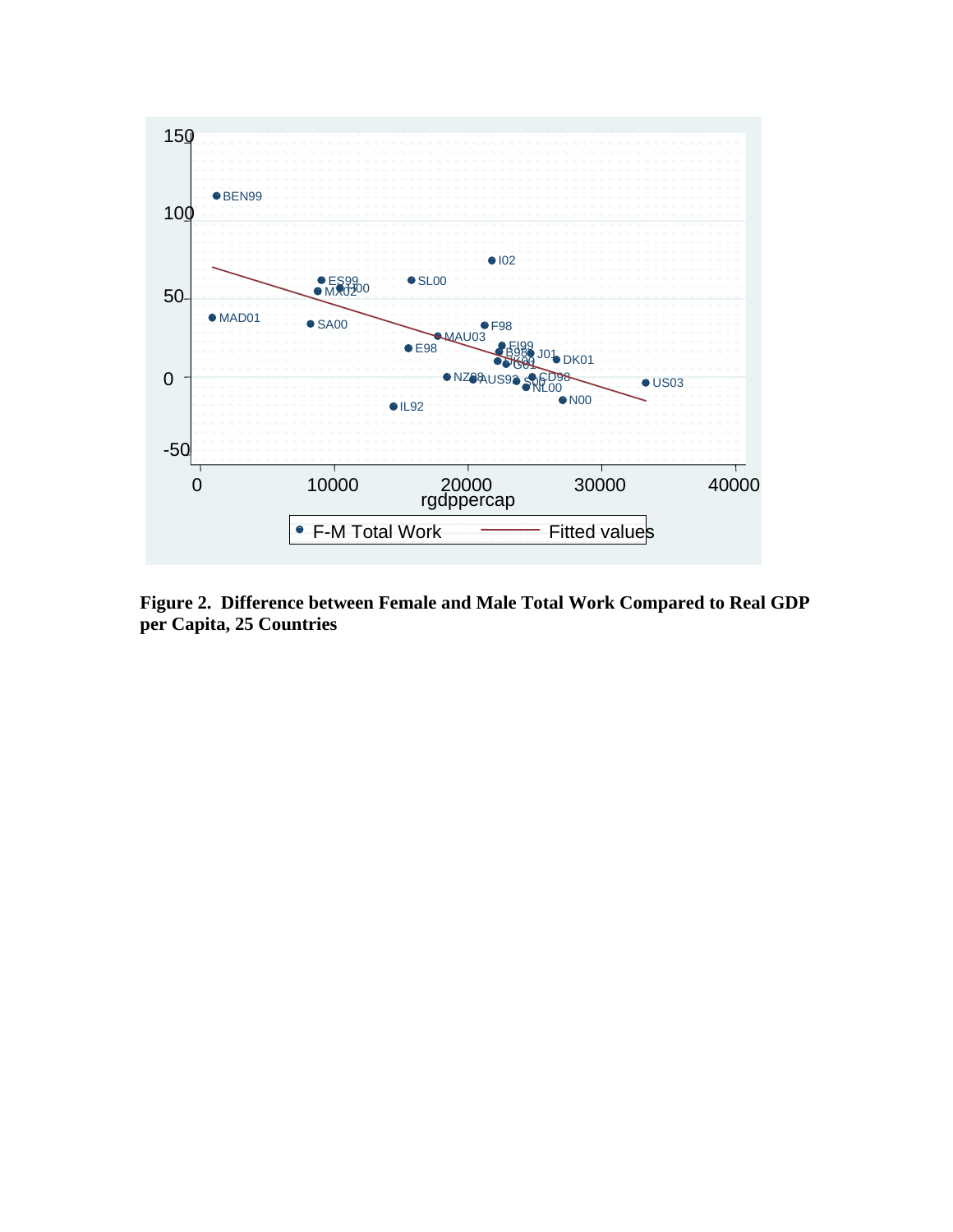## **Table 4. Impact of the Gender Pay Gap and Real GDP on Gender Work Gaps**  (minutes per day),  $N = 18^*$

|                             | (1)           | (2)          | (3)           | (4)          | (5)           | (6)          |
|-----------------------------|---------------|--------------|---------------|--------------|---------------|--------------|
| Dep. Var.,<br>Female –      | <b>Market</b> | <b>Total</b> | <b>Market</b> | <b>Total</b> | <b>Market</b> | <b>Total</b> |
| <b>Male Total Work:</b>     | work          | work         | work          | work         | work          | work         |
|                             | $-170.92$     | $-75.66$     | $-198.43$     | $-61.83$     | $-220.91$     | $-73.79$     |
| Log (Male/Female Wage) $**$ | (1.84)        | (1.58)       | (2.39)        | (1.43)       | (2.86)        | (1.85)       |
| Real GDP per capita         |               |              | 4.275         | $-2.151$     | 6.370         | $-1.038$     |
| $(\$000)***$                |               |              | (2.30)        | (2.23)       | (3.16)        | (1.00)       |
|                             |               |              |               |              | 49.30         | 26.22        |
| Mediterranean/Middle        |               |              |               |              | (1.95)        | (2.02)       |
|                             |               |              |               |              |               |              |
| Adj. R-squared              | 0.124         | 0.082        | 0.309         | 0.265        | 0.418         | 0.389        |

\*t-statistics in parentheses.

\*\*From Polachek and Xiang (2006).

\*\*\*From Heston *et al* (2002).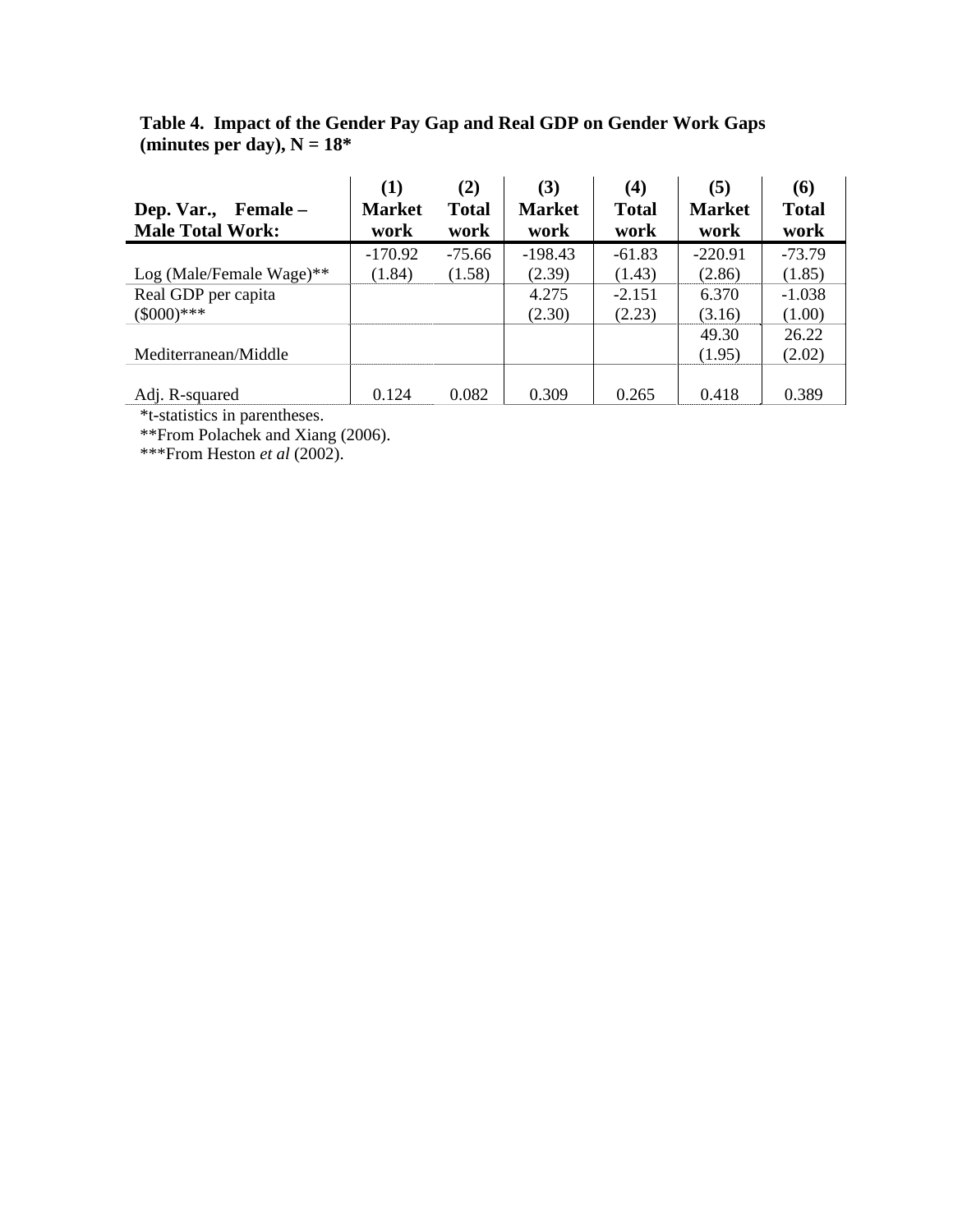|                | U.S. 2003, |                | U.S. 2003,       |       | Germany,         |       | Germany, 2001/02, |            |
|----------------|------------|----------------|------------------|-------|------------------|-------|-------------------|------------|
|                |            | <b>Married</b> | <b>Unmarried</b> |       | 2001/02, Married |       | <b>Unmarried</b>  |            |
|                | F          | М              | F                | М     | F                | M     | F                 | М          |
| <b>Market</b>  | 182        | 329            | 224              | 284   | 111              | 270   | 175               | 241        |
| work           | (3.4)      | (4.4)          | (4.1)            | (5.5) | (2.1)            | (3.3) | (3.8)             | (5.5)      |
| Home           | 314        | 179            | 218              | 136   | 336              | 175   | 264               | <b>170</b> |
| work           | (2.8)      | (2.6)          | (2.8)            | (3.0) | (2.0)            | (1.8) | (2.9)             | (3.5)      |
| <b>Female-</b> |            | $-12$          |                  | 22    |                  | 2     |                   | 28         |
| <b>Male</b>    |            |                |                  |       |                  |       |                   |            |
| <b>Total</b>   |            |                |                  |       |                  |       |                   |            |
| work           |            |                |                  |       |                  |       |                   |            |

**Table 5. Time Allocations (minutes per representative day), Averages and Their Standard Errors, Women, Married and Unmarried Separately, U.S. 2003, Germany 2001/02**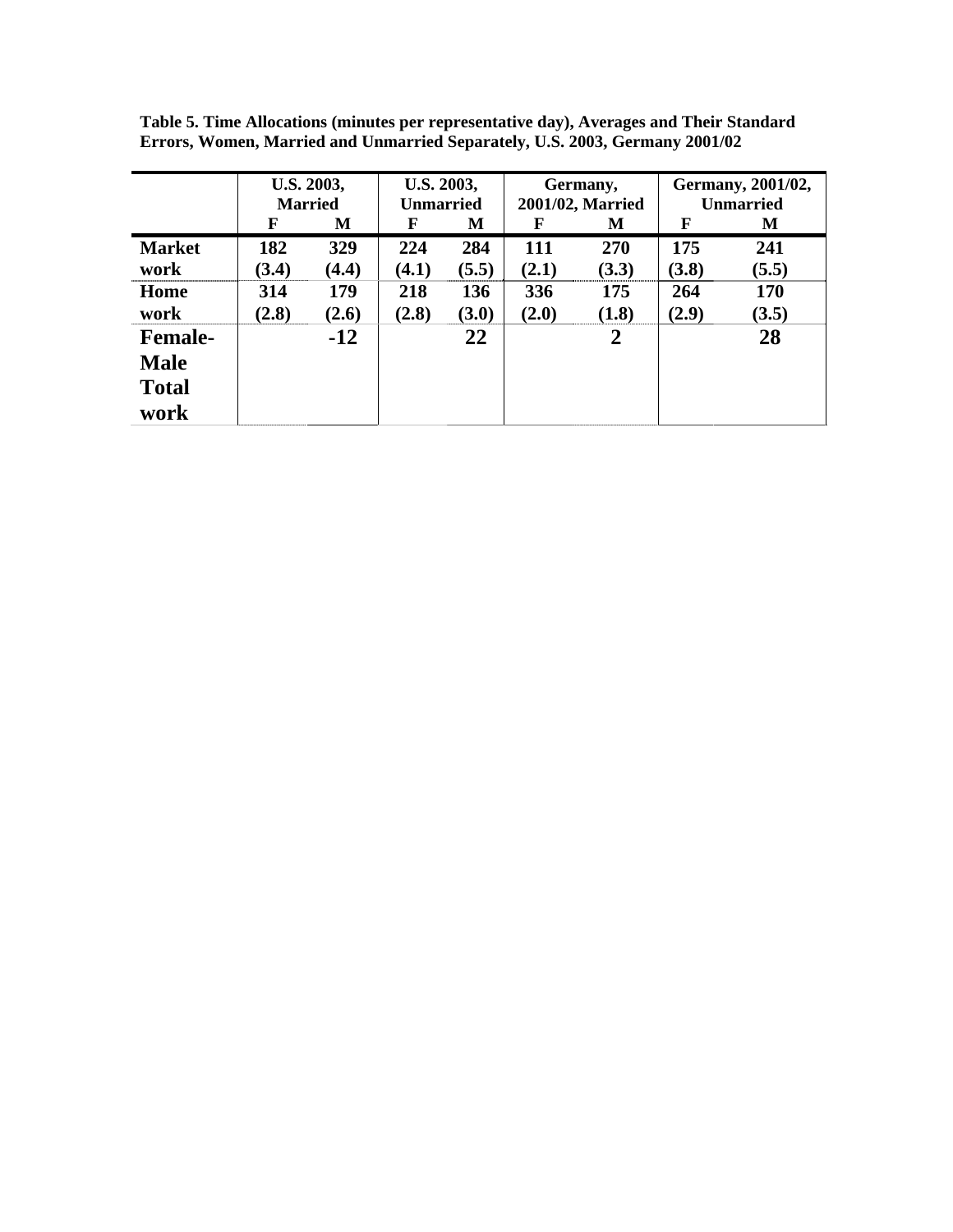

**Figure 3a. Histogram of Wife-Husband Differences in Total Work, Australia 1992**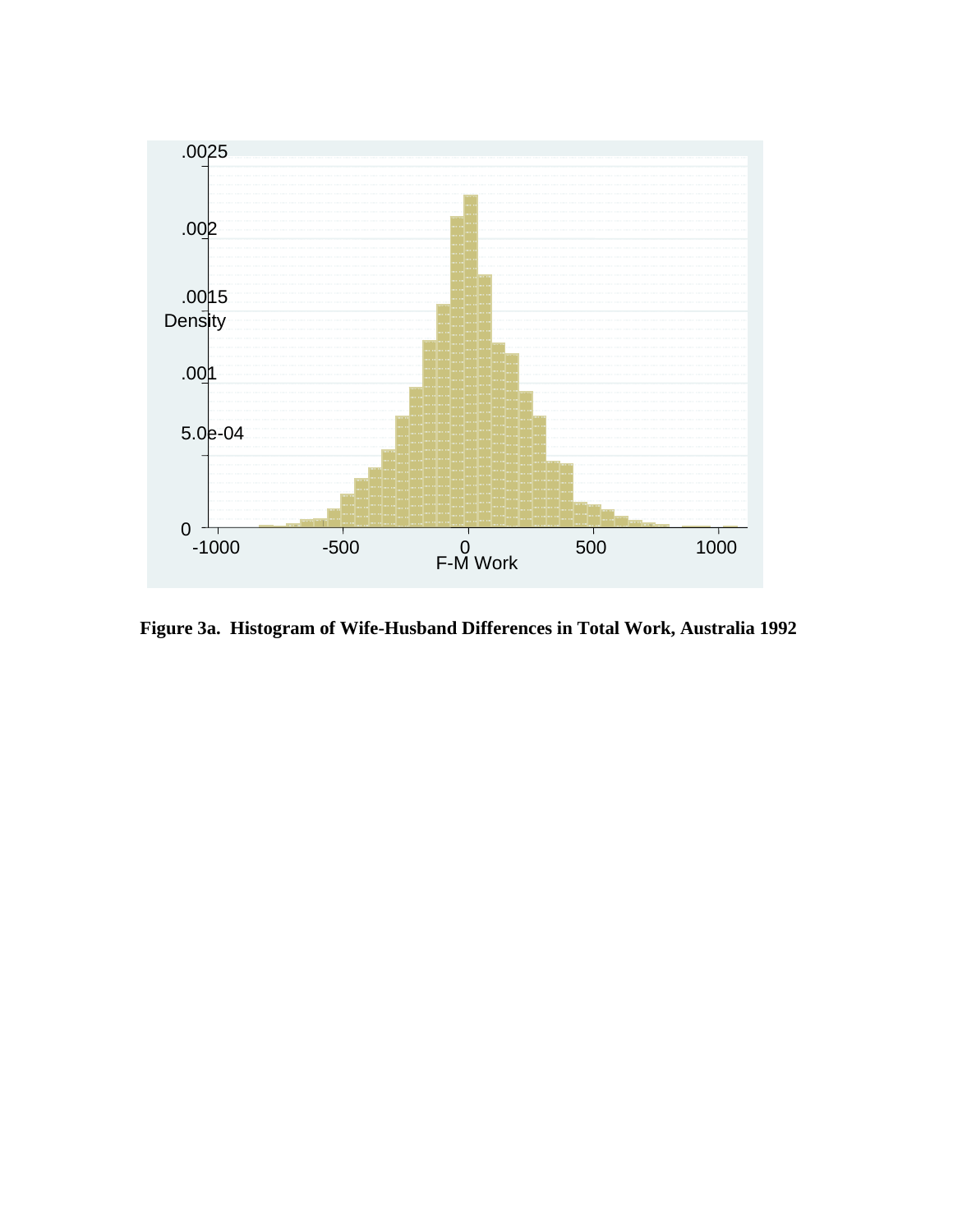

**Figure 3b. Histogram of Wife-Husband Differences in Total Work, Germany 2001/02**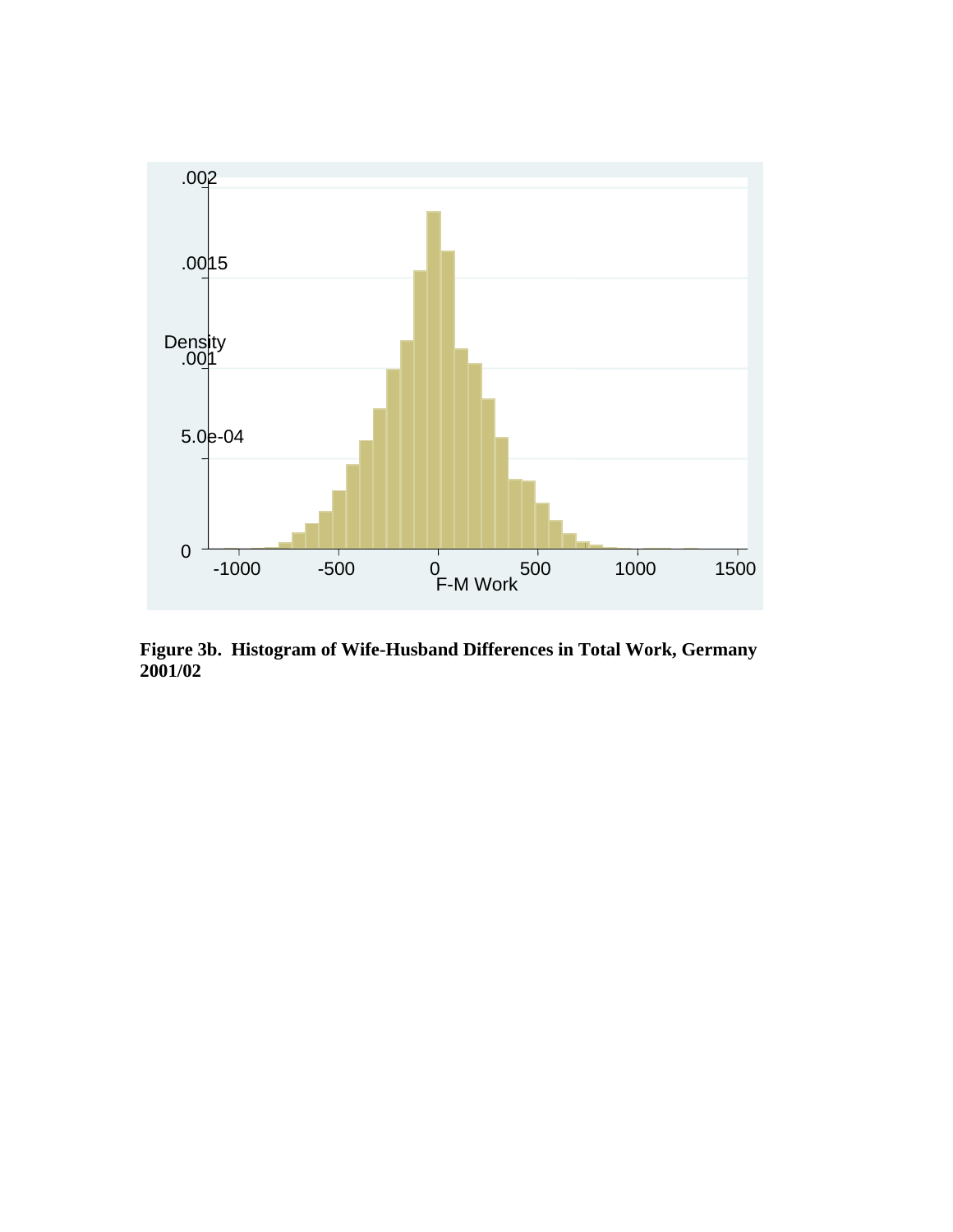

**Figure 3c. Histogram of Wife-Husband Differences in Total Work, United States 1985**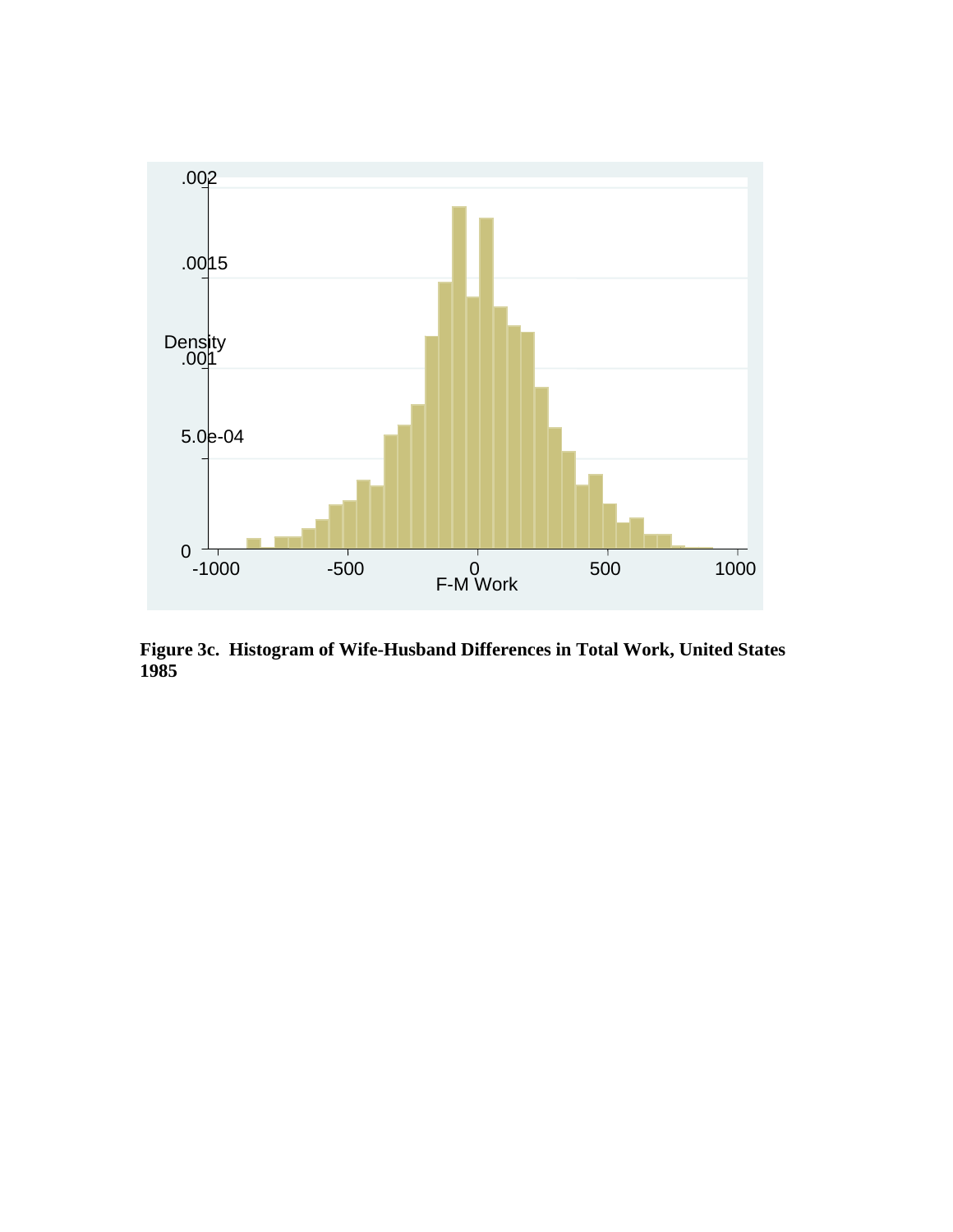|                   |           | <b>Highest</b> | 2 <sup>nd</sup> | 3rd           | Lowest |
|-------------------|-----------|----------------|-----------------|---------------|--------|
|                   |           |                | <b>United</b>   | <b>States</b> |        |
| <b>Market</b>     |           | 241            | 215             | 180           | 108    |
| Work              | ${\bf F}$ | (5.1)          | (4.8)           | (4.6)         | (6.3)  |
|                   |           | 350            | 306             | 307           | 234    |
|                   | M         | (6.0)          | (6.6)           | (6.4)         | (9.4)  |
|                   |           | 518            | 474             | 455           | 386    |
| <b>Total Work</b> | F         | (4.33)         | (4.4)           | (4.5)         | (7.6)  |
|                   |           | 524            | 470             | 468           | 366    |
|                   | M         | (5.1)          | (6.1)           | (5.9)         | (9.2)  |
|                   |           |                |                 |               |        |
|                   |           |                | <b>Germany</b>  |               |        |
| <b>Market</b>     |           | 172            | 152             | 147           | 98     |
| Work              | F         | (2.8)          | (6.5)           | (2.9)         | (3.0)  |
|                   |           | 270            | 290             | 273           | 237    |
|                   | M         | (4.8)          | (8.2)           | (4.9)         | (4.4)  |
| <b>Total Work</b> |           | 475            | 465             | 456           | 406    |
|                   | F         | (3.6)          | (6.2)           | (2.8)         | (3.3)  |
|                   |           | 455            | 456             | 448           | 416    |
|                   | M         | (4.2)          | (7.2)           | (4.2)         | (4.0)  |
|                   |           |                |                 |               |        |

# **Table 6. Total Work by Education Level, U.S. 2003, Germany 2001/02**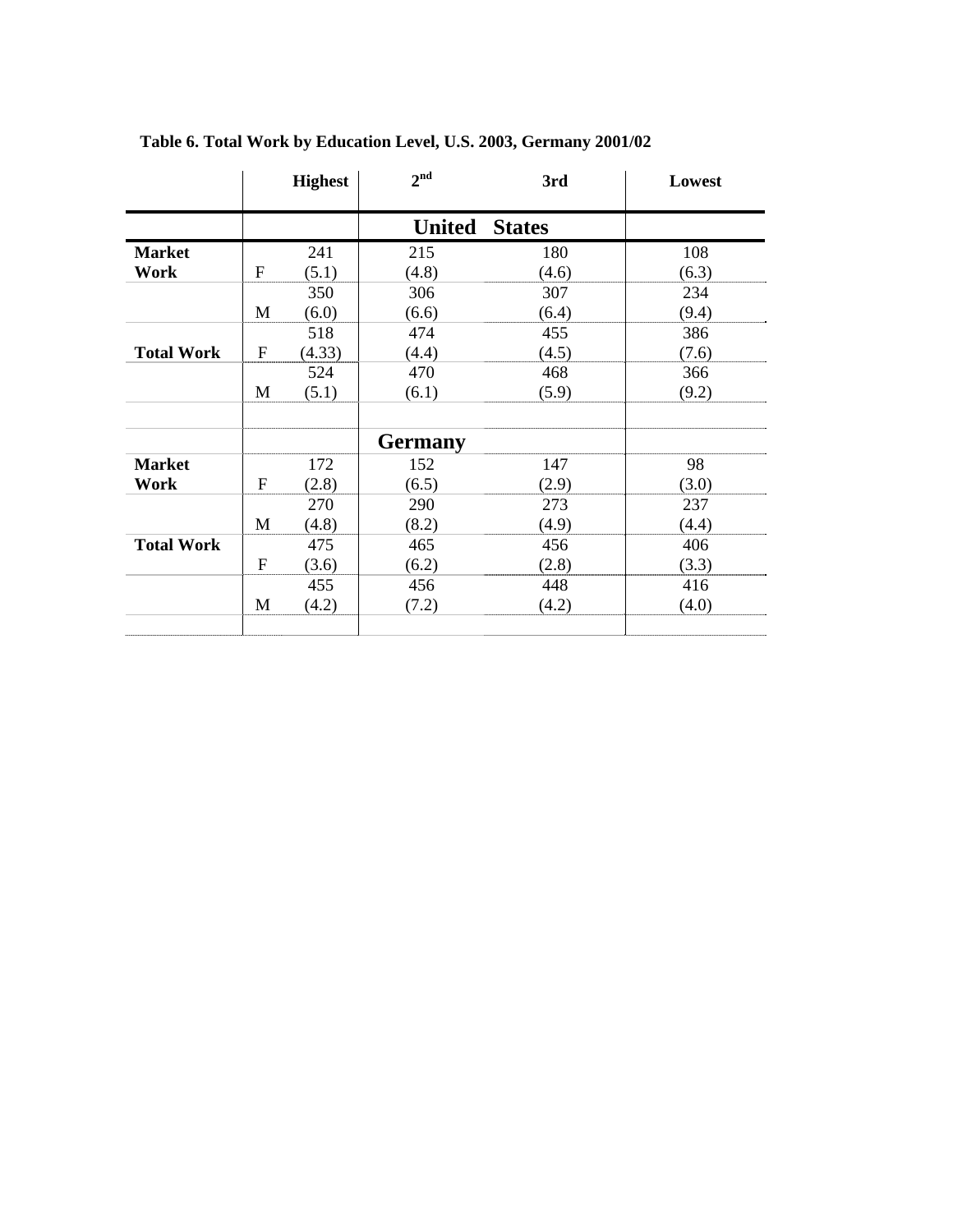|                   |                |       | <b>United</b>  |              |       |
|-------------------|----------------|-------|----------------|--------------|-------|
|                   |                |       | <b>States</b>  |              |       |
|                   |                | East  | <b>Central</b> | <b>South</b> | West  |
| <b>Market</b>     |                | 195   | 210            | 199          | 198   |
| Work              | ${\bf F}$      | (5.8) | (5.3)          | (4.4)        | (5.8) |
|                   |                | 313   | 317            | 313          | 304   |
|                   | M              | (7.7) | (6.8)          | (6.0)        | (7.4) |
|                   |                | 481   | 481            | 457          | 477   |
| <b>Total Work</b> | ${\bf F}$      | (5.5) | (4.9)          | (4.2)        | (5.2) |
|                   |                | 483   | 486            | 467          | 470   |
|                   | M              | (7.0) | (6.1)          | (5.5)        | (6.8) |
|                   |                |       | <b>Germany</b> |              |       |
|                   |                |       | West           | East         |       |
| <b>Market</b>     |                |       | 133            | 175          |       |
| Work              | $\overline{F}$ |       | (1.9)          | (4.5)        |       |
|                   |                |       | 262            | 254          |       |
|                   | M              |       | (2.8)          | (6.0)        |       |
| <b>Total Work</b> |                |       | 445            | 465          |       |
|                   | $\overline{F}$ |       | (2.0)          | (4.0)        |       |
|                   |                |       | 436            | 451          |       |
|                   | M              |       | (2.5)          | (5.2)        |       |
|                   |                |       |                |              |       |

**Table 7. Total Work by Region, Ages 20-74, U.S. 2003, Germany 2001/02**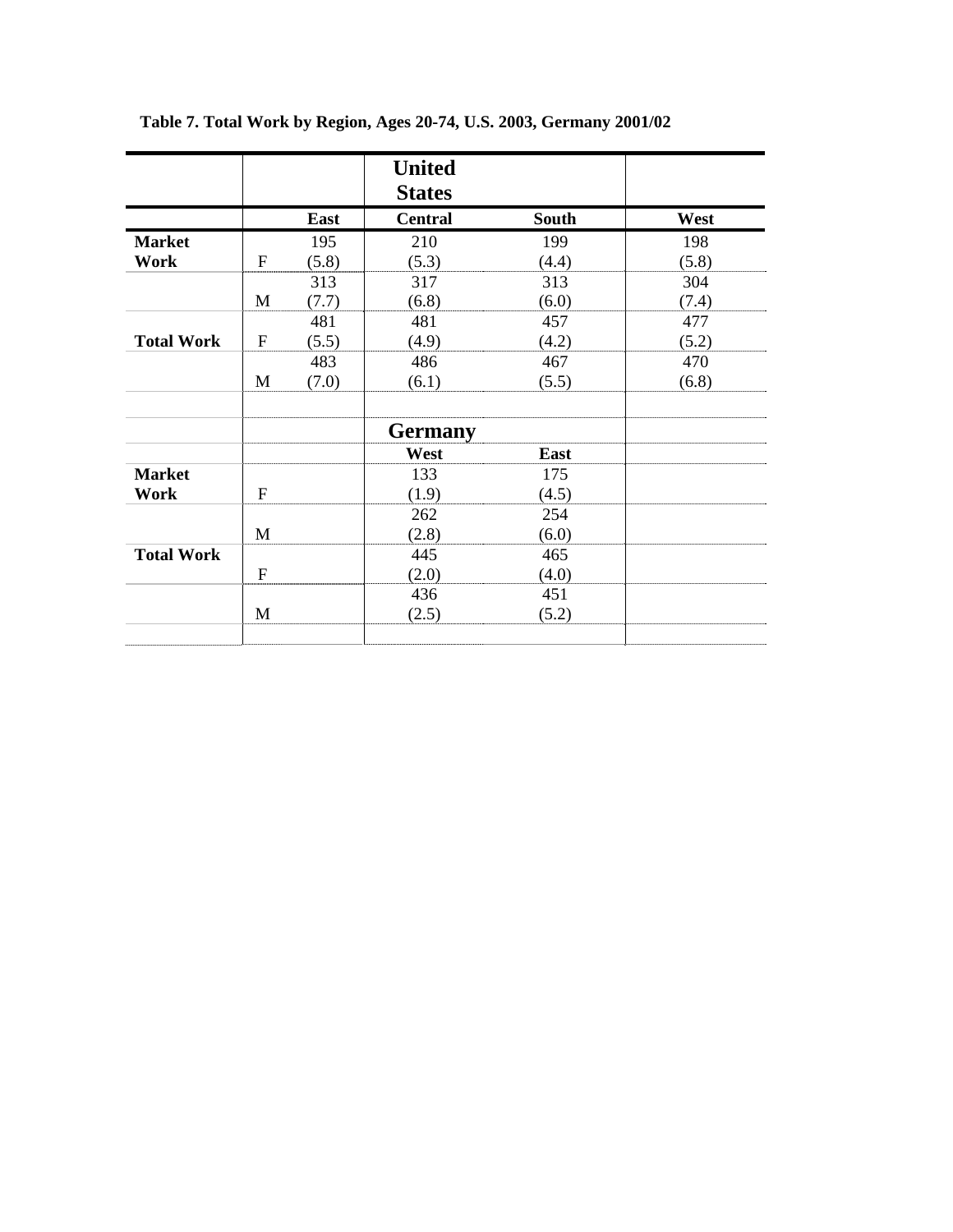

**Figure 4a. Gender Total Work Differences and Female Attitudes to Job Scarcity, 16 Countries**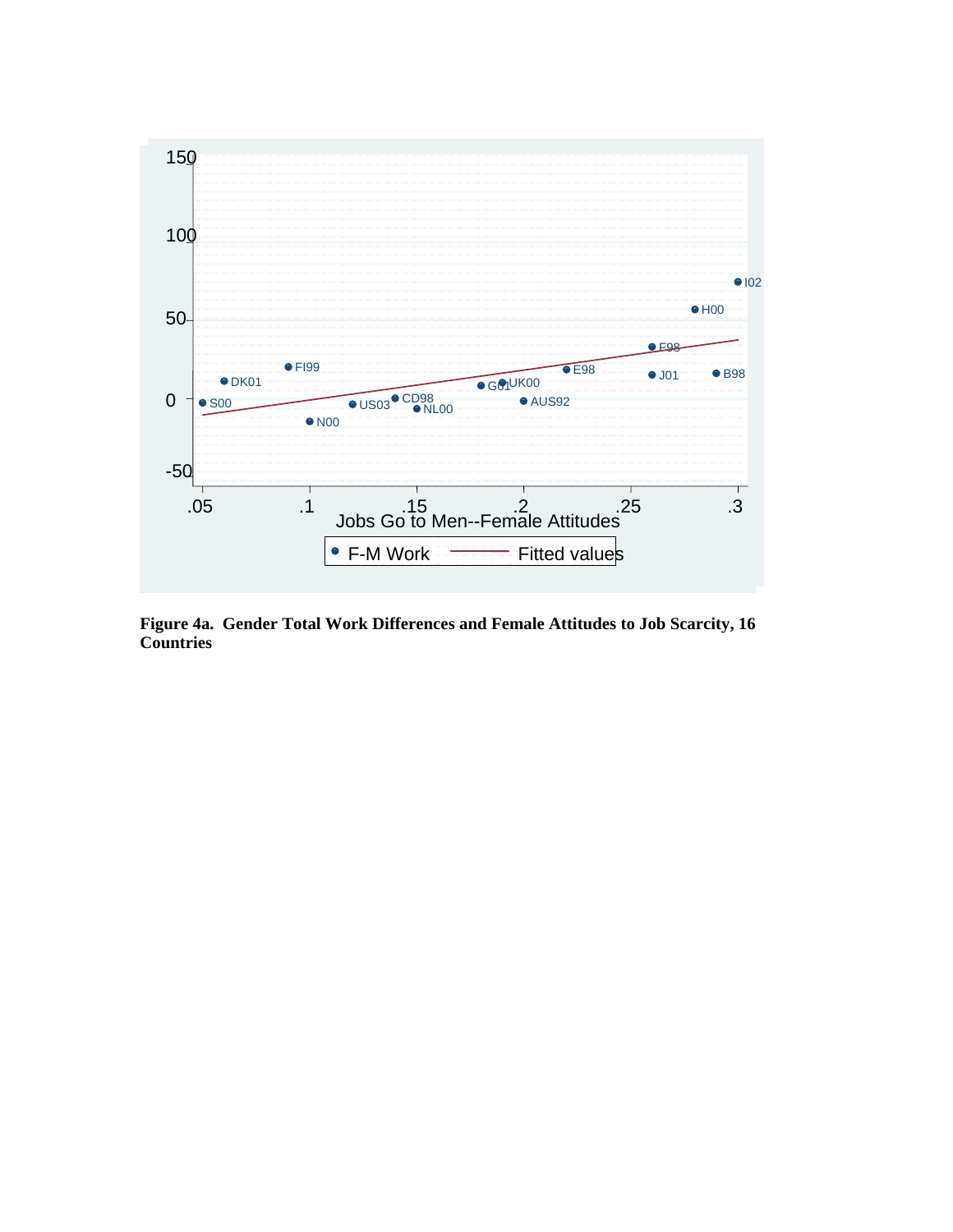

**Figure 4b. Gender Total Work Differences and Male Attitudes to Job Scarcity, 16 Countries**